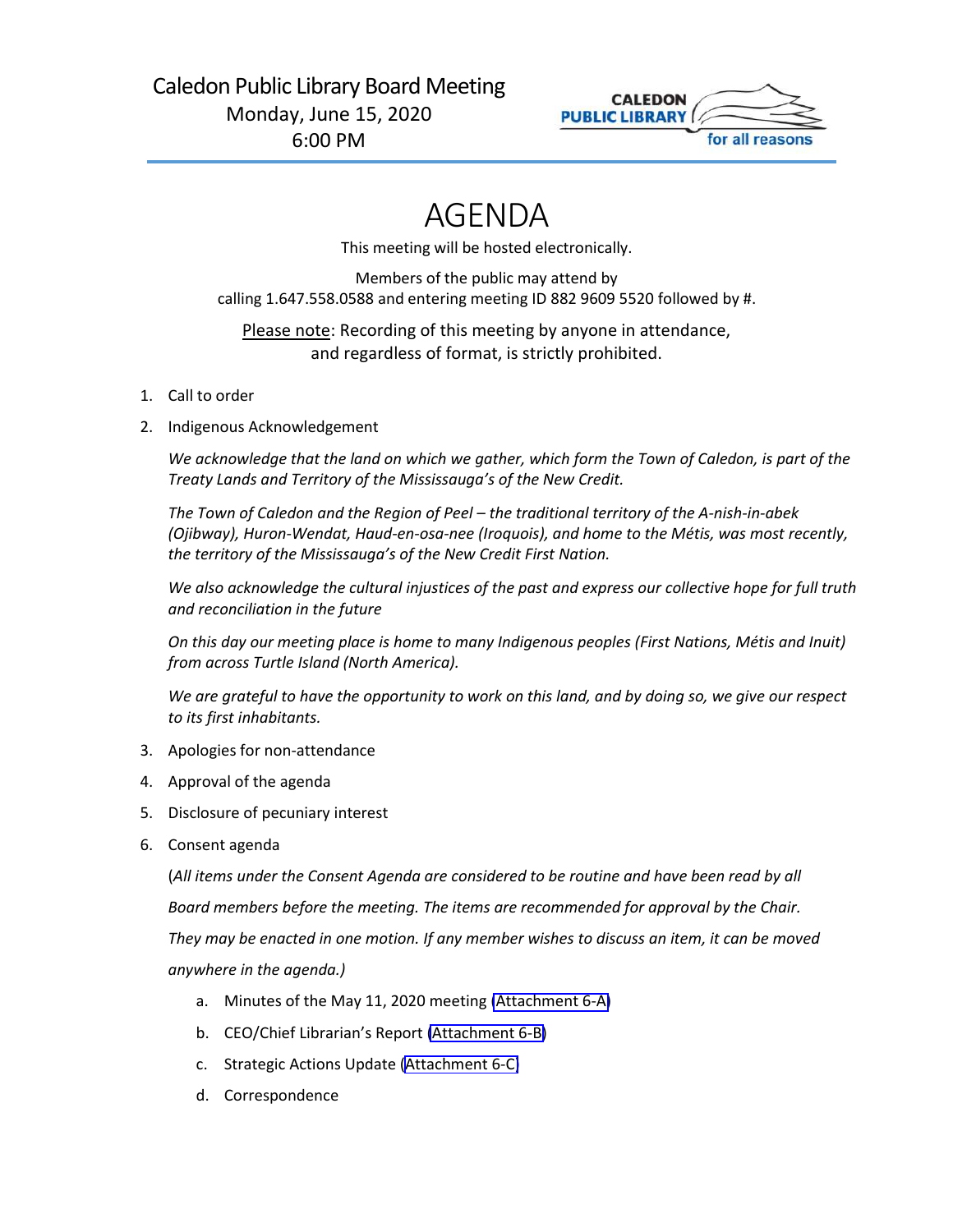- 7. Business arising from the minutes
	- a. Board Code of Conduct Report [\(Attachment 7-A\)](#page-13-0)
- 8. Staff Reports
	- a. Treasurer's Report and Financial Statements [\(Attachment 8-A\)](#page-20-0)
	- b. Fundraising and Gift Acceptance Policy Report ([Attachment 8-B\)](#page-25-0)
		- i. Gift Acceptance –Bolton and District Horticultural Society ([Attachment 8-B-1\)](#page-33-0)
	- c. Library Phased Recovery Plan [\(Attachment 8-C\)](#page-36-0)
- 9. Board and Committee Work and Reports
- 10. Board and Committee Reports
	- a. Closed Session
		- i. Confidential Report re: Personal matters about an identifiable individual CEO/Chief Librarian Annual Performance Appraisal
	- b. CEO/Chief Librarian Goals 2019-2020 [\(Attachment 10-B\)](#page-40-0)
- 11. New business
- 12. Board Work Plan
	- a. 2020 Work Plan Review [\(Attachment 12-A\)](#page-43-0)
- 13. Public question period
- 14. Evaluation of meeting
	- a. In anticipation of our strategic planning work, what information raised during the meeting could inform the Board's understanding of shifting patron expectations?
- 15. Time of next regular meeting
	- a. Monday, August 15, 2020, 6 PM
- 16. Adjournment

Documents Attached:

- 6-A [Minutes of the May 11, 2020 meeting](#page-2-0)
- 6-B [CEO/Chief Librarian's Report](#page-6-0)
- 6-C [Strategic Actions Update](#page-11-0)
- 7-A [Board Code of Conduct Report](#page-13-0)
- 8-A [Treasurer's Report and Financial Statements](#page-20-0)
- 8-B Fundraising and Gift [Acceptance Policy Report](#page-25-0)
- 8-B-1 Gift Acceptance [Albion Bolton Horticultural Society](#page-33-0)
- 8-C [Library Phased Recovery Plan](#page-36-0)
- 10-B [CEO/Chief Librarian Goals 2019-2020](#page-40-0)
- 12-A 2020 [Work Plan](#page-43-0)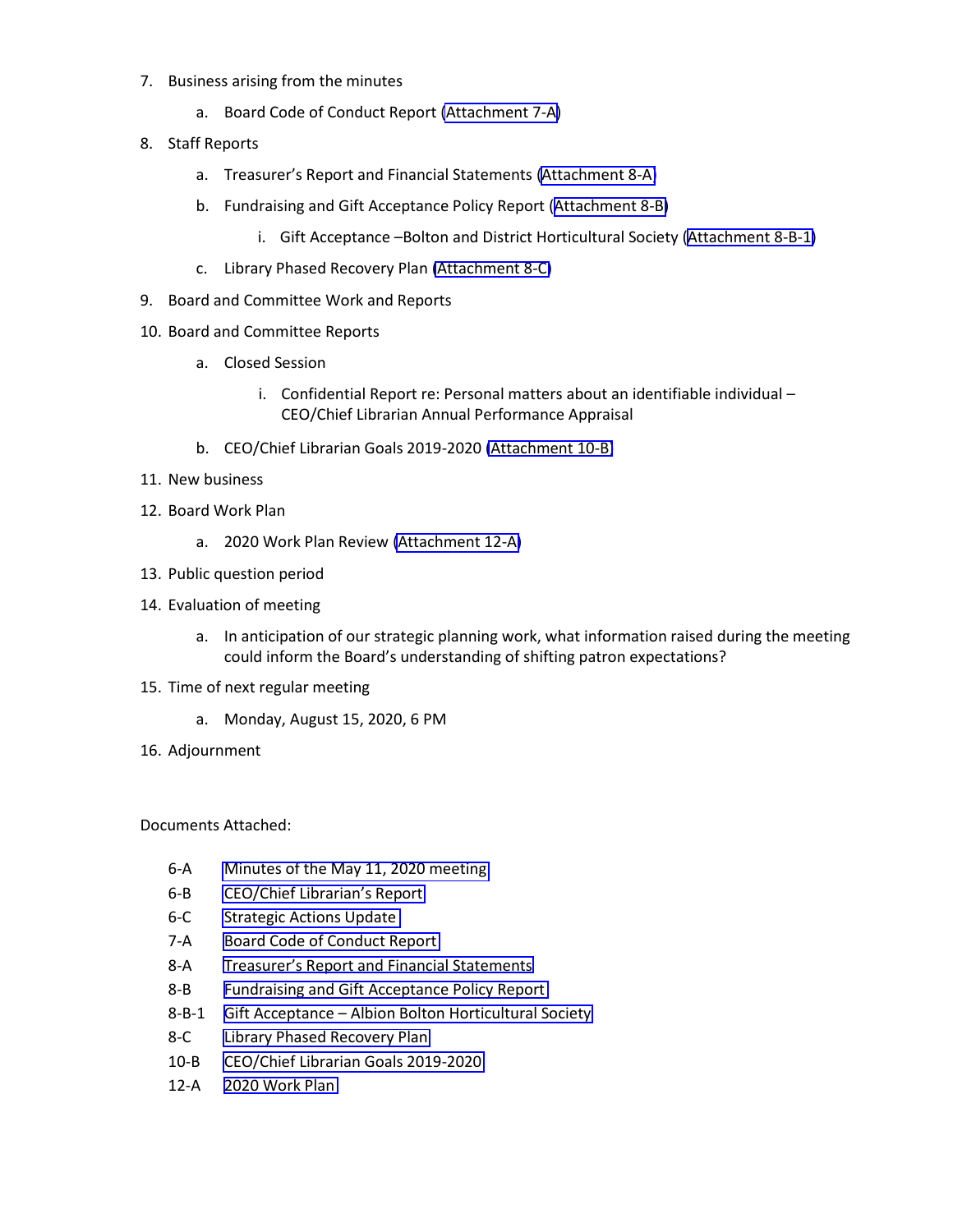## **Attachment 6-A**

## <span id="page-2-0"></span>Caledon Public Library Board Meeting Monday, May  $11^{th}$ , 2020 6:00 p.m.



# MINUTES

| Present: | Janet Manning (Chair); Paula Civiero (Vice-Chair); Brenda Clark; David Betty;<br>Councillor Tony Rosa; Catherine Jackson; Sheralyn Roman; Councillor Christina<br>Early and Jacqueline lafrate |
|----------|------------------------------------------------------------------------------------------------------------------------------------------------------------------------------------------------|
| Staff:   | Colleen Lipp - CEO   Chief Librarian; Kelley Potter - Director, Public Service;<br>Lesley Slobodian, Administrative Assistant                                                                  |
| Guest:   | David Arbuckle– General Manager, Strategic Initiatives, Town of Caledon                                                                                                                        |
| Absent:  | None                                                                                                                                                                                           |

*Note: This meeting was conducted electronically*

#### **1. The Chair called the meeting to order at 6:03 PM**

*Sheralyn Roman joined the meeting at 6:04 PM*

#### **2. Indigenous Acknowledgment**

*We acknowledge that the land on which we gather, which form the Town of Caledon, is part of the Treaty Lands and Territory of the Mississauga's of the New Credit.*

*The Town of Caledon and the Region of Peel – the traditional territory of the A-nish-in-abek (Ojibway), Huron-Wendat, Haud-en-osa-nee (Iroquois), and home to the M*é*tis, was most recently, the territory of the Mississauga's of the New Credit First Nation.*

*We also acknowledge the cultural injustices of the past and express our collective hope full truth and reconciliation in the future*

*On this day our meeting place is home to many Indigenous peoples (First nations, M*é*tis and Inuit) from across Turtle Island (North America).*

*We are grateful to have the opportunity to work on this land, and by doing so, we give our respect to its first inhabitants.*

#### **3. Apologies for non-attendance:** None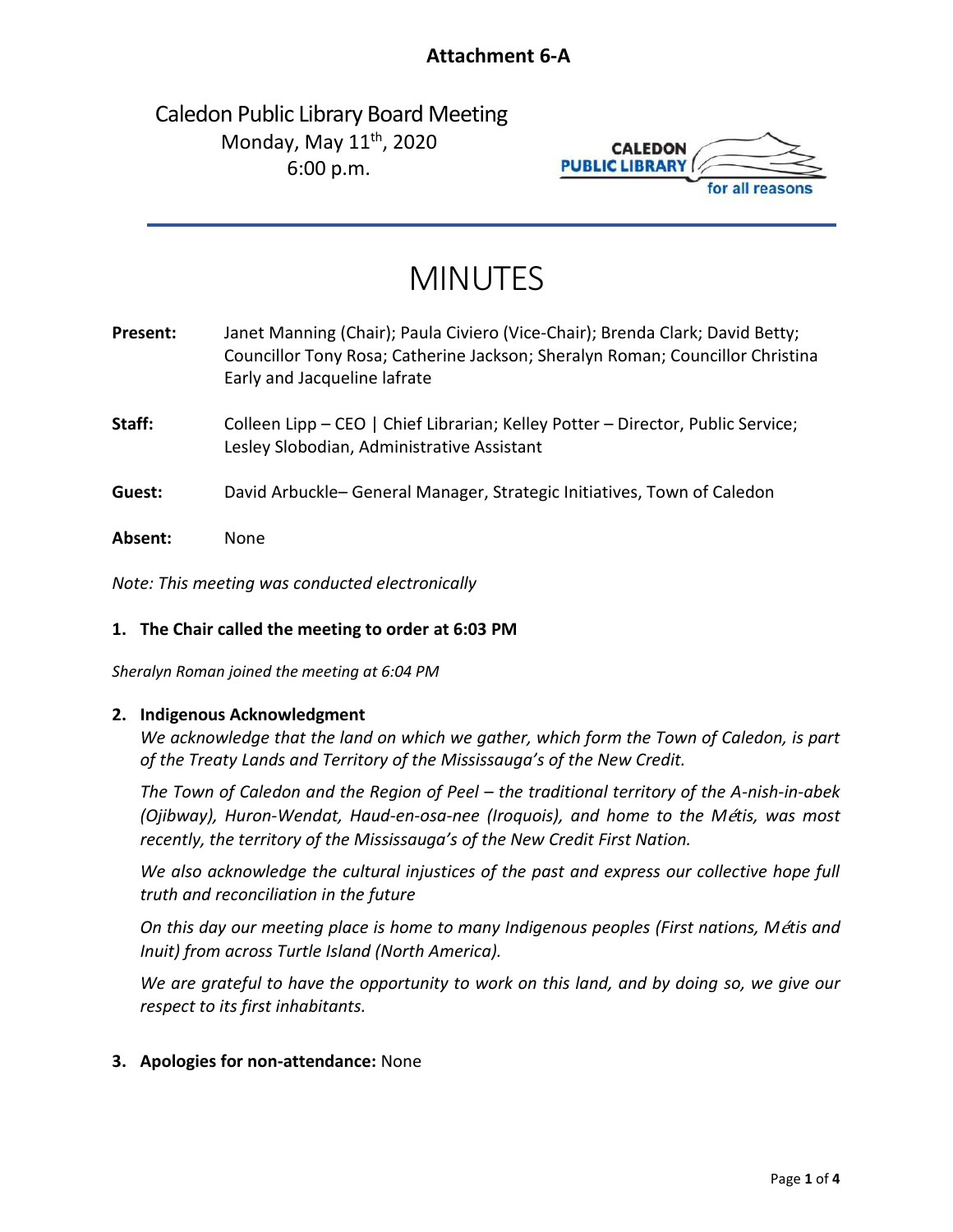#### **4. Approval of the Agenda**

**Motion:** That the Caledon Public Library Board approved the agenda. **Moved:** Catherine Jackson **Seconded:** Brenda Clark **Carried.**

#### **5. Disclosure of pecuniary interest:** None

#### **6. Consent Agenda**

- **a.** Minutes of the April 20, 2020 meeting
- **b.** CEO/Chief Librarian's Report
- **c.** Strategic Actions Update **Motion:** That the Caledon Public Library receive all reports within the consent agenda. **Moved:** Jacqueline lafrate **Seconded:** Sheralyn Roman **Carried.**
- **7. Business arising from the minutes:** None

#### **8. Staff Reports**

#### **a. Treasurer's Report and Financial Statements**

**Motion:** That the Caledon Public Library Board receive the Treasurer's Report and related financials. **Moved:** Paula Civiero **Seconded:** David Betty **Carried.**

*Councillor Tony Rosa joined the meeting at 6:44 PM*

## **b. Board Code of Conduct Report Motion:** That the Caledon Public Library Board direct the CEO/Chief Librarian to revise the Board Code of Conduct as discussed for reconsideration by the Board at the June 15, 2020 meeting. **Moved:** Paula Civiero **Seconded:** Sheralyn Roman **Carried.**

## **c. Public Code of Conduct Report Motion:** That the Caledon Public Library Board approve and adopt the revised Public

Code of Conduct Report. **Moved:** Catherine Jackson **Seconded:** David Betty **Carried.**

**d. Use of Library Board Resources for Election Purposes Report Motion:** That the Caledon Public Library Board approve and adopt the revised policy regarding the Use of Library Board Resources for Election Purposes. **Moved:** David Betty **Seconded:** Sheralyn Roman **Carried.**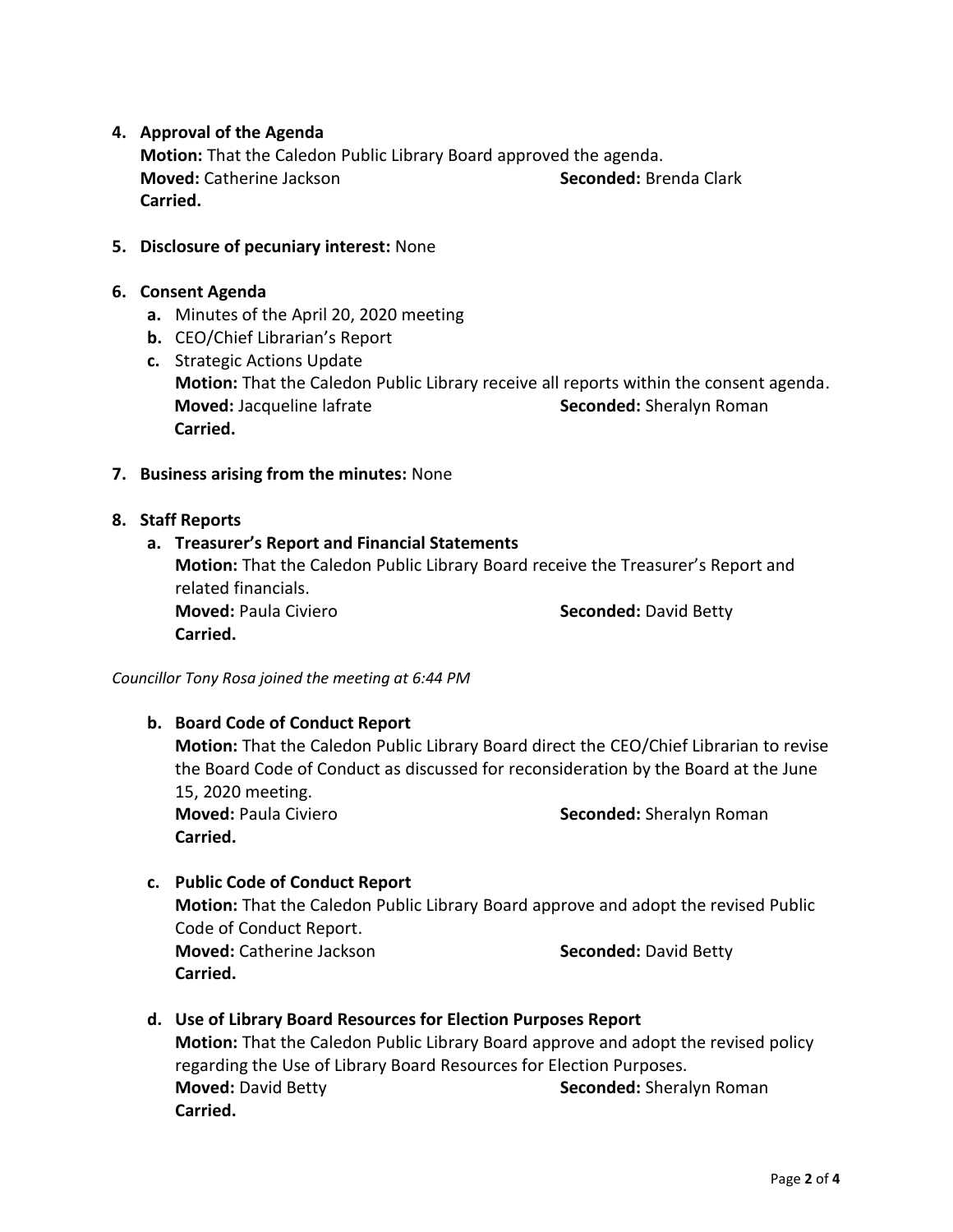#### **e. Verbal Update re: Covid-19 Recovery Planning Process**

The CEO/Chief Librarian provided the Board with a verbal update regarding the Library's Covid-19 recovery planning process. Priorities in re-opening involve the safety of staff and patrons, compliance with Public Health and Government Mandates, continued provision of library services to residents – online and/or in person, fiscal accountability to Council and taxpayers and return Staff on Leave. Considerations on addressing re-opening assumptions, best practices as well as opportunities and challenges were included.

#### **9. Board and Committee Reports:**

- **a.** Finance Committee Meeting Minutes May 4, 2020
	- i. CPL Audited Financial Statements 2019

**Motion:** That the Caledon Public Library Board receive and approve the May 4, 2020 Finance Committee Meeting Minutes and the Library's 2019 Audited Financial Statements.

**Moved:** Catherine Jackson **Seconded:** David Betty **Carried.** 

**b.** Adhoc Strategic Planning Committee Appointments

**Motion:** That the Caledon Public Library Board appoint Janet Manning, David Betty and Brenda Clark to represent the Board on the Library's joint Ad Hoc Strategic Planning Committee.

**Carried.**

**Moved:** Paula Civiero **Seconded:** Councillor Christina Early

#### **10. New Business:** None

#### **11. Board Work Plan**

- **a. 2020 Work Plan Review Motion:** That the Caledon Public Library Board approve the 2020 Work Plan as amended. **Moved:** Paula Civiero **Seconded:** Sheralyn Roman **Carried.**
- **12. Public Question Period:** There were no members of the public in attendance.

#### **13. Evaluation of Meeting**

- **a.** Feedback regarding electronic meetings format
	- Board members expressed that electronic meetings have been working well and that members have a good handle on the process and the technology.
- **b.** Suggestions for future evaluation questions
	- Suggested questions for future consideration included:
		- What is the Library's role?
		- What are patron expectations and how will the Library Board meet those expectations?
		- What does the Library Board really need to be ready for?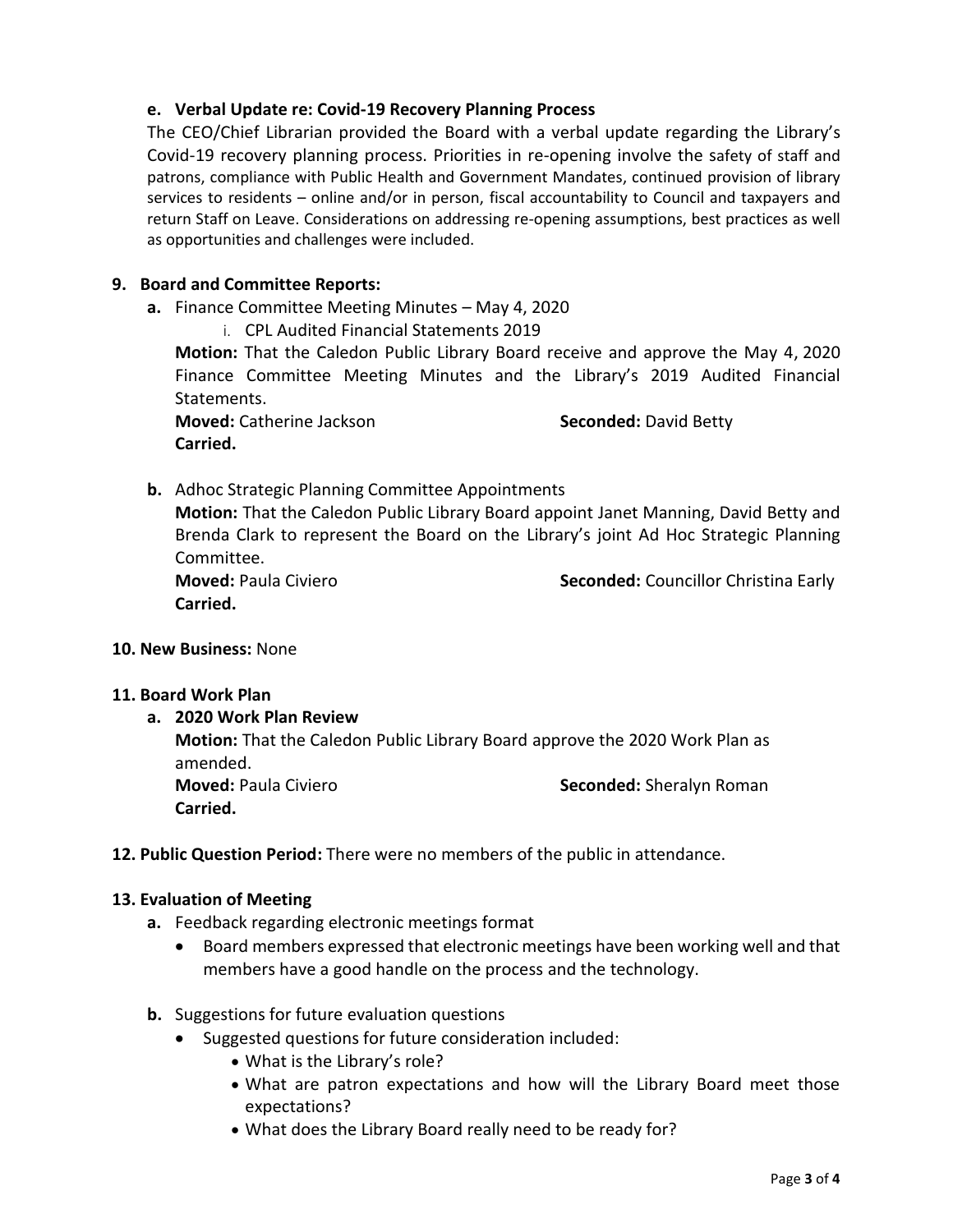- **14. Time of next regular meeting**: Monday, June 15, 2020, 6 PM
- **15. Adjournment Motion:** That the meeting adjourn. **Moved:** Councillor Christina Early **Seconded:** Catherine Jackson **Carried.**

The meeting adjourned at 7:53 PM

**Janet Manning Colleen Lipp** 

**\_\_\_\_\_\_\_\_\_\_\_\_\_\_\_\_\_\_\_\_\_\_\_ \_\_\_\_\_\_\_\_\_\_\_\_\_\_\_\_\_\_\_\_\_\_\_\_\_ Chair CEO | Chief Librarian**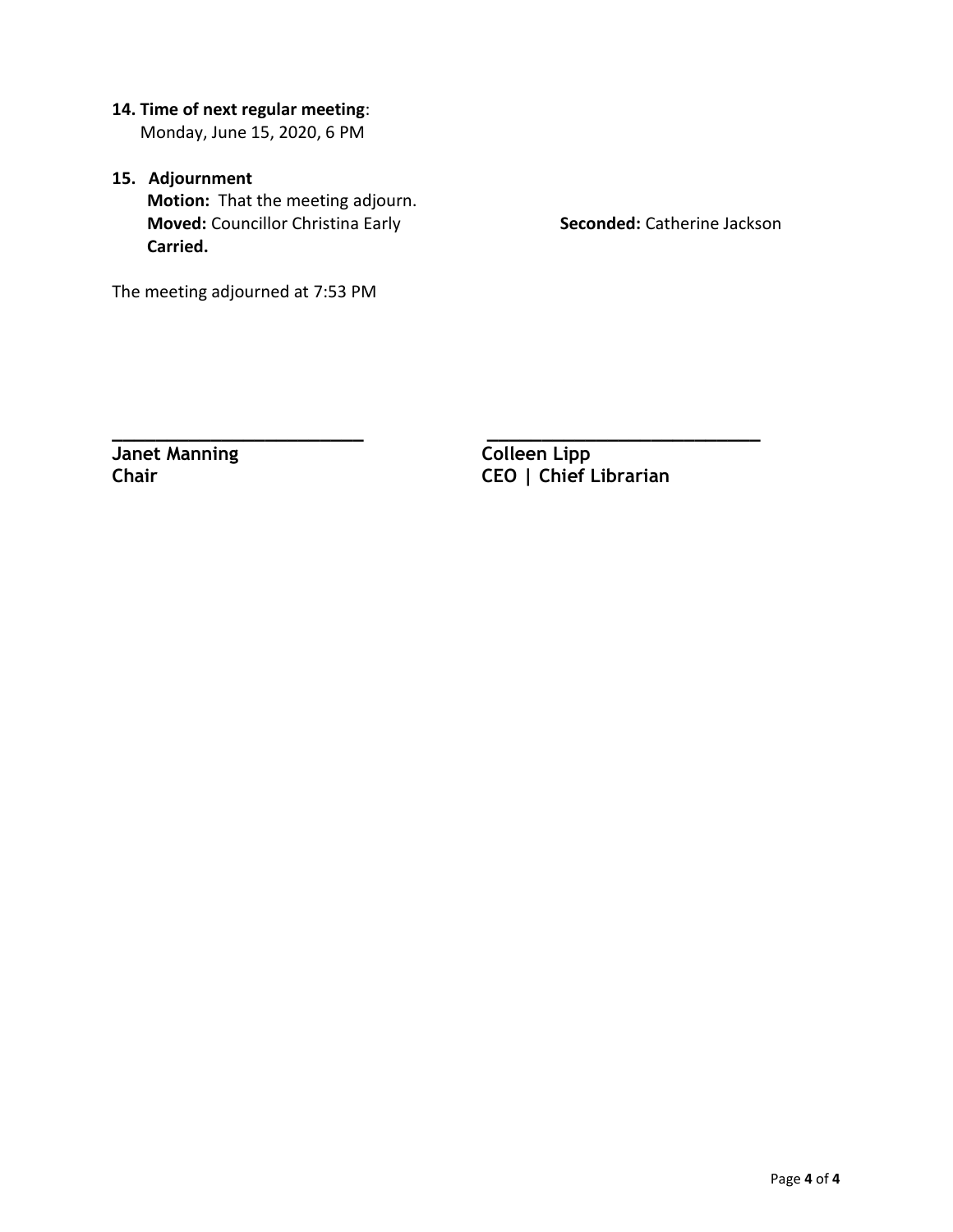## <span id="page-6-0"></span>CEO/Chief Librarian's Report

Prepared by Colleen Lipp June 2020



## **Governance and Advocacy**

### *Black Lives Matter*

The senseless murder of George Floyd by police in Minneapolis has prompted outrage and sadness, sparking protests across the globe. This injustice has incited many businesses and organizations to release statements acknowledging and condemning systemic racism, formalizing their support for the Black Lives Matter movement. This includes the Communiqué on Anti-Black Racism which was approved by the Board of the Canadian Federation of Library Associations (CFLA) on June 5, 2020 [\(Appendix A\)](#page-8-0). Similar statements were recently released by public libraries in Toronto and Brampton.

No formal statement has been issued by the Caledon Public Library. In an effort to build an improved understanding of these issues and the actions needed to address them, library staff have created and shared dedicated reading lists. This is just a small step in the work that must be done to deliver on the Library's responsibility to eliminate racial barriers and build environments that encourage inclusivity. This commitment will be confirmed within a new Diversity and Inclusion Policy. Originally scheduled for the Board's review in June 2020, creation of this document was delayed due to the pandemic and had been previously deferred to September 2020.

## *Amalgamation of SOLS and OLS-N*

As reported in March 2020, last year's budget challenges prompted the Southern Ontario Library Service (SOLS) and Ontario Library Service – North (OLS-N) to announce their intent to explore the possibility of joining forces to become the Ontario Library Service. A Joint Amalgamation Committee was struck for the purposes of reviewing this proposed merger. The Committee's final report was received by the Boards of OLS-North and SOLS in late May. Both Boards have accepted the Committee's recommendation that the merger proceed. A Joint Transition Committee has been established to finalize an Amalgamation Agreement. It is anticipated that this will be completed and presented to each Board in the fall of 2020, with the newly amalgamated organization in place in advance of the new fiscal year beginning in April 2021.

## **Services and Facilities**

## *Albion Bolton Refurbishment*

A contract for the Design Phase for the Albion Bolton Branch Refurbishment has been awarded to Lebel & Bouliane Inc. As the successful respondent to the second Request for Proposal, the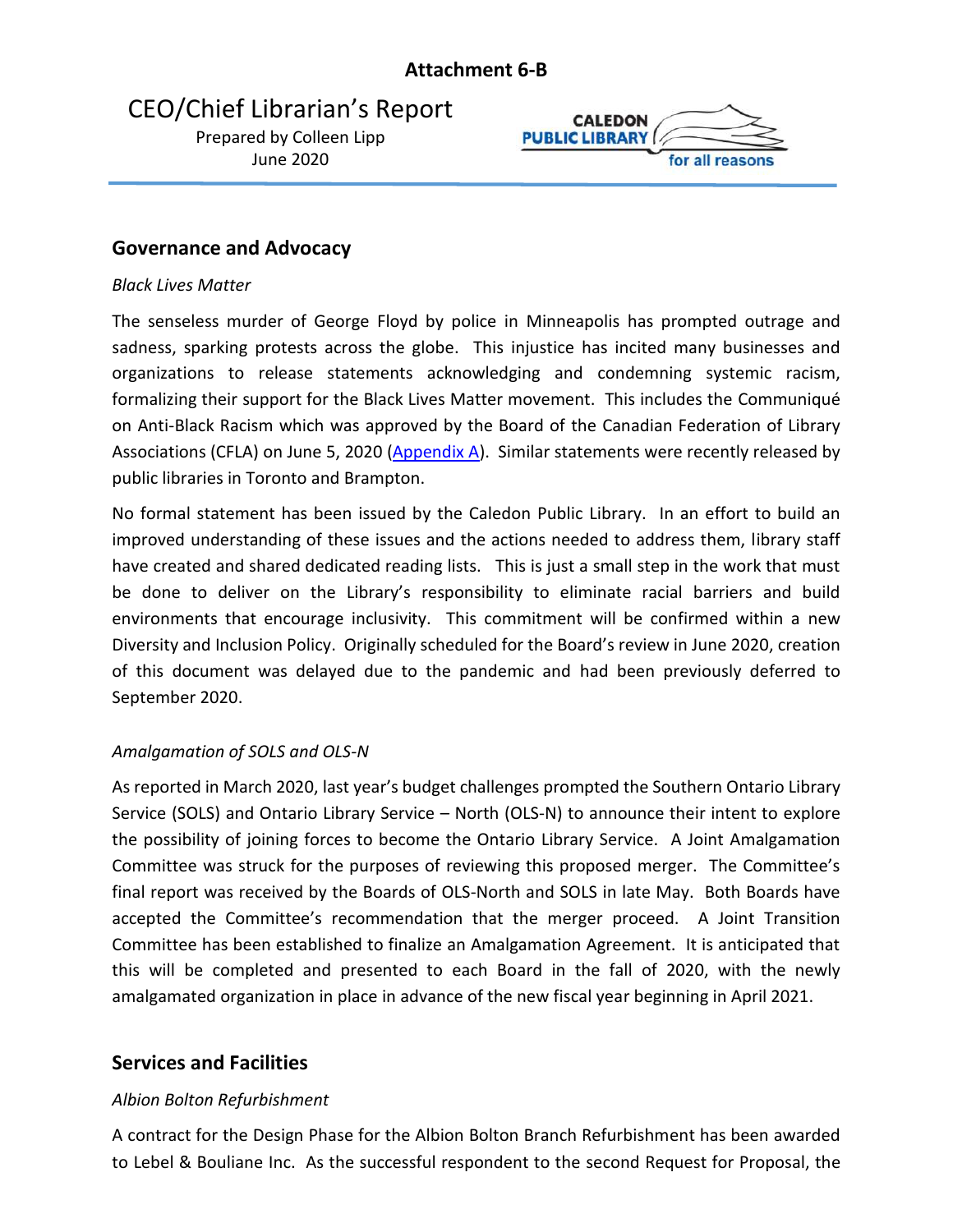architectural firm will complete a detailed design, and tender ready submission and subsequent contract administration for a reimagined Albion Bolton Branch. Through creative space planning and updated finishes, the improved branch will be better equipped to provide modern library services and welcoming spaces for the community. The firm was selected in part, for their experience within the public library sector. Relevant projects include work with the Markham Public Library and Ajax Public Library and a soon-to-be-opened branch of the Clearview Public Library.

#### *Southfields Village Branch Construction*

As per the Province's reopening guidelines, construction work at the Southfields Community Centre has resumed. Though physical distancing and public health protocols have slowed the work, substantial completion is anticipated in mid-July. This will allow for the delivery and installation of furnishings, and the eventual receipt of the branch's opening day collections. It remains unclear when the Library will gain official occupancy of the branch. Much work is still necessary to ensure that the branch is ready to be opened and timing of this opening will be considered in alignment with the Town of Caledon's recovery planning and facility readiness. Additionally, the hiring of new branch staff was delayed due to the pandemic. Recruitment efforts will resume in advance of any return to full hours of operation at all branches, but not before staff currently on leave are recalled.

## **Staff News**

#### *Work From Home Survey*

The Library's current approach to work is unlike anything most public library staff have experienced before. A survey was created to engage staff working remotely and gain greater insight regarding their experience in working from home. This survey was inspired by a similar survey initiated by the Town and library results were shared with Town Human Resources.

The survey was completed by 18 of the 19 CPL employees currently working from home, including Management. Results were largely favourable with 94% of respondents reporting that they agreed or strongly agreed with a statement confirming their satisfaction with their current home arrangement. Most staff reflected their appreciation for the listed benefits of working from home and additional comments included an improved sense of personal safety. Individual comments included a request that the option to work from home be extended beyond the closures, while another staff membershared their preference for working in branch.

Detailed survey findings are included below:

#### **Q1. Please rate each of these items as it relates to your experience working from home:**

|                                         | <b>STRONGLY</b><br><b>DISAGREE</b> | <b>DISAGREE</b> | <b>NEUTRAL</b> | <b>AGREE</b> | <b>STRONGLY</b><br><b>AGREE</b> | <b>TOTAL</b> |
|-----------------------------------------|------------------------------------|-----------------|----------------|--------------|---------------------------------|--------------|
| Overall, I am satisfied with my current | $0.00\%$                           | $0.00\%$        | 5.56%          | 50.00%       | 44.44%                          |              |
| home arrangement.                       |                                    |                 |                |              |                                 | 18           |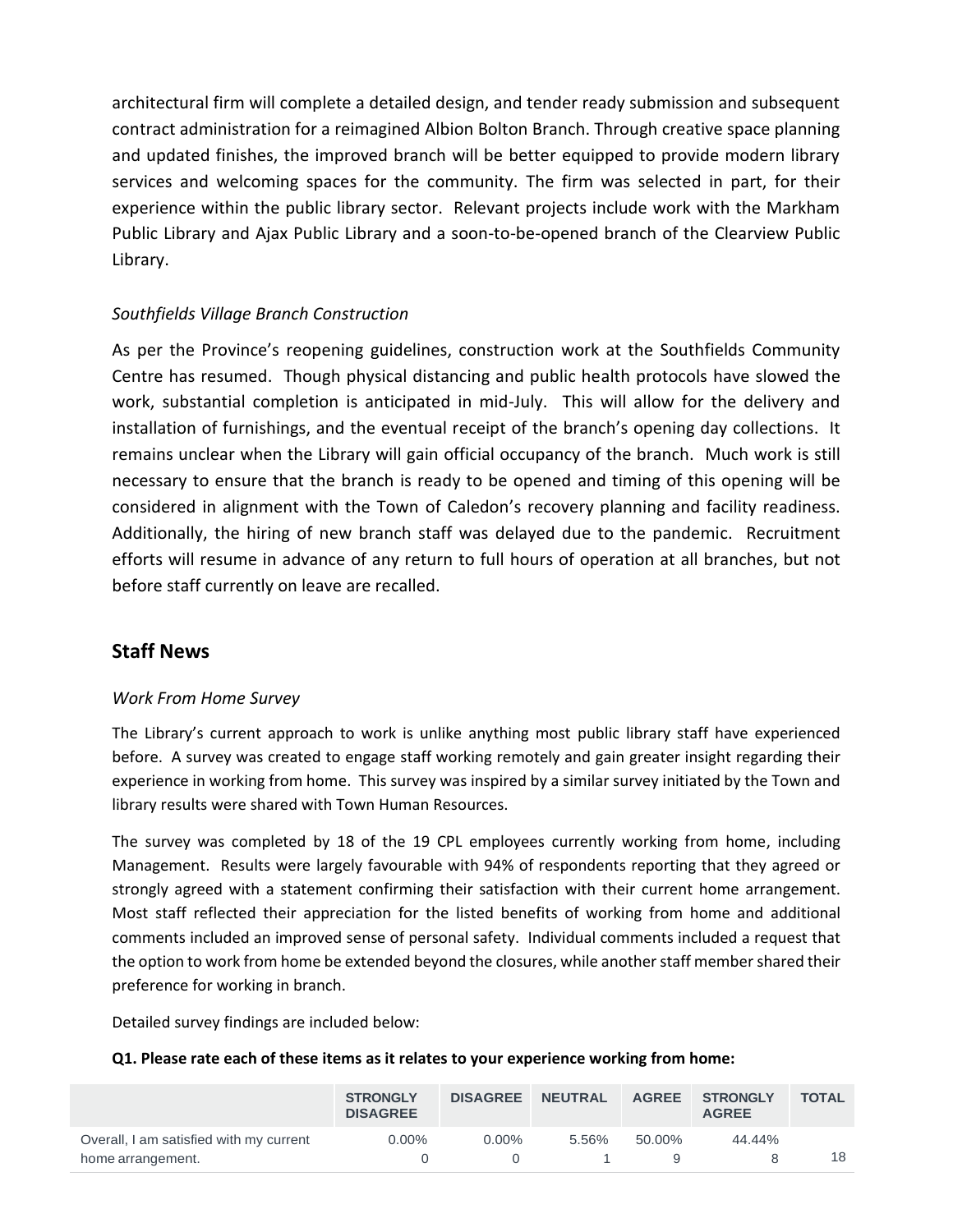| I feel connected with my colleagues.                                  | $0.00\%$ | 11.11%   | 5.56%    | 72.22% | 11.11% |    |
|-----------------------------------------------------------------------|----------|----------|----------|--------|--------|----|
|                                                                       | 0        | 2        |          | 13     | 2      | 18 |
| My immediate manager has made an                                      | $0.00\%$ | $0.00\%$ | $0.00\%$ | 22.22% | 77.78% |    |
| effort to communicate regularly with me.                              | 0        | $\Omega$ | Ω        | 4      | 14     | 18 |
| I feel confident about how the Library's                              | $0.00\%$ | $0.00\%$ | 5.56%    | 38.89% | 55.56% |    |
| Management Team has responded to the<br>COVID-19 on library services. | 0        | $\Omega$ |          |        | 10     | 18 |
| The Library has communicated well                                     | $0.00\%$ | $0.00\%$ | 5.56%    | 33.33% | 61.11% |    |
| current COVID-19 pandemic.                                            | 0        | $\Omega$ |          | 6      | 11     | 18 |
| I feel supported by the Library when I am                             | $0.00\%$ | 5.56%    | 16.67%   | 61.11% | 16.67% |    |
| anxious and uncertain.                                                | 0        |          | 3        | 11     | 3      | 18 |
| I have access to the info I need to do my                             | $0.00\%$ | $0.00\%$ | $0.00\%$ | 44.44% | 55.56% |    |
| since commencing working remotely.                                    |          | 0        |          | 8      | 10     | 18 |

**Q2. Please indicate below any issues you've experienced while working from home. If you've experienced issues that are not on this list, please mention them in the comments section at the end of the survey**.

|                                              | <b>NOT AN</b><br><b>ISSUE</b> | <b>NEUTRAL</b> | <b>SLIGHT</b><br><b>ISSUE</b> | <b>MAJOR</b><br><b>ISSUE</b> | <b>TOTAL</b> |
|----------------------------------------------|-------------------------------|----------------|-------------------------------|------------------------------|--------------|
| Feeling Isolated when working from home.     | 38.89%                        | $11.11\%$      | 50.00%                        | $0.00\%$                     |              |
|                                              |                               | 2              | 9                             | $\Omega$                     | 18           |
| <b>Family and Environmental distractions</b> | 55.56%                        | 16.67%         | 27.78%                        | $0.00\%$                     |              |
|                                              | 10                            | 3              | 5                             | $\Omega$                     | 18           |
| Lack of workspace/ergonomics at home         | 61.11%                        | 5.56%          | 33.33%                        | $0.00\%$                     |              |
|                                              | 11                            |                | 6                             | $\Omega$                     | 18           |
| Managing work-life balance                   | 66.67%                        | 11.11%         | 22.22%                        | $0.00\%$                     |              |
|                                              | 12                            | 2              | 4                             | $\Omega$                     | 18           |
| Technical access and support from Library    | 55.56%                        | 5.56%          | 38.89%                        | $0.00\%$                     |              |
| NetExtender, Outlook, SharePoint, etc.       | 10                            |                | 7                             | $\Omega$                     | 18           |
| Home internet access                         | 55.56%                        | 22.22%         | 22.22%                        | $0.00\%$                     |              |
|                                              | 10                            | 4              | 4                             | $\Omega$                     | 18           |

#### <span id="page-8-0"></span>**Q3. What do you enjoy about working from home? Select all that apply.**

| <b>ANSWER CHOICES</b>                                        | <b>RESPONSES</b> |
|--------------------------------------------------------------|------------------|
| More Productivity due to lack of distractions during the day | 76.47%           |
| No commute                                                   | 82.35%           |
| Cost savings                                                 | 76.47%           |
| Flexible work hours                                          | 64.71%           |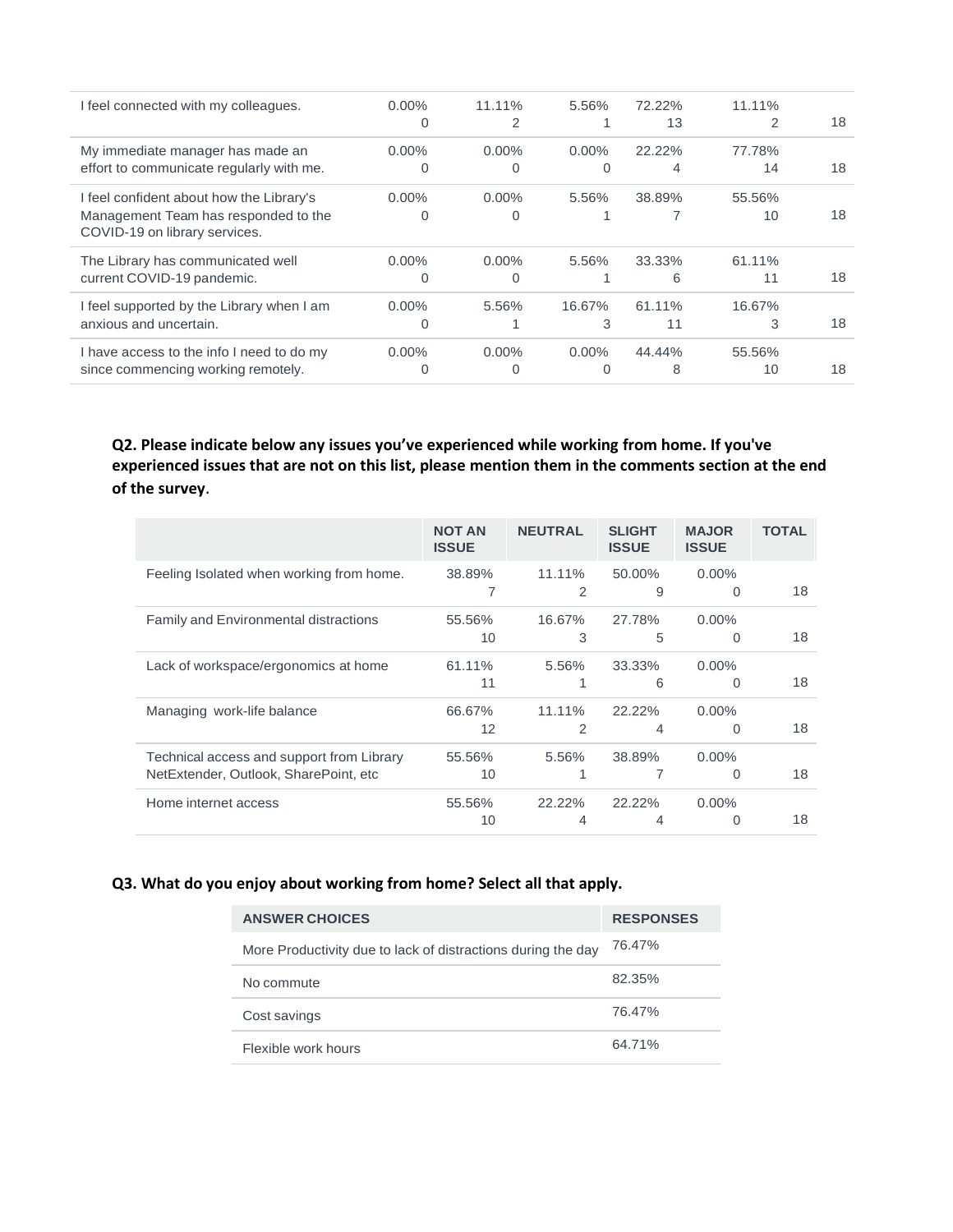## **Appendix A**

Approved June 5, 2020

### COMMUNIQUÉ on Anti-Black Racism

The Canadian Federation of Library Associations - Fédération canadienne des associations de bibliothèques (CFLA-FCAB) condemns racism, white supremacy, and all systems of oppression which continue to deny citizens equitable treatment and justice in contemporary society. Recent events in the United States and in Canada have clearly demonstrated that racialized members of society are more at risk of mistreatment by the law enforcement system. We recognize the particular emotional burden on our Black colleagues and community members at this time.

CFLA further condemns all forms of violence and acknowledges that racialized people continue to be subject to greater negative police intervention. CFLA acknowledges the recent murders of George Floyd, Breonna Taylor, Ahmaud Arbery in the United States, and the death of Regis Korchinski-Paquet in Canada, as well as the many others.

Twenty-first century libraries strive to be safe, respectful, and welcoming spaces, and library buildings and virtual spaces act as important community hubs and spaces of innovation, of learning, and of refuge. Libraries aim to provide equitable access to information resources, physical and digital resources, and engage in community and academic partnerships, and community outreach. Libraries have the ability to lift up citizens at all stages of life, providing access to accurate information, technology, and vital programming

At the same time, we acknowledge that inequity exists in Canada. Systemic racism also continues to exist within our library systems, and in our profession. Inequity is present in the lack of representation of racialized people of colour in books and resources, including as authors, and inequality is present in our systems of organization and access, and programming. We acknowledge the lack of racialized people in our professional associations. CFLA commits to fulfil the goals of equity and inclusion we have enshrined in our Position Statement on [Diversity and Inclusion.](http://cfla-fcab.ca/en/guidelines-and-position-papers/position-statement-on-diversity-and-inclusion/) As an organization we recognize we have gaps in our work in the area of diversity and inclusion and will be taking concrete steps to ensure this is no longer the case.

As we begin the month of June, a month marking both the celebrations of Pride and National Indigenous History month across Canada we want to recognize the challenges and discrimination faced by Black colleagues and community members with identities which intersect with LGBTQ2S and Indigenous identities.

Sharing stories, engaging in learning, and building knowledge are important aspects of dismantling racism and libraries can provide important spaces for the interaction of ideas and the support of civil society. CFLA-FCAB commits to continue to advocate for equity in access to information and support for libraries across Canada and calls on libraries of all types to continue to play a part in fostering a more just, equitable, and inclusive society.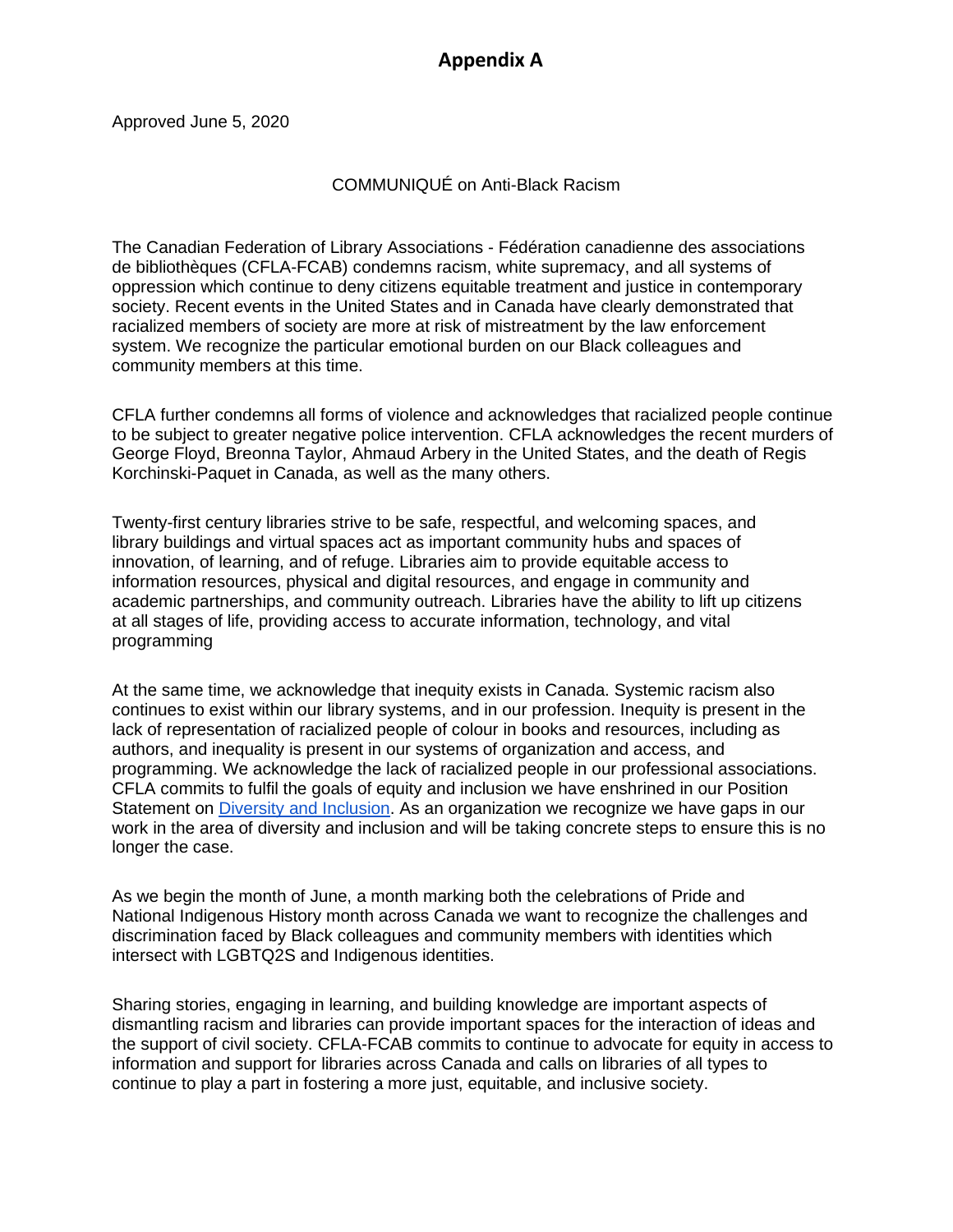For more information please contact:

Julie McKenna Chair, CFLA-FCAB jmckenna@reginalibrary.ca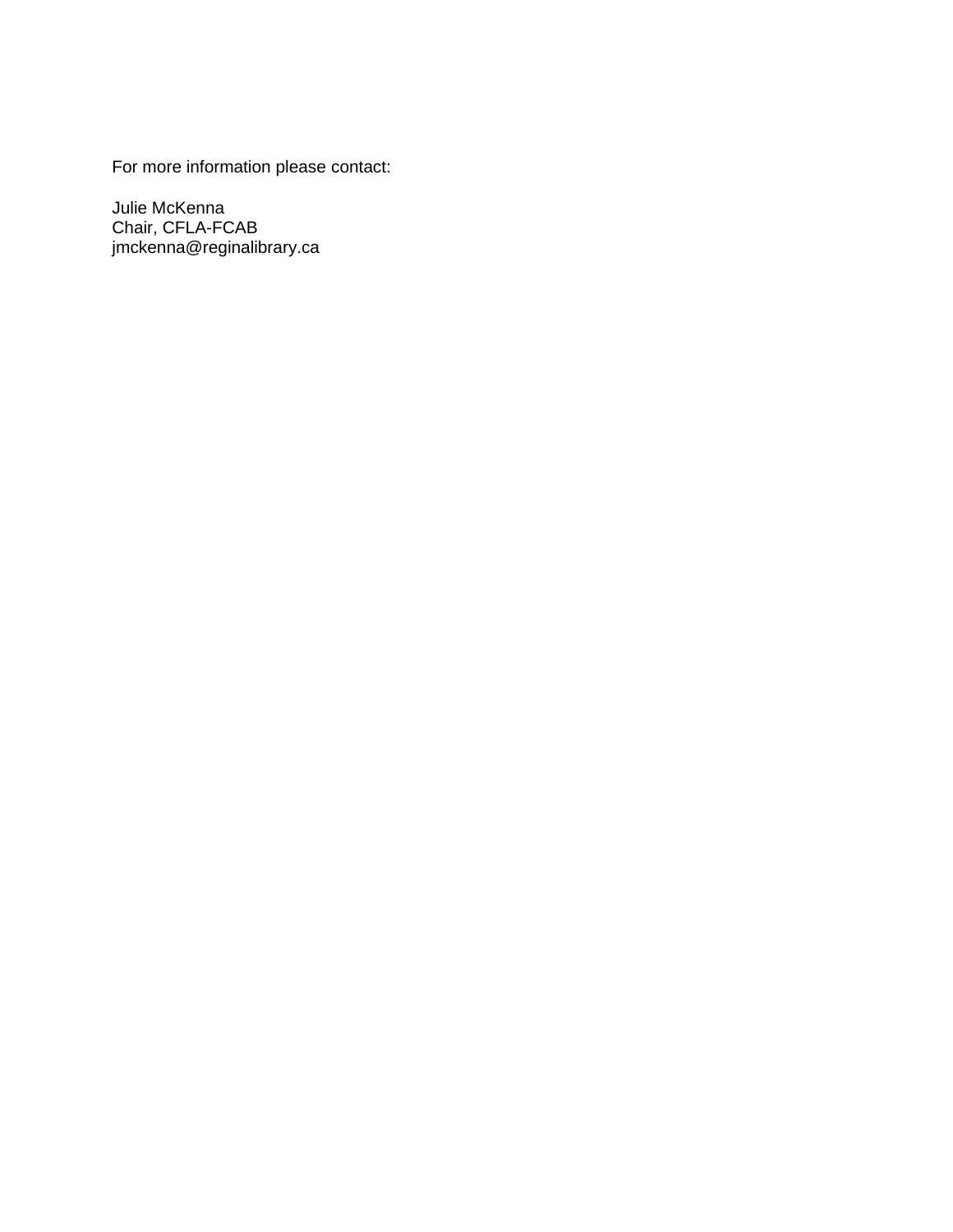## **Attachment 6-C**

## <span id="page-11-0"></span>**Strategic Actions Update**



June 2020

### **Strengthen Facilities**

Furnishings and hardware have been configured, and additional cleaning supplies have been procured, at the Albion Bolton, Caledon Village and Margaret Dunn Valleywood Branches in preparation for the launch of Contactless Holds Pickup Services.

#### **Invest in People**

Development of library staff is ongoing, with staff representatives and members of the management team participating in the following learning opportunities over the past month: Beyond E-Storytimes: Virtual Services & Programs for Youth Canadian Professional Grant Writing 2 Day virtual workshop Covid 19-Preparing to Reopen You Library with Symphony COVID-19 Safety Tips for Reopening Your Library CULC toolkit webinars: programs, collections, buildings, Information Services, communication Customer Experience Management Effective Advocacy in the Current Municipal Climate Engagement in Isolation: Keeping Kids and Caregivers Captivated during COVID-19 From Chaos to Composure with Ron Tite Going the distance: Library Programs for Teens & Tweens How to Bring your Live or In-Person Events Online Keys to Effective Communication (course) Maximizing & Measuring Virtual Programs Supporting Teen Services: Fostering Community, Programming, and Outreach (ALA Course) TD Summer Reading Club - Summer 2020 SOLS Training The New Reality: Stabilizing and Restoring Your Workplace from COVID-19.

#### **Build Relationships**

Staff participated on the Town of Caledon Community Green Fund Grant committee.

Library staff are participating in the Town's Community Connections and Community Recovery Teams.

Virtual meetings have been held with Brampton and Mississauga libraries as part of CPL's recovery planning efforts.

The Mayor, and representatives of the OPP and Caledon Fire & Emergency Services kindly agreed to share stories online as guest readers in celebration of community helpers.

## **Encourage Discovery, Innovation and Creativity**

Efforts to mitigate the closures of the branches by shifting services and programs to online platforms are ongoing and include the following:

Hosting of an online Wills and Estate Planning Zoom presentation with lawyer, Morgan McCabe.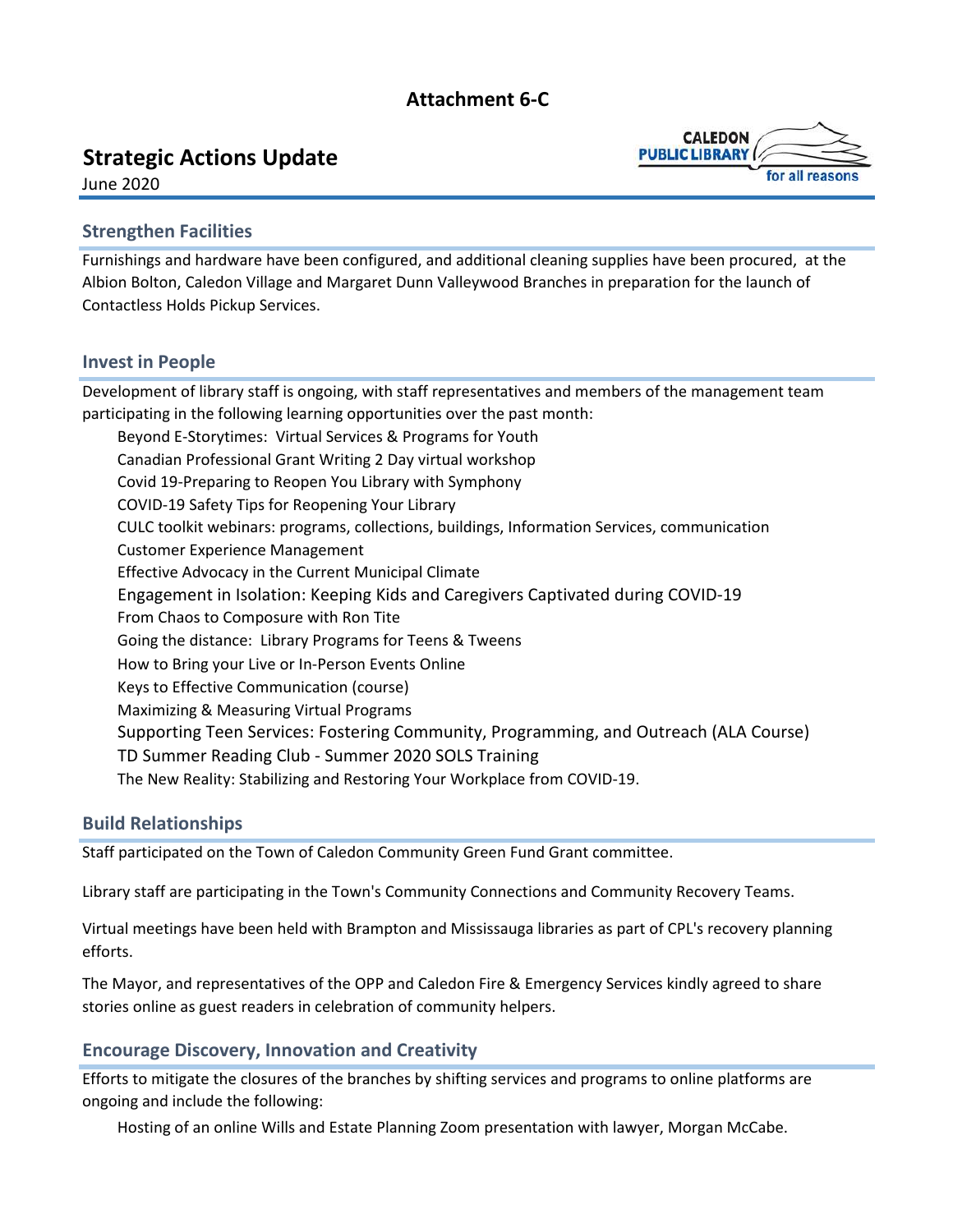A new Tech Help form and sign-up process was developed and implemented to assist patrons with tech and digital resource assistance.

Continuation of online book club discussions, movie club and trivia nights.

Creation of a new reader's advisory form called "What to Read Next" which allows library customers to request a personalized, curated list of recommended reading titles, based on their reading preferences.

"What's Your True Literary Personality" quiz created and launched online.

Children and teen virtual summer reading club launched June 1st.

Curated booklists for children, teens and adults on racism and diversity were created and shared.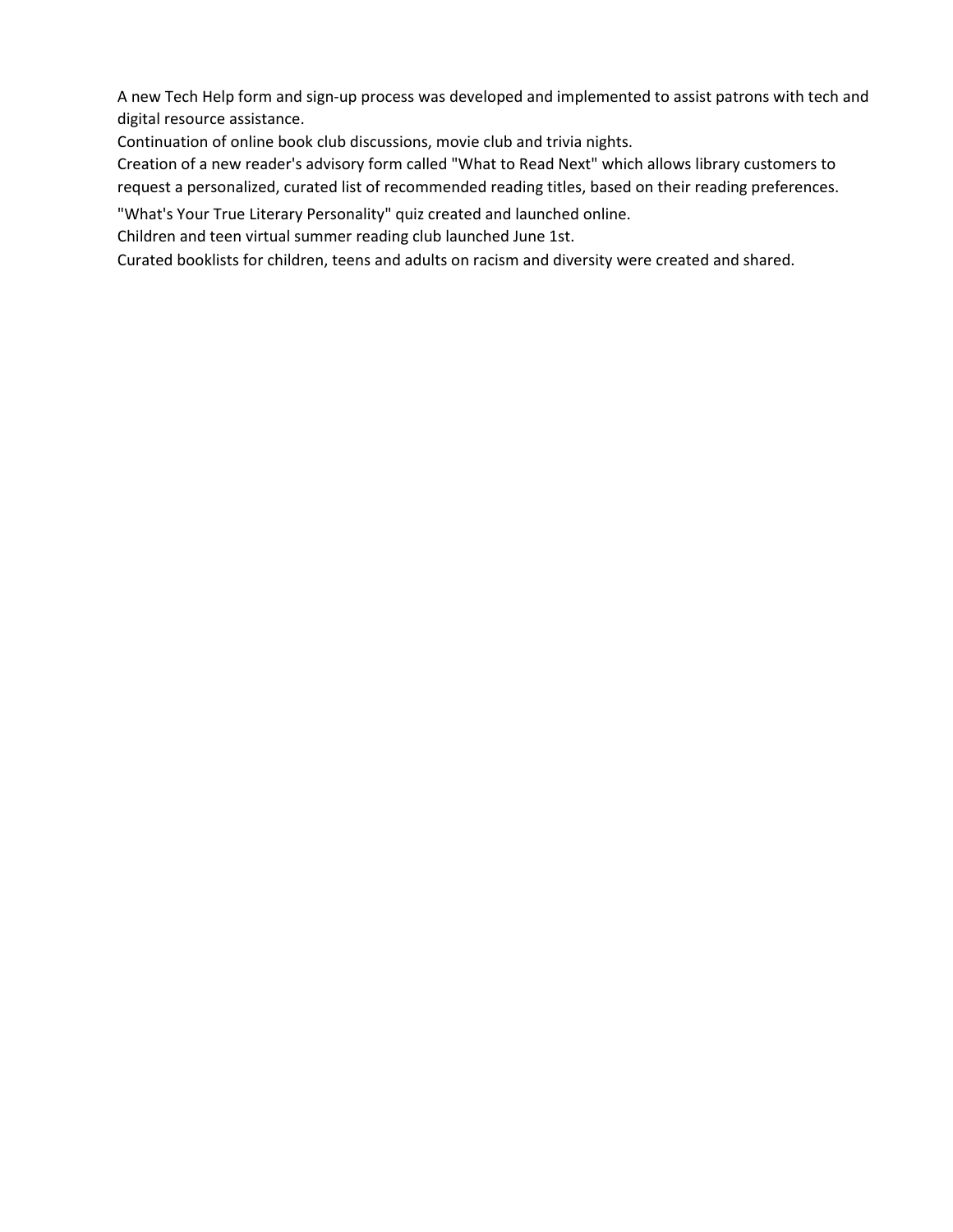## **Attachment 7-A**

<span id="page-13-0"></span>Date: June 15, 2020

To: Caledon Public Library Board

From: Colleen Lipp, CEO | Chief Librarian



**Subject:** Board Code of Conduct Report

#### **Recommendation:**

*That Caledon Public Library Board review the attached revisions to the Board Code of Conduct for recommendation and approval*

#### **Background**

Recommended revisions to the Board Code of Conduct were previously considered at the May meeting of the Library Board. Further amendments, including the addition of a policy acknowledgment, were suggested and the CEO/Chief Librarian was directed to bring an amended version of the policy forward for further consideration by the Board at the June 15 meeting. These additional revisions, along with those originally proposed, are reflected within [Appendix A.](#page-14-0)

As per the Board's direction, the following clarifying language has been inserted:

- The Chair *of a meeting* may deny a Member the right to speak on a particular topic if the Member is disruptive or persistently interrupts others.
- The Chair *of a meeting* may exclude a Member from the meeting who has been given a warning but continues to disregard the rulings from the Chair.

As this language was originally duplicated from that previously approved and adopted within the Caledon Public Library Board By-Laws (CPL-16-06), it is recommended that the suggested changes also be applied to the By-Laws. This will ensure consistency of intent and interpretation across both documents.

The revised policy, once approved, will be shared with staff, posted on the Library's website and made available in print upon request. All members of the Board will also be required to provide the CEO/Chief Librarian with a signed copy of the document.

#### **Financial Implication**

None.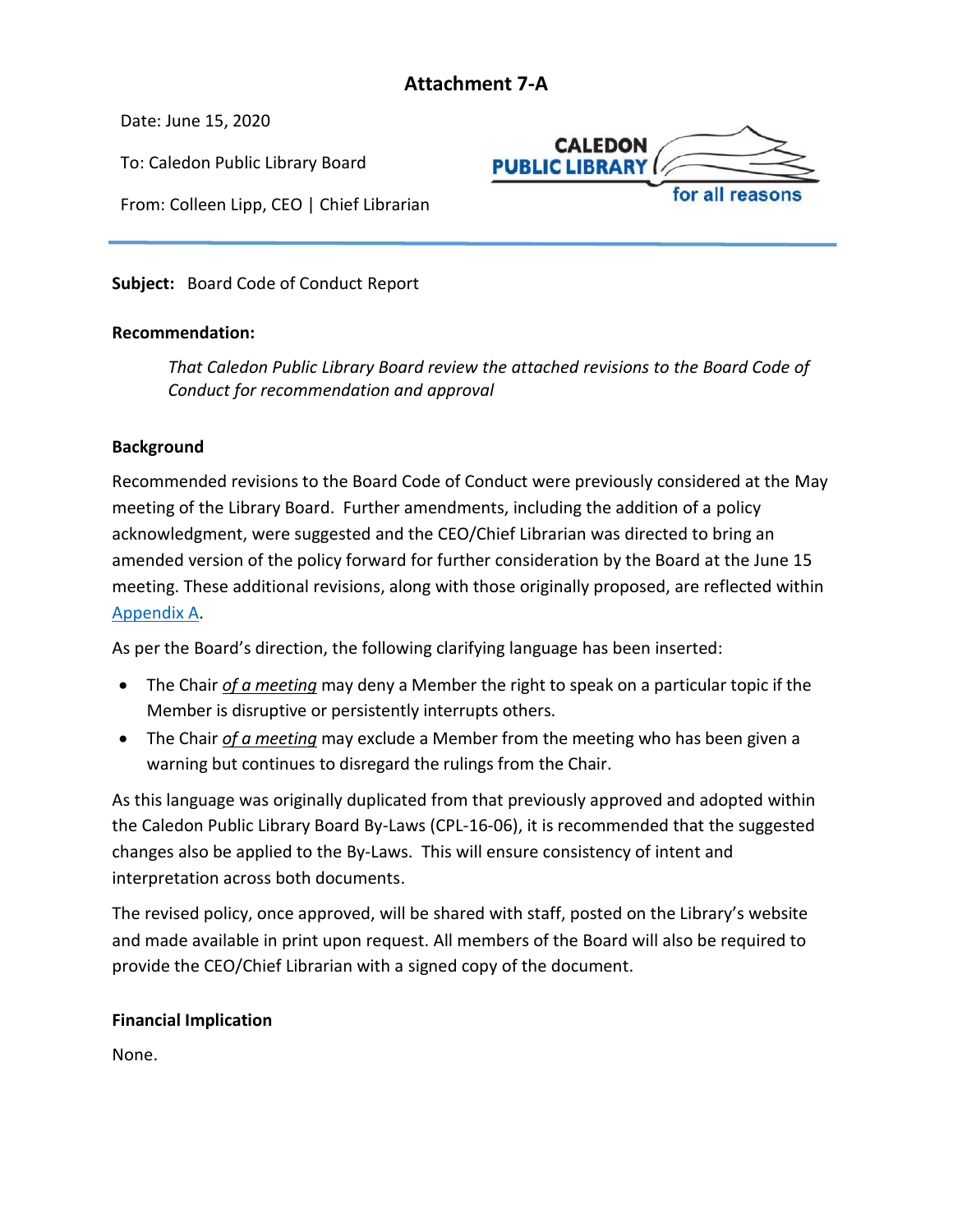## **Recommended Motion**

*That the Caledon Public Library Board approve and adopt the revised Board Code of Conduct; and,*

<span id="page-14-0"></span>*That the Caledon Public Library Board approve the recommended revisions to the language duplicated within the Caledon Public Library Board By-Laws.*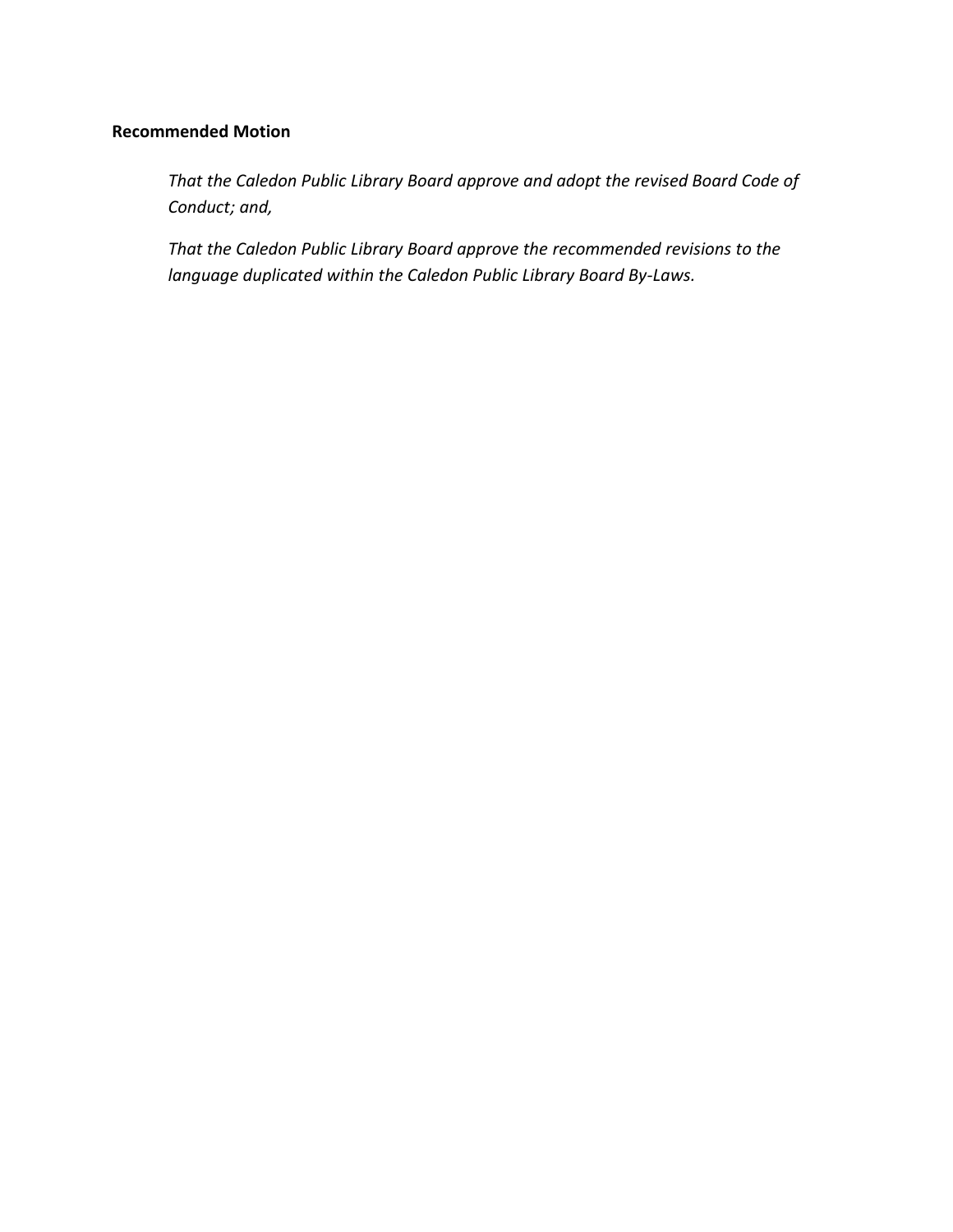## **Appendix A**

|                         | <b>Title</b> Board Code of Conduct                                   |                                         |
|-------------------------|----------------------------------------------------------------------|-----------------------------------------|
| Policy Number CPL-16-10 |                                                                      | <b>CALEDON</b><br><b>PUBLIC LIBRARY</b> |
|                         | <b>Policy Type</b> Governance                                        | for all reasons                         |
|                         | <b>Approval Date</b> [approval date] 2020                            |                                         |
|                         | <b>Review Date</b> [review date] 2022                                |                                         |
|                         | Notes Previously revised May 2012, April 18, 2016 and April 16, 2018 |                                         |

## **Purpose**

As per Section 223.2 of the Muncipal Act, "a municipality shall establish codes of conduct for members of the council of the municipality and of its local boards". As the definition of a local board within the relevant section of the Act explicitly excludes public library boards, a distinct code has been adopted to promote a common understanding of the expectations of conduct for individual Trustees and the Board as a whole and to provide guidance during the term of service. Every Trustee is expected to comply with both the content and spirit of this code while serving as a Board Member and to continue to abide by its provisions after leaving the Board.

This Code of Conduct is written and published with respect to the responsibility assumed by trustees of the Board of the Caledon Public Library (the "Board") by virtue of applying for and accepting the role. It outlines fundamental principles to guide Library trustees to act in a way that is fair, ethical, accountable and beneficial to Caledon Public Library (the "Library"), all residents of the Town of Caledon's community of communities that the Board represents, Library staff and all other Library stakeholders.

This code was written to promote a common understanding of the expectations of conduct for individual trustees and the Board as a whole and to provide guidance during the term of service. Every trustee is expected to comply with both the content and spirit of this code while serving as a Board member and to continue to abide by its provisions after leaving the Board.

All members of the Board will be required to acknowledge their receipt and understanding of the Code of Conduct upon initial appointed to the Board and upon any revision to the document.

## **Governing Style**

The Board will govern in a manner emphasizing:

- Encouragement of, and respect for, diversity of opinions and experiences;
- Strategic leadership;
- Clear distinction between Board and CEO roles; and,
- Collective, rather than individual, decisions.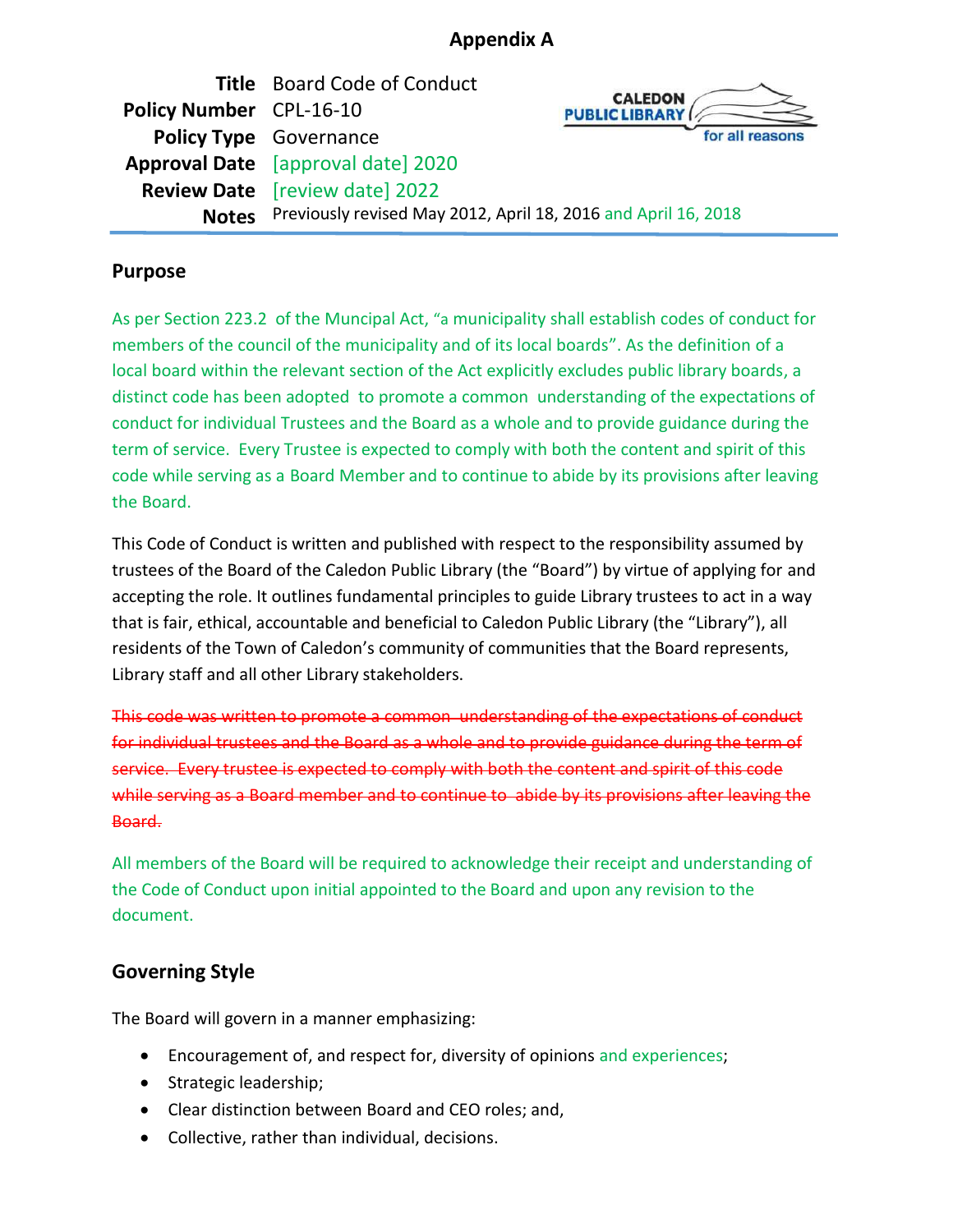Furthermore, the Board will:

- Operate in all ways mindful of its civic trusteeship obligation to the Caledon Public Library;
- Speak with one voice;
- Ensure continuous good governance through periodic discussion of process improvement, succession planning and through active recruitment of new Board members; and,
- Monitor and discuss the Board's performance.

## **Guidelines**

A Trustee is expected to abide by the following guidelines:

#### **Leadership and Advocacy**

- Strive to achieve the vision and mission as set out in the Caledon Public Library Strategic Plan.
- Ensure that all Board activities are in compliance with the Ontario *Public Libraries Act*, R.S.O. 1990, Amended 2009, and the by-laws and policies of Caledon Public Library.
- Leverage personal and professional interests and connections to raise the Library's profile in the community and support the shared Library vision.
- Engage in public advocacy for the Library by promoting its work, keeping informed about its programs and activities, understanding the message it strives to deliver, and inviting the public's opinions and reporting input to the Board.
- Remember that he or she represents all of Caledon, not just an individual location, community or ward.

#### **Integrity and Impartiality**

- Act with honesty, fairness and openness in all dealings as a member of the Board.
- Maintain a professional level of courtesy, respect and objectivity in all Board activities.
- Assist other members of the Board in upholding the highest standards of professional conduct.
- Conduct oneself in a manner which does not damage or undermine the reputation of the Board or Library, avoiding actual impropriety and any appearance of improper behaviour.
- As per the *Caledon Public Library Board By-laws (CPL-16-06)*, each "member will be courteous and will not engage in any action which disturbs a meeting of the Board."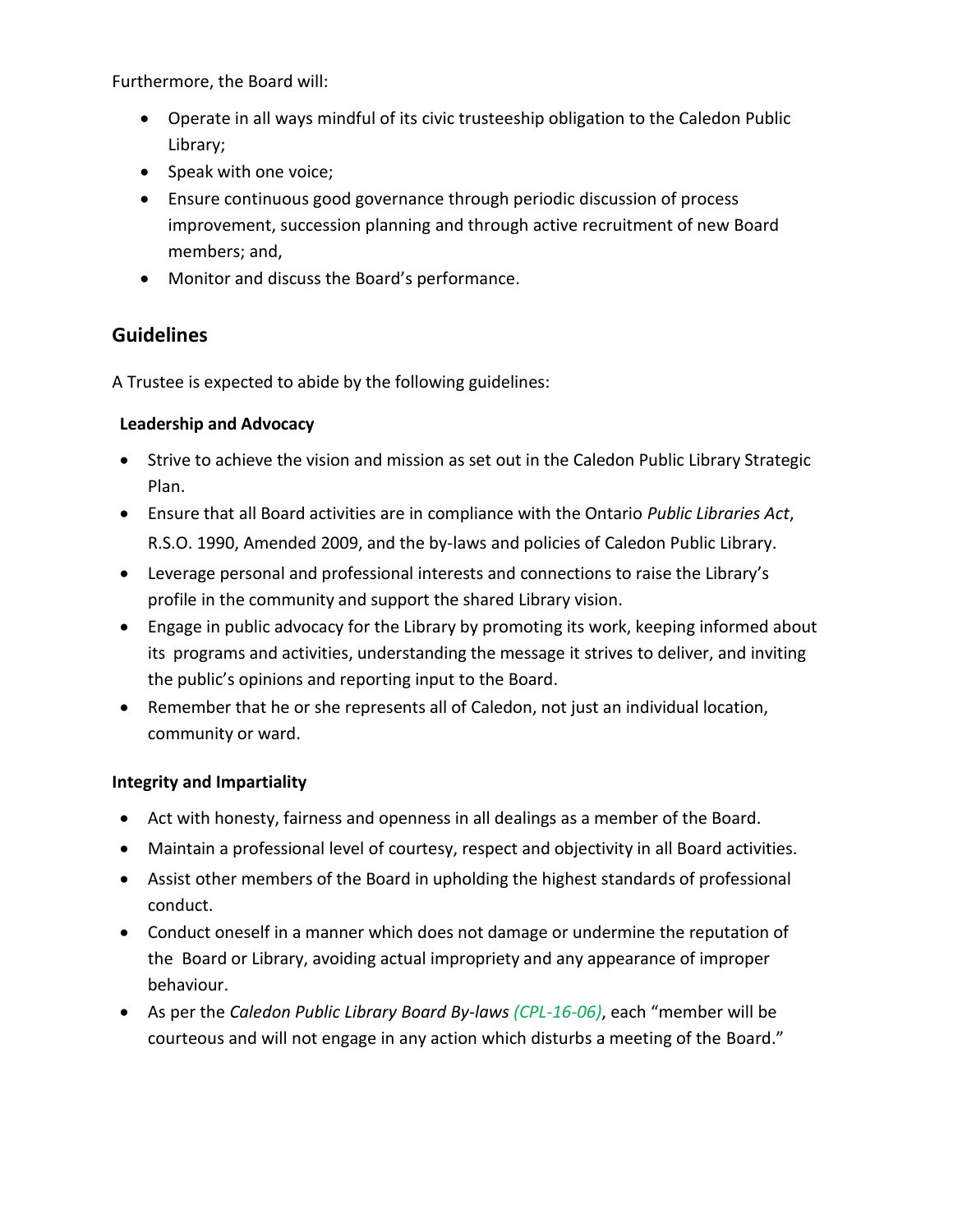## **Conflicts of Interest**

- Exercise the powers vested in trustees for the good of the Library rather than to secure any benefit or advantage to a Board Member, family or business connection.
- Make all decisions solely on the basis of what is in the best interests of the Board or Library.
- Disclose and deal with conflicts of interest, either pecuniary or non-pecuniary (or the appearance thereof) promptly.
- Declare any conflict of interest, as defined in the Ontario *Municipal Conflict of Interest Act*, and absent himself or herself from any discussion or decision-making related thereto.
- Avoid accepting gifts and hospitality that might reasonably be thought to influence a Boardmember's judgment.
- Must not use their positions to obtain employment in the organization for themselves, family members or close associates.
- Should a Board Member be considered for employment with the Library, he/she must temporarily withdraw from the Board deliberation, voting and access to applicable Board information.

## **Accountability and Responsible Stewardship**

- Comply with the Ontario *Public Libraries Act*, Ontario *Municipal Act*, and be cognizant of the mission and vision stated in the Library's Strategic Plan.
- Act with probity and sustainability to protect all financial assets and resources of the Library and ensure that they are used to deliver the Library's objectives.
- Exercise the fiduciary standard of care that would be expected of a reasonable and prudent person in the management of his or her own affairs.
- Exercise the fiduciary duty to be informed by being proactive in requiring regular financial information and insuring that government regulations are met.

## **Individual Authority**

- Board Members may not attempt to exercise individual authority over the organization except as explicitly set forth in Board policies.
- Board Members' interaction with the CEO/Chief Librarian or with staff must recognize the lack of authority in any individual Board member or group of Board members except as noted above.
- Board Members' interaction with the public, press or other entities must recognize the same limitation and the similar inability of any Board member or Board members to speak for the Board.
- Board Members will express no judgements opinion or assessment of the CEO/Chief Librarian or any individual staff member's job performance except as that performance is assessed through the official process.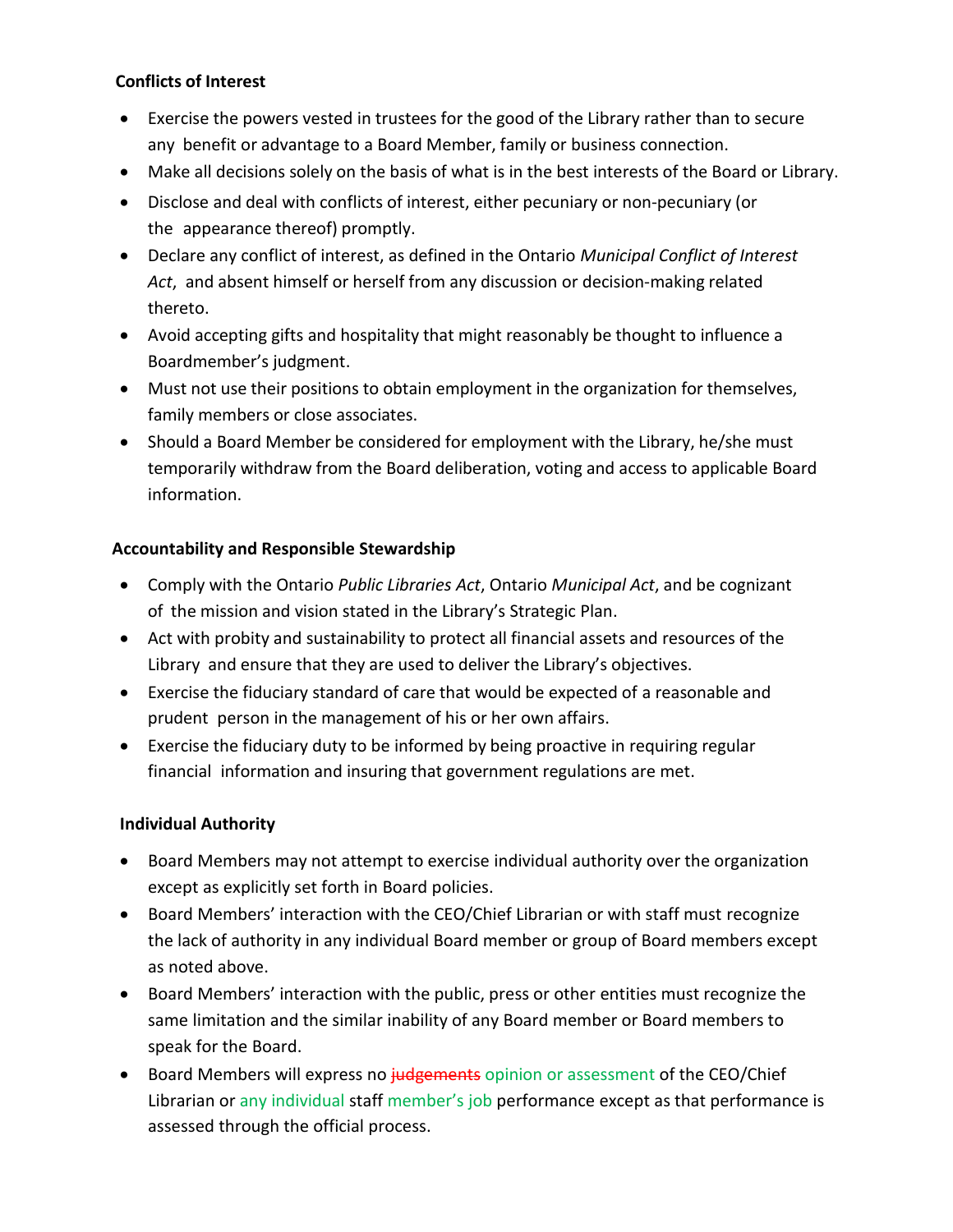#### **Effective Board Performance**

- Respect the appropriate confidentiality of Board papers, discussions, decisions and related correspondence.
- Commit to a process that fosters candid discussions and open engagement of all Members leading to consensus decisions whenever possible.
- Strive to attend all Board meetings being prepared to contribute to productive meetings.
- Make informed decisions and give due consideration to differing points of view.
- Accept and endorse Board decisions as publicly communicated by the Board Chair, or an appointed spokesperson.
- Apply principles consistent with effective Board performance in all communication and dissemination of information including over the Internet, in person and through social and traditional media.
- Adhere to all relevant guidelines within the Caledon Public Library Social Media Policy (CPL-17-19)
- Work co-operatively with Library staff, recognizing their roles and responsibilities.
- Participate in the Board's performance appraisal, renewal and succession planning as identified in the *Annual Board Assessment Policy (CPL-16-07).*
- Provide comments and insights regarding the CEO/Chief Librarian's performance in support of the CEO/Chief Librarian Performance Evaluation Committee's annual appraisal of the CEO/Chief Librarian.
- Actively participate in committees of the Board and special meetings.
- Take responsibility for personal training, attend relevant conferences and library association meetings to enhance Board performance.

## **Non-Compliance with the Code**

As per the *Caledon Public Library Board By-Laws (CPL-16-06)*, and in alignment with the *Public Libraries Act*:

- The Chair of a meeting may deny a Member the right to speak on a particular topic if the Member is disruptive or persistently interrupts others.
- The Chair of a meeting may exclude a Member from the meeting who has been given a warning but continues to disregard the rulings from the Chair.

Any Trustee who identifies or witnesses behaviour or an activity by a fellow Member of the Board that is believed to be in contravention of this Code, should first inform the Member of these concerns, providing an opportunity for them to address the issue and/or modify their conduct.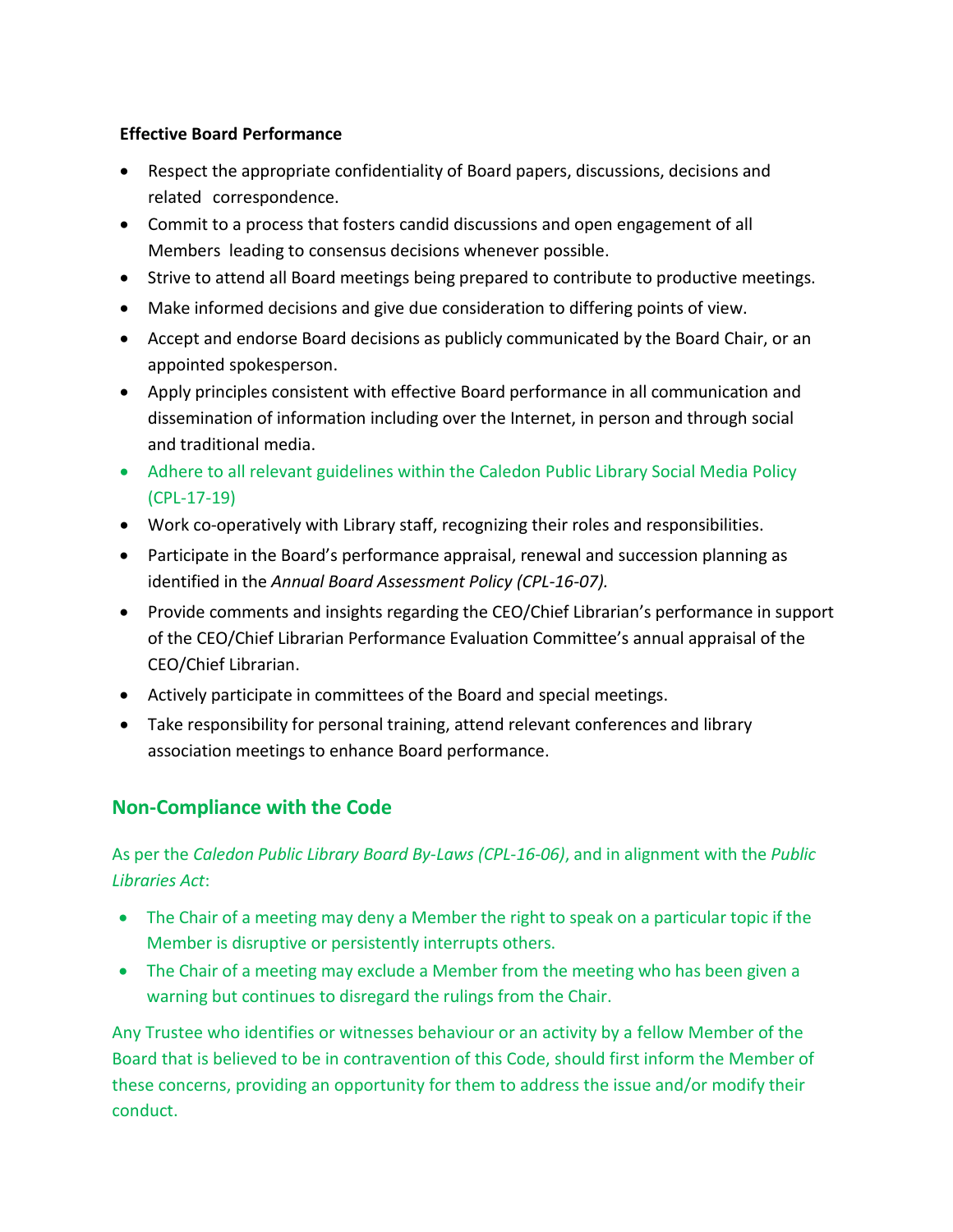Those with ongoing concerns regarding continued non-compliance may file a complaint with the Board Chair. Any such complaint concerning the conduct of the Board Chair should be directed to the Vice-Chair. The Chair or Vice-Chair shall then investigate the complaint and provide the full Board with a report of their findings and any recommended remedies.

Complex investigations or persistent violations of this policy by a Member may prompt the Board to seek the assistance of an external advisor or issue a request to Town Council for an investigation to be undertaken by the municipality's Integrity Commissioner.

## **Acknowledgement**

I hereby acknowledge that I have read the Caledon Public Library Board Code of Conduct (CPL-16-10). I understand my responsibilities as a member of the Board and representative of the Library, and will act in accordance with the fundamental principals confirmed within the Policy and Guidelines.

Name Date Signature Signature Date

## **Related Documents:**

- [Municipal Act,](https://www.ontario.ca/laws/statute/01m25#BK254) 2001, S.O. 2001, c. 25
- [Public Libraries Act,](http://www.ontario.ca/laws/statute/90p44?search=public+library+act) R.S.O. 1990, c. P.44
- Municipal [Conflict of Interest Act,](https://www.ontario.ca/laws/statute/90m50) R.S.O. 1990, c. M.50
- Caledon Public Library Board By-Laws, CPL-16-06
- Caledon Public Library Annual Board Assessment Policy, CPL-16-07
- Caledon Public Library Social Media Policy, CPL-17-19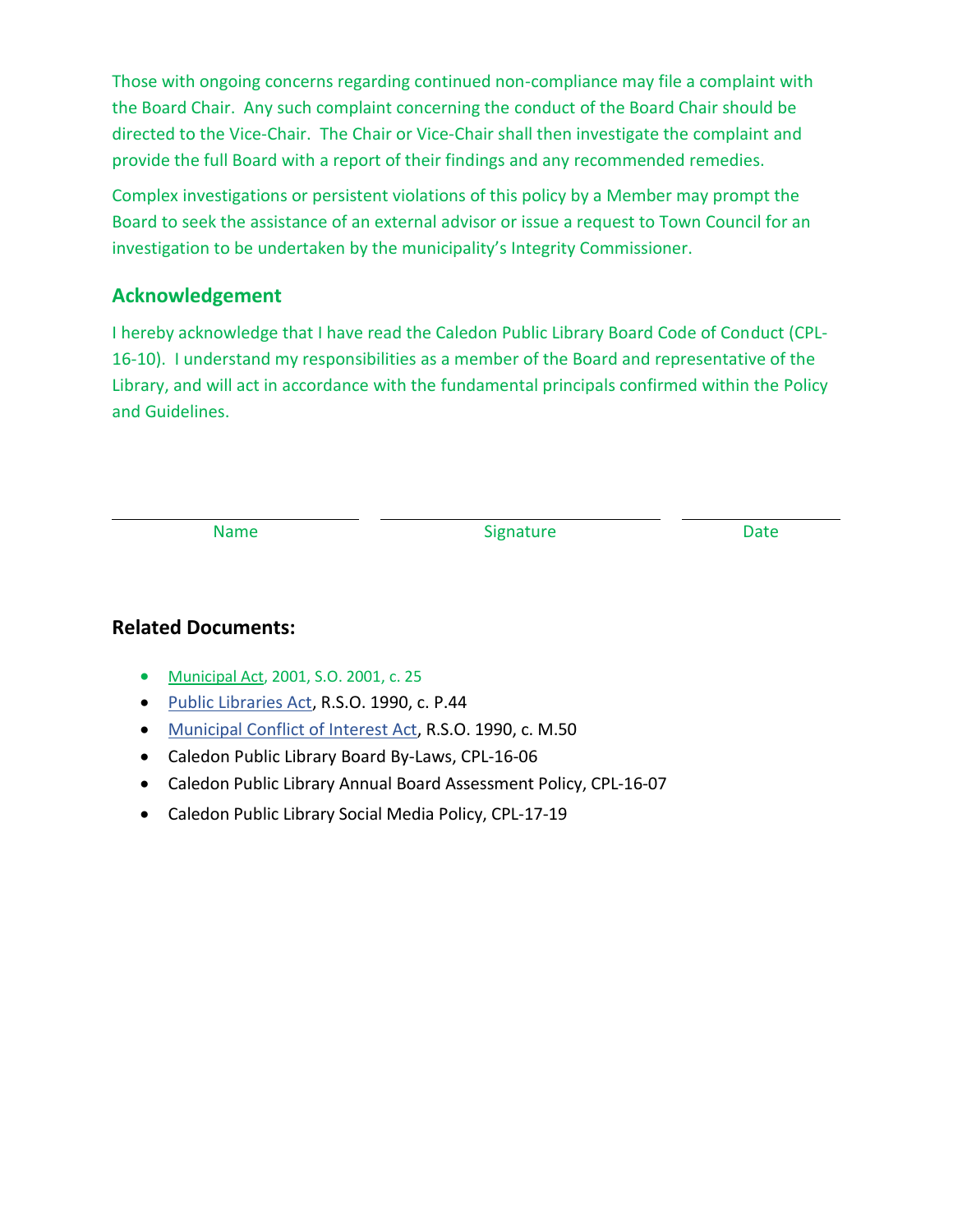## **Attachment 8-A**

## <span id="page-20-0"></span>Treasurer's Report Prepared by Colleen Lipp June 2020



#### <span id="page-20-1"></span>**2020 Budget**

Financial statements, confirming budgets and expenditures as of May 31, 2020, are attached as [Appendix](#page-20-1) A. As a result of the closures and the placement of staff on unpaid leave, monthly revenues and expenditures vary significantly from budgeted figures. Specific items of note include the following:

- Prompted by a question raised when reviewing the April 30, 2020 financials, an error in the calendarization of Wages – Casual within the Communications and Community Development Department was investigated. As explained by Town Finance, it is common practice for the previous year's monthly distribution to be used in determining the calendarization of the current year. This failed to account for a reallocation entry that was posted in mid-2019. This has been corrected and the calendarization for April to December now accurately reflects anticipated budget expenditures.
- Bank Charges of \$617.95 posted in May far exceed the average monthly cost of this service. As billing for this service is received and allocated by the municipality, a request to investigate this discrepancy has been submitted to Town Finance.
- Expenditures of \$11,379.77 within Online Databases reflects the acquisition of the BiblioBoard Digital Content platform. This expenditure supports access to this solution until December 31, 2021, therefore, only \$3790 of this purchase should have been allocated to the 2020 budget, with the remainder reflected as a prepaid expense for 2021. A correction has been requested and will be noted within the June financial documents. This will result in a reduced unfavourable variance of approximately \$2790. This will be offset by favourable variances within Automation accounts and will support the shift to online services in response to the branch closures.

As per the relevant portion of the Town of Caledon Purchasing By-Law, "the Chief Librarian shall prepare and present to the Library Board a report summarizing all purchases between \$10,000 and \$50,000 twice annually". With the exception of consolidated invoices for library print and A/V materials and related processing, the following reflects relevant purchases during the first five months of 2020:

- Payment of \$21,091.78 (including tax) to Southern Ontario Library Service (SOLS) to secure provincial consortium pricing of digital resources and online databases.
- Eleven (11) laptops were replaced for a total cost of \$12,312.96 (including tax) in February. This procurement was allocated to the 2019 Library IT Equipment Capital Budget (19-033)
- As referenced above, \$11,379.77 was allocated to the purchase of the BiblioBoard Digital Content Platform, however the majority of this cost was to be allocated as a prepaid expense for 2021.
- The Library's portion of architectural fees and construction costs related to the new Southfields Village Branch has also resulted in individual expenditures greater than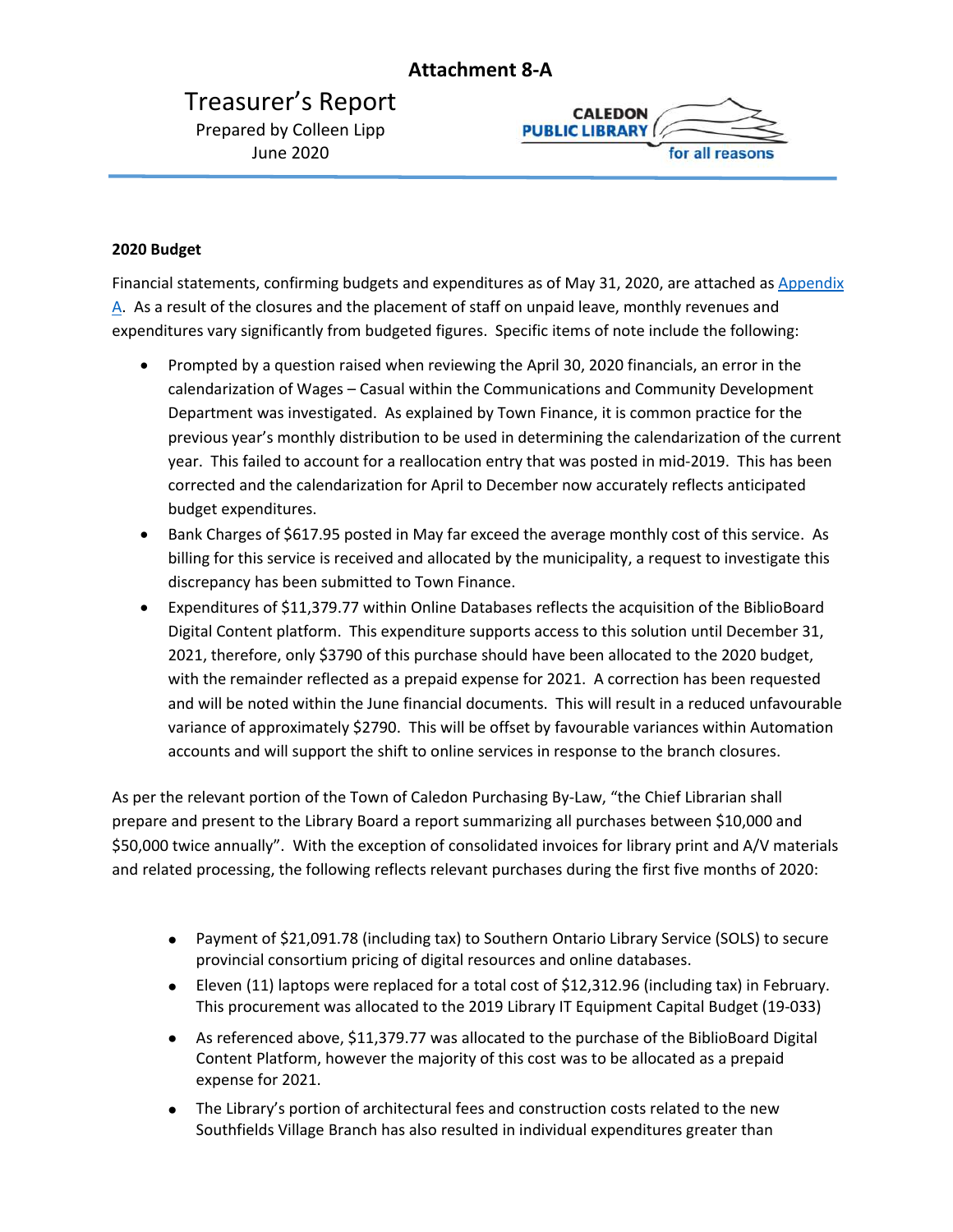\$10,000. To this point, all such expenditures have been initiated and approved by the Town's Project Manager. Any eligible invoices received and submitted by Library Management, including those for furniture and equipment, will be provided to the Board as part of the next scheduled bi-annual report.

#### **Donations Reserve**

Confirmation of the Library's charitable status has prompted the need for a dedicated reserve for donated or raised funds. Such a reserve will ensure that funds are not transferred to the Town's consolidated reserve and can be held and accessed by the Library beyond the end of the fiscal year. As directed at the April 15, 2019 meeting of the Board, correspondence confirming the Library's call for the creation of dedicated reserves in support of the Library's charitable revenues was drafted. This communication was received at the April 30, 2019 meeting of Council and prompted the referral of this correspondence to Town Finance staff. Resulting consultation with the Town Treasurer has been ongoing.

It was recently advised that the most expedient means of moving this forward would be through a second communication to Council, officially requesting a motion to approve the creation of such a reserve. As per common practice within the public library sector, this reserve will be administered by Town Finance, however the Library Board will retain authority over its use. To this end, the creation of this reserve will necessitate the adoption of a related policy, clarifying levels of authority granted to Library Management and the Board to expend reserved funds.

#### **Recommended Motions:**

*That the Caledon Public Library Board receive the Treasurer's Report and related financials; and,*

*That the Caledon Public Library Board direct the CEO/Chief Librarian to draft a letter to Council requesting the creation of a dedicated Donations reserve, for the Board's consideration at the August meeting.*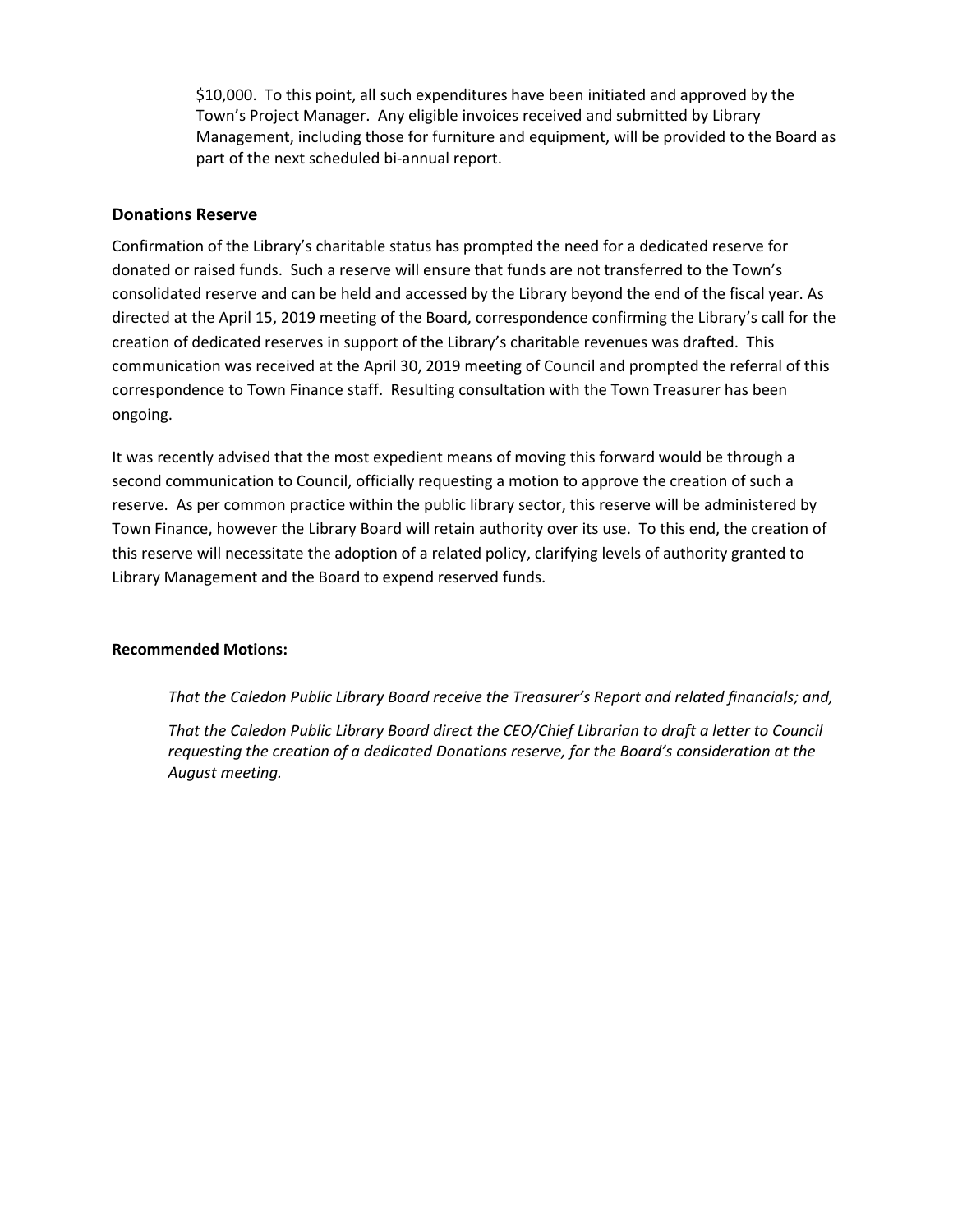## **Appendix A**



Library ST: Object Code - Budget vs Actual by Cost Centre

As of May 31, 2020

|                                         | May        | May            | Monthly     | <b>YTD</b>    | <b>YTD</b>   | <b>YTD</b>  | Annual        | Percentage | Annual       |
|-----------------------------------------|------------|----------------|-------------|---------------|--------------|-------------|---------------|------------|--------------|
|                                         | Budget     | <b>Actuals</b> | Variance    | <b>Budget</b> | Actuals      | Variance    | <b>Budget</b> | Expended   | Variance     |
| 40010 Administration                    |            |                |             |               |              |             |               |            |              |
| 50050 Miscellaneous                     | (750.00)   |                | (750.00)    | (3,750.00)    | (1,926.65)   | (1,823.35)  | (9,000.00)    | 21.4%      | (7,073.35)   |
| 50125 Merchandise Sales                 | (250.00)   |                | (250.00)    | (1,250.00)    | (33.00)      | (1, 217.00) | (3,000.00)    | 1.1%       | (2,967.00)   |
| 50319 Grants/Subsidies                  |            |                | 0.00        |               |              | 0.00        | (58, 200.00)  | 0.0%       | (58, 200.00) |
| 50570 Donations                         | (83.00)    |                | (83.00)     | (415.00)      | (58.00)      | (357.00)    | (1,000.00)    | 5.8%       | (942.00)     |
| 50705 Fines/Fees                        | (3,333.00) |                | (3, 333.00) | (16,665.00)   | (7,498.93)   | (9, 166.07) | (40,000.00)   | 18.7%      | (32,501.07)  |
| 50715 Programs                          | (292.00)   |                | (292.00)    | (1,460.00)    | (980.51)     | (479.49)    | (3,500.00)    | 28.0%      | (2,519.49)   |
| 50725 Comm.Access Prgm Funding          |            |                | 0.00        |               | (7,016.76)   | 7,016.76    |               |            | 7,016.76     |
| 50750 Book Sales                        | (215.00)   |                | (215.00)    | (1,075.00)    | (323.45)     | (751.55)    | (2,500.00)    | 12.9%      | (2, 176.55)  |
| 50770 FOL-Recoverable                   |            |                | 0.00        |               |              | 0.00        |               |            | 0.00         |
| 61510 Salaries-Permanent                | 16,903.00  | 16,586.99      | 316.01      | 76,317.00     | 74,781.63    | 1,535.37    | 213,248.00    | 35.1%      | 138,466.37   |
| 61513 Benefits-Permanent                | 4,806.00   | 4,657.13       | 148.87      | 21,899.00     | 22,805.33    | (906.33)    | 53,694.00     | 42.5%      | 30,888.67    |
| 61520 Wages-Casual Temporary            |            |                | 0.00        | 1,000.00      | 7,661.45     | (6,661.45)  | 1,000.00      | 766.1%     | (6,661.45)   |
| 61522 Recovery-Wages-Casual Temp        |            |                |             |               | (10, 465.23) | 10,465.23   |               |            | 10,465.23    |
| 61523 Benefits-Casual Temporary         |            |                | 0.00        |               | 1,013.37     | (1,013.37)  | 1.00          | 101337.0%  | (1,012.37)   |
| 62018 Operating Supplies                | 64.00      |                | 64.00       | 320.00        | 120.54       | 199.46      | 760.00        | 15.9%      | 639.46       |
| 62113 Maint & Repairs-A/V Equip         |            |                |             |               |              | 0.00        | 3,500.00      | 0.0%       | 3,500.00     |
| 62129 FOL-Initiatives                   |            |                |             |               |              | 0.00        |               |            | 0.00         |
| 62244 Bank Charges                      | 125.00     | 617.95         | (492.95)    | 625.00        | 808.15       | (183.15)    | 1,500.00      | 53.9%      | 691.85       |
| 62253 Lib. Brd Education & Exp.         | 405.00     |                | 405.00      | 2,177.00      | 1,687.34     | 489.66      | 5,000.00      | 33.7%      | 3,312.66     |
| 62310 Training/Development/Seminars     | 1,573.00   | 425.92         | 1,147.08    | 13,886.00     | 13,529.58    | 356.42      | 32,576.00     | 41.5%      | 19,046.42    |
| 62311 Memberships/Dues                  |            |                | 0.00        | 12,000.00     | 11,519.77    | 480.23      | 12,500.00     | 92.2%      | 980.23       |
| 62314 Mileage                           | 1,197.00   | 37.82          | 1,159.18    | 3,622.00      | 2,739.01     | 882.99      | 12,000.00     | 22.8%      | 9,260.99     |
| 62317 Audit                             |            |                |             |               | (4,305.55)   | 4,305.55    | 4,370.00      | $-98.5%$   | 8,675.55     |
| 62319 Grants                            |            |                | 0.00        |               | 18.09        | (18.09)     |               |            | (18.09)      |
| 62322 Postage                           | 204.00     |                | 204.00      | 1,020.00      | 450.46       | 569.54      | 2,400.00      | 18.8%      | 1,949.54     |
| 62335 Contracted Services               | 251.00     | 31.83          | 219.17      | 1,255.00      | 2,301.53     | (1,046.53)  | 3,000.00      | 76.7%      | 698.47       |
| <b>Total 40010 Administration</b>       | 20,605.00  | 22,357.64      | (1, 752.64) | 109,506.00    | 106,828.17   | 2,677.83    | 228,349.00    | 46.8%      | 121,520.83   |
|                                         |            |                |             |               |              |             |               |            |              |
| 40020 Emergency Management              |            |                |             |               |              |             |               |            |              |
| 62018 Operating Supplies                |            | 174.96         | (174.96)    |               | 174.96       | (174.96)    |               |            | (174.96)     |
| 62335 Contracted Services               |            | 61.05          | (61.05)     |               | 478.26       | (478.26)    |               |            | (478.26)     |
| <b>Total 40020 Emergency Management</b> | 0.00       | 236.01         | (236.01)    | 0.00          | 653.22       | (653.22)    | 0.00          |            | (653.22)     |
|                                         |            |                |             |               |              |             |               |            |              |
| 41010 Library Public Services           |            |                |             |               |              |             |               |            |              |
| 61510 Salaries-Permanent                | 51,146.00  | 38,021.76      | 13,124.24   | 235,250.00    | 214,536.06   | 20,713.94   | 661,486.00    | 32.4%      | 446,949.94   |
| 61513 Benefits-Permanent                | 15,340.00  | 12,517.30      | 2,822.70    | 70,564.00     | 68,381.60    | 2,182.40    | 186,763.00    | 36.6%      | 118,381.40   |
| 61520 Wages-Casual Temporary            | 60,523.00  | 6,603.18       | 53,919.82   | 213,165.00    | 127,569.26   | 85,595.74   | 663,200.00    | 19.2%      | 535,630.74   |
| 61523 Benefits-Casual Temporary         | 8,967.00   | 1,102.41       | 7,864.59    | 33,591.00     | 21,158.44    | 12,432.56   | 100,674.00    | 21.0%      | 79,515.56    |
| 62017 Caretaking Supplies               | 75.00      |                | 75.00       | 375.00        | (4.04)       | 379.04      | 900.00        | $-0.4%$    | 904.04       |
| 62018 Operating Supplies                | 580.00     |                | 580.00      | 1,592.00      | 1,393.85     | 198.15      | 5,042.00      | 27.6%      | 3,648.15     |
| 62312 Insurance                         |            |                | 0.00        | 1,996.00      |              | 1,996.00    | 1,996.00      | 0.0%       | 1,996.00     |

62321 Rental-Facility 199,370.00 194,869.80 *4,500.20* 247,370.00 78.8% **52,500.20**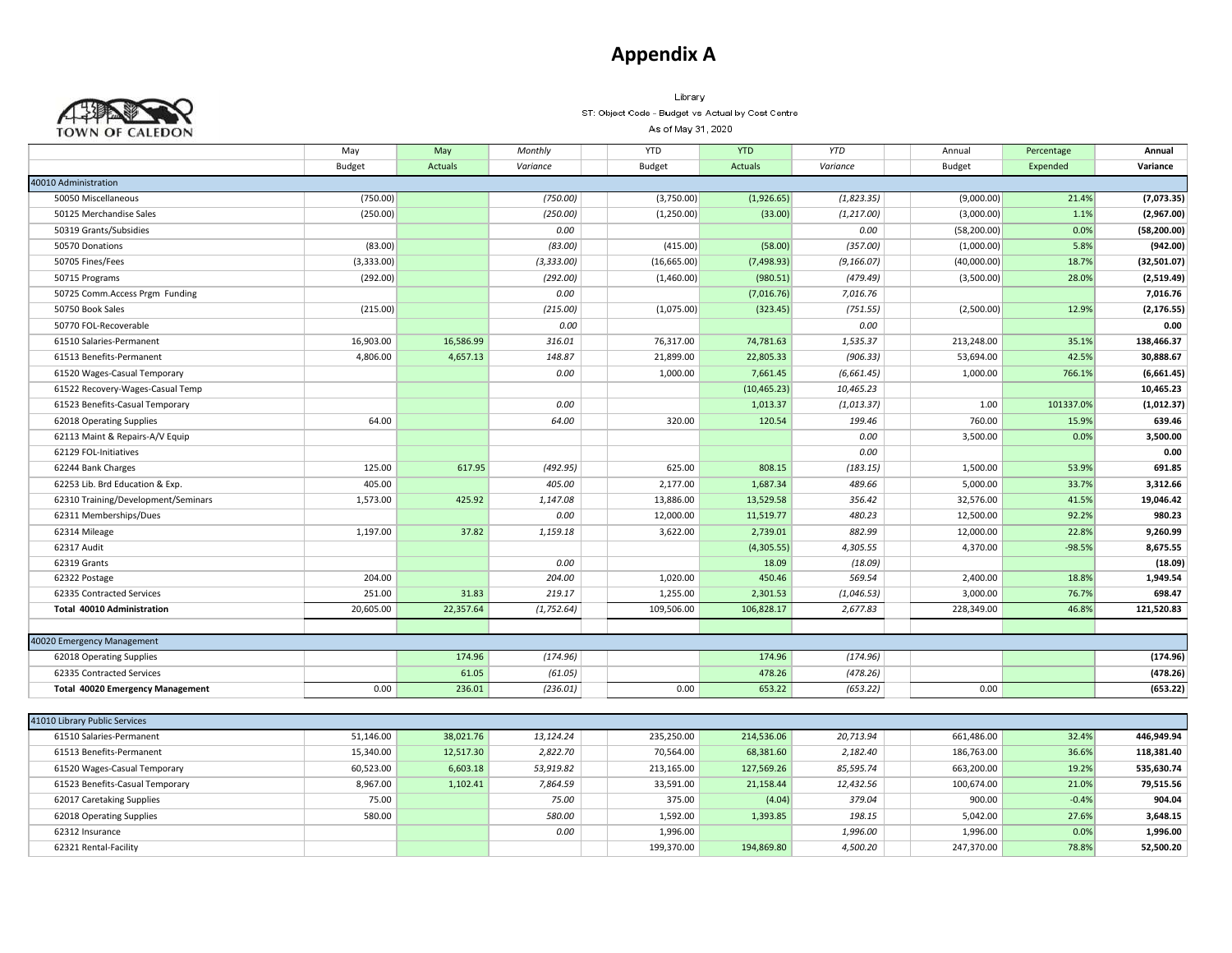

#### Library ST: Object Code - Budget vs Actual by Cost Centre

As of May 31, 2020

|                                             | May           | May            | Monthly      | <b>YTD</b>    | <b>YTD</b> | <b>YTD</b>           | Annual       | Percentage | Annual             |
|---------------------------------------------|---------------|----------------|--------------|---------------|------------|----------------------|--------------|------------|--------------------|
|                                             | <b>Budget</b> | <b>Actuals</b> | Variance     | <b>Budget</b> | Actuals    | Variance             | Budget       | Expended   | Variance           |
| 62335 Contracted Services                   | 2,332.00      | 1,341.20       | 990.80       | 10,040.00     | 7,600.21   | 2,439.79             | 23,660.00    | 32.1%      | 16,059.79          |
| 62346 Courier                               | 3,235.00      |                | 3,235.00     | 12,350.00     | 6,100.70   | 6,249.30             | 35,000.00    | 17.4%      | 28,899.30          |
| 62427 Cash Under/Over                       |               |                |              |               | (0.05)     | 0.05                 |              |            | 0.05               |
| <b>Total 41010 Library Public Services</b>  | 142,198.00    | 59,585.85      | 82,612.15    | 778,293.00    | 641,605.83 | 136,687.17           | 1,926,091.00 | 33.3%      | 1,284,485.17       |
|                                             |               |                |              |               |            |                      |              |            |                    |
| 41015 Reference/Collection Dev              |               |                |              |               |            |                      |              |            |                    |
| 61510 Salaries-Permanent                    | 32,428.00     | 28,710.20      | 3,717.80     | 144,055.00    | 132,184.33 | 11,870.67            | 371,055.00   | 35.6%      | 238,870.67         |
| 61513 Benefits-Permanent                    | 10,298.00     | 9,451.02       | 846.98       | 45,298.00     | 42,546.05  | 2,751.95             | 104,877.00   | 40.6%      | 62,330.95          |
| 61520 Wages-Casual Temporary                | 11,374.00     | 861.70         | 10,512.30    | 41,797.00     | 21,282.20  | 20,514.80            | 96,800.00    | 22.0%      | 75,517.80          |
| 61523 Benefits-Casual Temporary             | 2,425.00      | 176.39         | 2,248.61     | 8,932.00      | 4,493.71   | 4,438.29             | 20,636.00    | 21.8%      | 16,142.29          |
| 62018 Operating Supplies                    | 272.00        |                | 272.00       | 1,360.00      | 799.88     | 560.12               | 3,300.00     | 24.2%      | 2,500.12           |
| 62058 Online Databases                      | 200.00        | 11,379.77      | (11, 179.77) | 59,800.00     | 70,382.58  | (10, 582.58)         | 60,000.00    | 117.3%     | (10, 382.58)       |
| 62414 Special Programs                      | 1,000.00      |                | 1,000.00     | 2,512.00      | 1,687.00   | 825.00               | 8,000.00     | 21.1%      | 6,313.00           |
| <b>Total 41015 Reference/Collection Dev</b> | 57,997.00     | 50,579.08      | 7,417.92     | 303,754.00    | 273,375.75 | 30,378.25            | 664,668.00   | 41.1%      | 391,292.25         |
|                                             |               |                |              |               |            |                      |              |            |                    |
| 41020 Library Grants                        |               |                | 0.00         |               | (4,948.93) | 4,948.93             |              |            | (4,948.93)         |
| 50319 Grants/Subsidies (Revenue)            |               |                |              |               | 218.34     |                      |              |            |                    |
| 62319 Grants (Expenses)                     |               | 0.00           | 0.00<br>0.00 |               |            | (218.34)<br>4,730.59 |              |            | 218.34<br>4,730.59 |
| Total 41020 Library Grants                  |               |                |              |               | (4,730.59) |                      |              |            |                    |
| 41025 Library Info Technology               |               |                |              |               |            |                      |              |            |                    |
| 61510 Salaries-Permanent                    | 13,682.00     | 13,682.20      | (0.20)       | 63,065.00     | 63,064.67  | 0.33                 | 177,127.00   | 35.6%      | 114,062.33         |
| 61513 Benefits-Permanent                    | 3,991.00      | 4,428.18       | (437.18)     | 18,396.00     | 20,067.71  | (1,671.71)           | 46,883.00    | 42.8%      | 26,815.29          |
| 62018 Operating Supplies                    | 508.00        |                | 508.00       | 2,540.00      | 1,357.59   | 1,182.41             | 6,100.00     | 22.3%      | 4,742.41           |
| 62304 Automation                            | 10,500.00     |                | 10,500.00    | 15,000.00     | 9,556.65   | 5,443.35             | 20,400.00    | 46.8%      | 10,843.35          |
| 62305 Computer Services                     | 545.00        | 264.56         | 280.44       | 2,725.00      | 2,147.00   | 578.00               | 18,990.00    | 11.3%      | 16,843.00          |
| 62312 Insurance                             |               |                |              | 2,376.00      | 2,347.39   |                      | 2,376.00     | 98.8%      | 28.61              |
| 62335 Contracted Services                   | 370.00        | 2,543.25       | (2, 173.25)  | 3,556.00      | 3,600.35   | (44.35)              | 12,800.00    | 28.1%      | 9,199.65           |
| 62396 Mobile Phones / Pagers                | 582.00        | 599.93         | (17.93)      | 2,977.00      | 2,069.55   | 907.45               | 7,400.00     | 28.0%      | 5,330.45           |
| 62397 Telephone                             | 2,459.00      | 2,380.12       | 78.88        | 9,589.00      | 9,579.88   | 9.12                 | 30,110.00    | 31.8%      | 20,530.12          |
| 63037 Software Licence Subscription         | 974.00        |                | 974.00       | 13,045.00     | 12,111.12  | 933.88               | 19,200.00    | 63.1%      | 7,088.88           |
| Total 41025 Library Info Technology         | 33,611.00     | 23,898.24      | 9,712.76     | 133,269.00    | 125,901.91 | 7,367.09             | 341,386.00   | 36.9%      | 215,484.09         |
|                                             |               |                |              |               |            |                      |              |            |                    |
| 41030 Youth Services                        |               |                |              |               |            |                      |              |            |                    |
| 61510 Salaries-Permanent                    | 24,211.00     | 18,239.59      | 5,971.41     | 110,498.00    | 83,108.40  | 27,389.60            | 311,988.00   | 26.6%      | 228,879.60         |
| 61513 Benefits-Permanent                    | 7,139.00      | 5,969.09       | 1,169.91     | 32,582.00     | 26,567.85  | 6,014.15             | 85,532.00    | 31.1%      | 58,964.15          |
| 61520 Wages-Casual Temporary                |               | 5,072.70       | (5,072.70)   |               | 22,352.79  | (22, 352.79)         |              |            | (22, 352.79)       |
| 61523 Benefits-Casual Temporary             |               | 1,304.33       | (1, 304.33)  |               | 5,301.01   | (5,301.01)           |              |            | (5,301.01)         |
| 62018 Operating Supplies                    | 150.00        |                | 150.00       | 427.00        | 171.41     | 255.59               | 1,200.00     | 14.3%      | 1,028.59           |
| 62414 Special Programs                      | 3,500.00      |                | 3,500.00     | 5,958.00      | 2,170.16   | 3,787.84             | 20,000.00    | 10.9%      | 17,829.84          |
| <b>Total 41030 Youth Services</b>           | 35,000.00     | 30,585.71      | 4,414.29     | 149,465.00    | 139,671.62 | 9,793.38             | 418,720.00   | 33.4%      | 279,048.38         |
| 41035 Communications/Community Dev          |               |                |              |               |            |                      |              |            |                    |
| 61510 Salaries-Permanent                    | 18,671.00     | 18,671.20      | (0.20)       | 86,107.00     | 86,108.24  | (1.24)               | 241,780.00   | 35.6%      | 155,671.76         |
| 61513 Benefits-Permanent                    | 5,490.00      | 6,095.86       | (605.86)     | 25,314.00     | 27,527.97  | (2, 213.97)          | 65,649.00    | 41.9%      | 38,121.03          |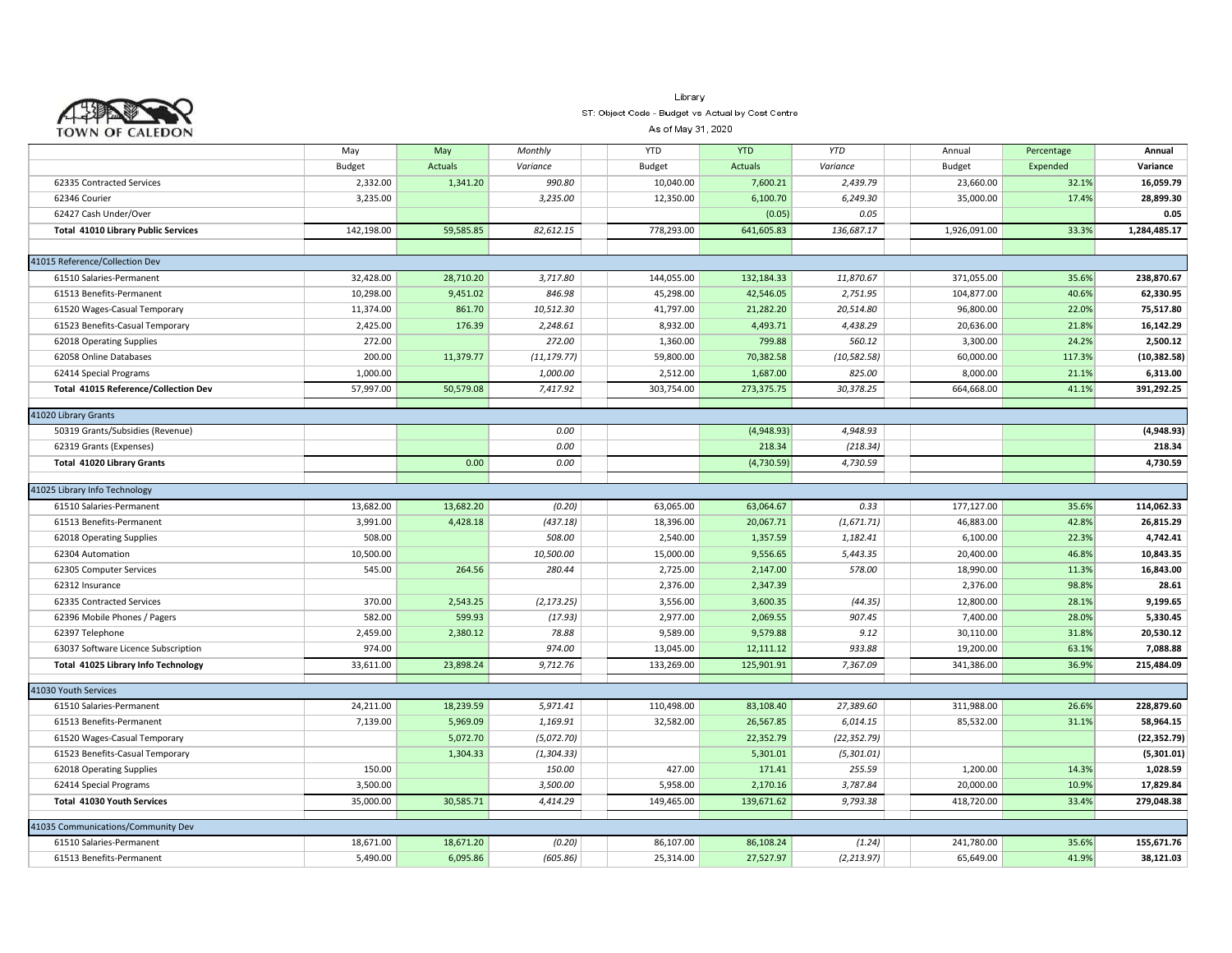| TOWN OF CALEDON                                      | Library<br>ST: Object Code - Budget vs Actual by Cost Centre<br>As of May 31, 2020 |            |            |               |              |            |               |            |              |  |  |
|------------------------------------------------------|------------------------------------------------------------------------------------|------------|------------|---------------|--------------|------------|---------------|------------|--------------|--|--|
|                                                      | May                                                                                | May        | Monthly    | YTD           | <b>YTD</b>   | <b>YTD</b> | Annual        | Percentage | Annual       |  |  |
|                                                      | Budget                                                                             | Actuals    | Variance   | <b>Budget</b> | Actuals      | Variance   | <b>Budget</b> | Expended   | Variance     |  |  |
| 61520 Wages-Casual Temporary                         | 4,928.00                                                                           | 4,392.46   | 535.54     | 19,891.00     | 19,321.88    | 569.12     | 60,300.00     | 32.0%      | 40,978.12    |  |  |
| 61523 Benefits-Casual Temporary                      | 1,006.00                                                                           | 525.00     | 481.00     | 3,659.00      | 2,419.62     | 1,239.38   | 12,315.00     | 19.6%      | 9,895.38     |  |  |
| 62018 Operating Supplies                             | 394.00                                                                             |            | 394.00     | 1,970.00      | 1,961.82     | 8.18       | 4,730.00      | 41.5%      | 2,768.18     |  |  |
| 62304 Automation                                     | 1,000.00                                                                           | 511.99     | 488.01     | 3,000.00      | 1,662.33     | 1,337.67   | 6,000.00      | 27.7%      | 4,337.67     |  |  |
| 62315 Printing & Advertising                         | 1,500.00                                                                           | 495.00     | 1,005.00   | 4,050.00      | 3,513.72     | 536.28     | 14,700.00     | 23.9%      | 11,186.28    |  |  |
| 62335 Contracted Services                            | 550.00                                                                             | 103.50     | 446.50     | 2,150.00      | 1,741.45     | 408.55     | 6,000.00      | 29.0%      | 4,258.55     |  |  |
| 62414 Special Programs                               | 631.00                                                                             |            | 631.00     | 3,155.00      | 655.92       | 2,499.08   | 8,000.00      | 8.2%       | 7,344.08     |  |  |
| <b>Total 41035 Communications/Community Dev</b>      | 34,170.00                                                                          | 30,795.01  | 3,374.99   | 149,296.00    | 144,912.95   | 4,383.05   | 419,474.00    | 34.5%      | 274,561.05   |  |  |
| 41040 Library Tech Services                          |                                                                                    |            |            |               |              |            |               |            |              |  |  |
| 61510 Salaries-Permanent                             |                                                                                    |            | 0.00       |               | (1,745.89)   | 1,745.89   |               |            | 1,745.89     |  |  |
| 61513 Benefits-Permanent                             |                                                                                    |            | 0.00       |               | (188.75)     | 188.75     |               |            | 188.75       |  |  |
| 62018 Operating Supplies                             |                                                                                    |            | 0.00       |               |              | 0.00       |               |            | 0.00         |  |  |
| 62335 Contracted Services                            |                                                                                    |            | 0.00       |               |              | 0.00       |               |            | 0.00         |  |  |
| <b>Total 41040 Library Tech Services</b>             | 0.00                                                                               | 0.00       | 0.00       | 0.00          | (1,934.64)   | 1,934.64   | 0.00          |            | 1,934.64     |  |  |
| <b>Total Caledon Public Library</b>                  | 323,581.00                                                                         | 218,037.54 | 105,543.46 | 1,623,583.00  | 1,426,284.22 | 197,298.78 | 3,998,688.00  | 35.7%      | 2,572,403.78 |  |  |
| <b>Total Caledon Public Library-Lending Services</b> | 323,581.00                                                                         | 218,037.54 | 105,543.46 | 1,623,583.00  | 1,426,284.22 | 197,298.78 | 3,998,688.00  | 35.7%      | 2,572,403.78 |  |  |

#### **Capital Project Expense Report - as of May 31, 2020**

|                                                  |            | Expended         | Expended   | <b>Total Project</b> | Remaining  | Percentage |                                      |
|--------------------------------------------------|------------|------------------|------------|----------------------|------------|------------|--------------------------------------|
|                                                  | Budget     | Previous Year(s) | 2020 YTD   | Spend to Date        | Funding    | Expended   | Status                               |
| <b>Previous Year Capital Projects</b>            |            |                  |            |                      |            |            |                                      |
| 16-002 Library IT Equipment Replacement          | 55,000     | 47,446.44        | 6,463.44   | 53,909.88            | 1,090.12   | 98.0%      | Proceeding as planned                |
| 18-039 Library Furnishing Replacement            | 30,000.00  | 29,546.42        | 366.34     | 29,912.76            | 87.24      | 99.7%      | Delayed due to Covid-19 Pandemic     |
| 18-040 Southfields Opening Day Collections       | 400,000.00 | 354,781.61       | 36,154.60  | 390,936.21           | 9,063.79   | 97.7%      | Delayed due to Covid-19 Pandemic     |
| 18-043 Lib Website Redesign & Improvements       | 10,000.00  | 632.31           | 4,111.32   | 4,743.63             | 5,256.37   | 47.4%      | Proceeding as planned                |
| 19-032 Library Collections and Materials         | 450,000.00 | 415,675.54       | 39,292.39  | 454,967.93           | (4,967.93) | 101.1%     |                                      |
| 59275 Capital Donations                          | 4,790.70   |                  |            |                      |            |            | Proceeding as planned - To be closed |
| Total Library Collections and Materials (19-032) | 454,790.70 | 415,675.54       | 39,292.39  | 454,967.93           | (177.23)   | 100.0%     |                                      |
| 19-033 Library IT Equipment                      | 76,000.00  | 46,220.65        | 15,865.15  | 62,085.80            | 13,914.20  | 81.7%      | Delayed due to Covid-19 Pandemic     |
| 19-034 Library Furnishing Replacement            | 30,000.00  | 16,637.38        | 4,808.31   | 21,445.69            | 8,554.31   | 71.5%      | Delayed due to Covid-19 Pandemic     |
| 19-036 Albion Bolton Branch Refurbishment        | 561,000.00 | 0.00             |            | 0.00                 | 561,000.00 | 0.0%       | Delayed due to Covid-19 Pandemic     |
| 19-037 Wireless Public Print Management System   | 12,800.00  | 6,824.03         | 4,111.10   | 10,935.13            | 1,864.87   | 85.4%      | Delayed due to Covid-19 Pandemic     |
| 19-038 Library IT Audit/Network Assessment       | 15,000.00  | 0.00             |            | 0.00                 | 15,000.00  | 0.0%       | Placed on hold for balance of 2020   |
| 19-039 Library Community Outreach Kits           | 6,000.00   | 2,331.45         | 1,709.23   | 4,040.68             | 1,959.32   | 67.3%      | Delayed due to Covid-19 Pandemic     |
| <b>Multi-Year Capital Projects</b>               |            |                  |            |                      |            |            |                                      |
| 16-004 Mayfield West Library                     | 4,950,000  | 3,654,865.36     | 631,503.28 | 4,286,368.64         | 663,631.36 | 86.6%      | Delayed due to Covid-19 Pandemic     |
| <b>Current Year Capital Projects</b>             |            |                  |            |                      |            |            |                                      |
| 20-013 Library Collection and Materials          | 450,000    |                  | 139,052.19 | 139,052.19           | 310,947.81 | 30.9%      | Delayed due to Covid-19 Pandemic     |
| 20-014 Library IT Equipment                      | 125,485    |                  |            | 0.00                 | 125,485.00 | 0.0%       | Delayed due to Covid-19 Pandemic     |
| 20-015 Library Furnishings                       | 60,000     |                  |            | 0.00                 | 60,000.00  | 0.0%       | Placed on hold for balance of 2020   |
| 20-016 Library Strategic Plan                    | 25,000     |                  |            | 0.00                 | 25,000.00  | 0.0%       | Proceeding as planned                |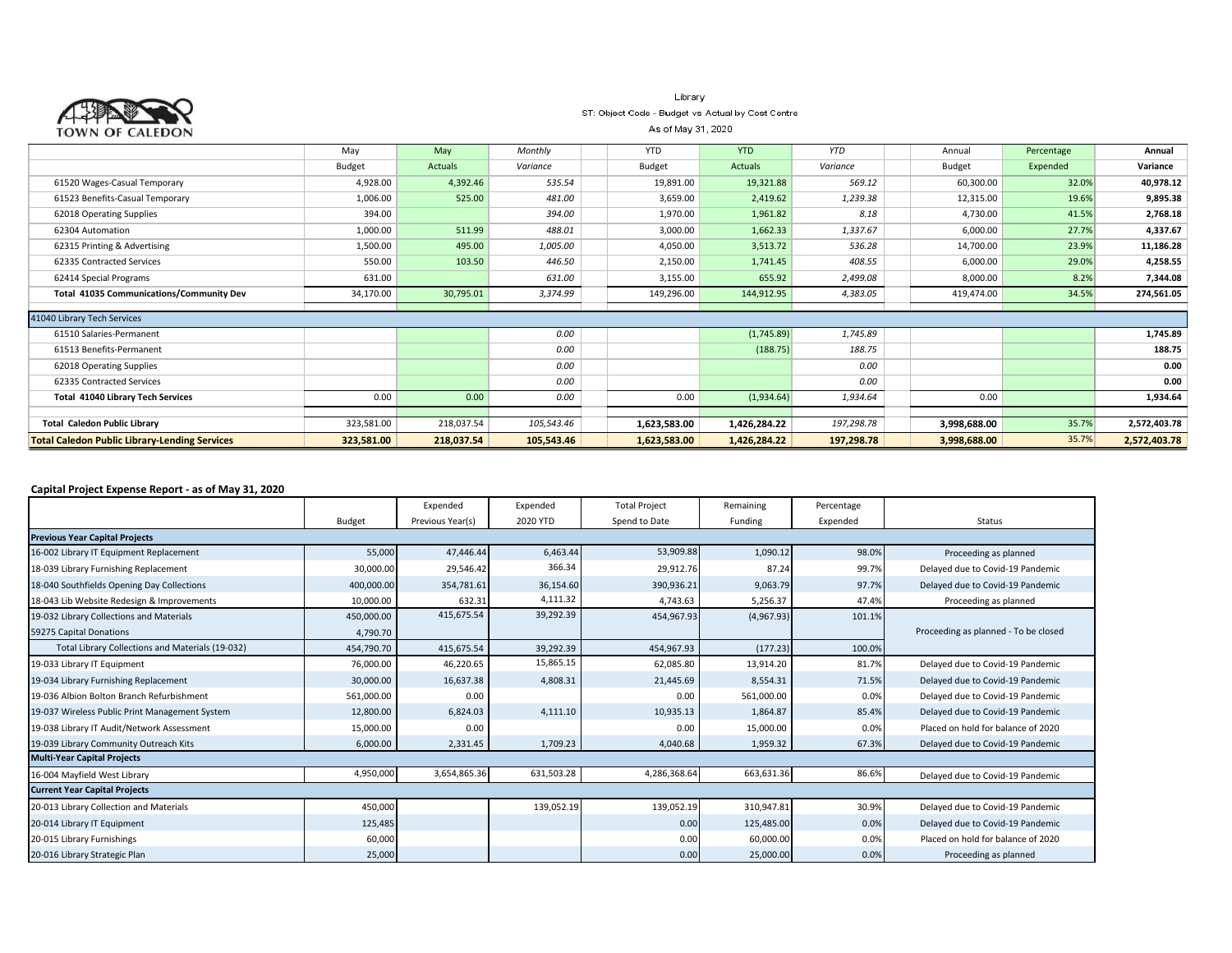## **Attachment 8-B**

<span id="page-25-0"></span>Date: June 15, 2020

To: Caledon Public Library Board

From: Colleen Lipp, CEO | Chief Librarian



**Subject:** Fundraising and Gift Acceptance Policy Report

#### **Recommendation:**

*That Caledon Public Library Board review the attached revisions to the Fundraising and Gift Acceptance Policy Report for recommendation and approval*

#### **Background**

The Fundraising and Gift Acceptance Policy was first adopted in April 2018 in anticipation of the Library's official charitable status. The attached policy has been revised to confirm this status, which was received in December 2018, as well as related changes in the Library's receipting and reporting responsibilities. Additional revisions are recommended to clarify the distinction between directed and conditional gifts and resulting receiving and approval processes.

The creation of a dedicated donation reserve is under discussion with the Town Treasurer. No such reserve is referenced within this document; however, a distinct policy may be required to confirm how funds are allocated to and disbursed from such a reserve.

The revised policy, once approved, will be shared with staff, posted on the Library's website and made available in print upon request.

#### **Financial Implication**

None.

## **Recommended Motion**

*That the Caledon Public Library Board approve and adopt the revised Fundraising and Gift Acceptance Policy*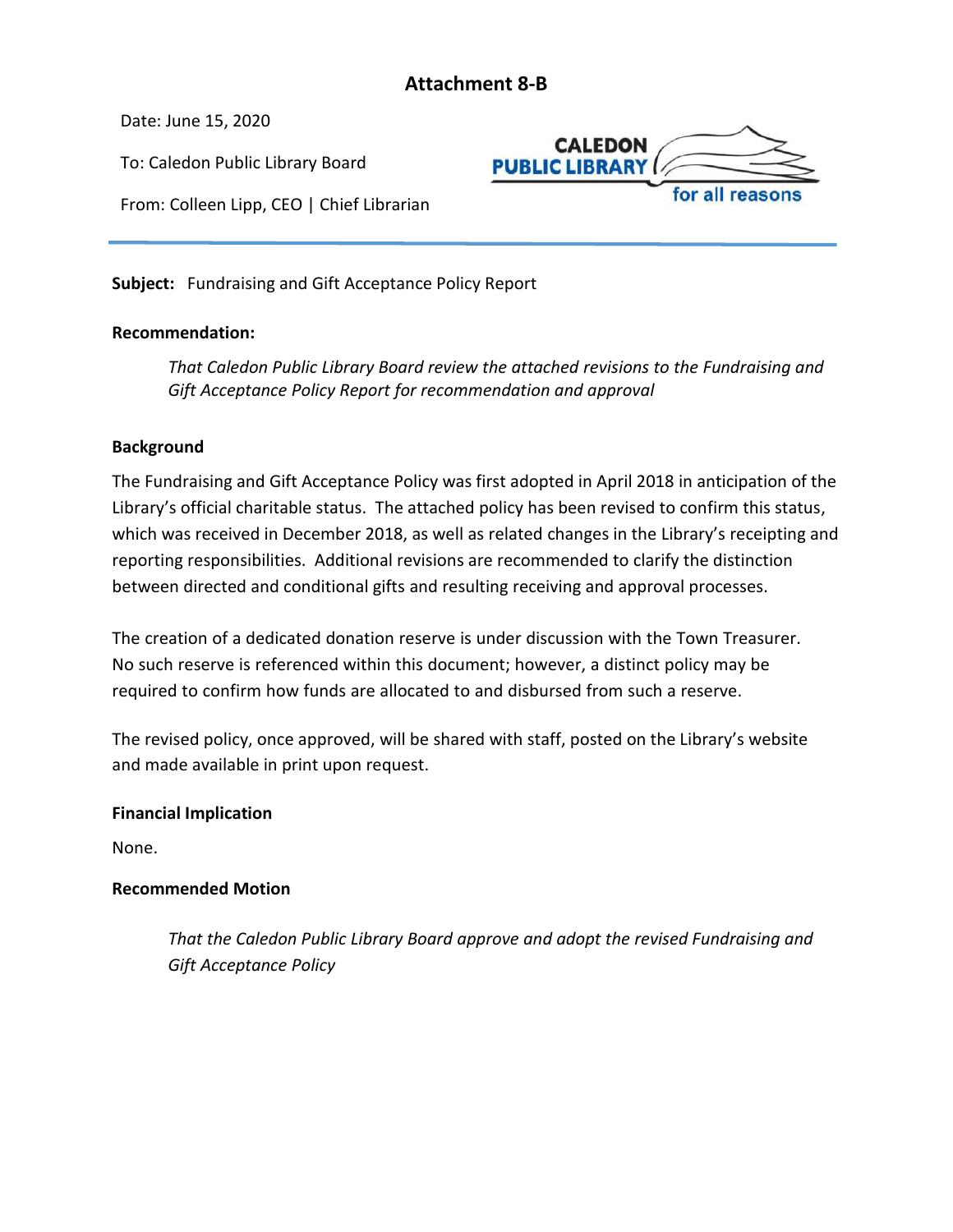**Title** Fundraising and Gift Acceptance Policy **Policy Number** CPL-18-23 **Policy Type** Operating **Approval Date** [approval date] 2020 **Review Date** [review date] 2022 **Notes** Originally approved April 16, 2018



## **Purpose**

The Caledon Public Library welcomes and encourages contributions from individuals, groups, foundations and businesses for the purpose of enhancing and enriching the programs and services that the Library provides for the residents of Caledon. This policy provides guidelines with respect to the acceptance of donations and the administration of fundraising efforts, confirming the requirements for general gift acceptance in alignment with anticipation of the Library's official charitable status.

## **Guidelines**

The Caledon Public Library welcomes donations under the following terms and conditions intended to protect the interests of the donor and those of the Library.

Most gifts will fall into one of the following four three categories:

| <b>Unrestricted Monetary Gifts</b> | Gifts of money, including cash, cheques, money orders,<br>and bank drafts that are donated to the Library without<br>restriction as to the use of the gift.                                                                                                   |
|------------------------------------|---------------------------------------------------------------------------------------------------------------------------------------------------------------------------------------------------------------------------------------------------------------|
| <b>Unrestricted Gifts-In-Kind</b>  | Non-monetary gifts that do not have conditions as to their<br>use and/or disposition.                                                                                                                                                                         |
| <b>Directed Gifts</b>              | Any gift, monetary or in-kind, that has been donated in<br>support of a specified library service, including specific<br>collections, programs and/or facilities.                                                                                             |
| <b>Conditional Gifts</b>           | Any gift, monetary or in-kind, that has conditions attached<br>to its use and/or disposition. Such conditions may include<br>a requirement that the Library match donated funds or a<br>directive that mandates the funds be used to launch a<br>new service. |

## **Acceptable Gifts**

**Monetary donations** - While unrestricted gifts are preferable, directed or conditional monetary gifts may be accepted if the use stipulated by the donor is consistent with the policies, mission, vision and values of the Caledon Public Library Board.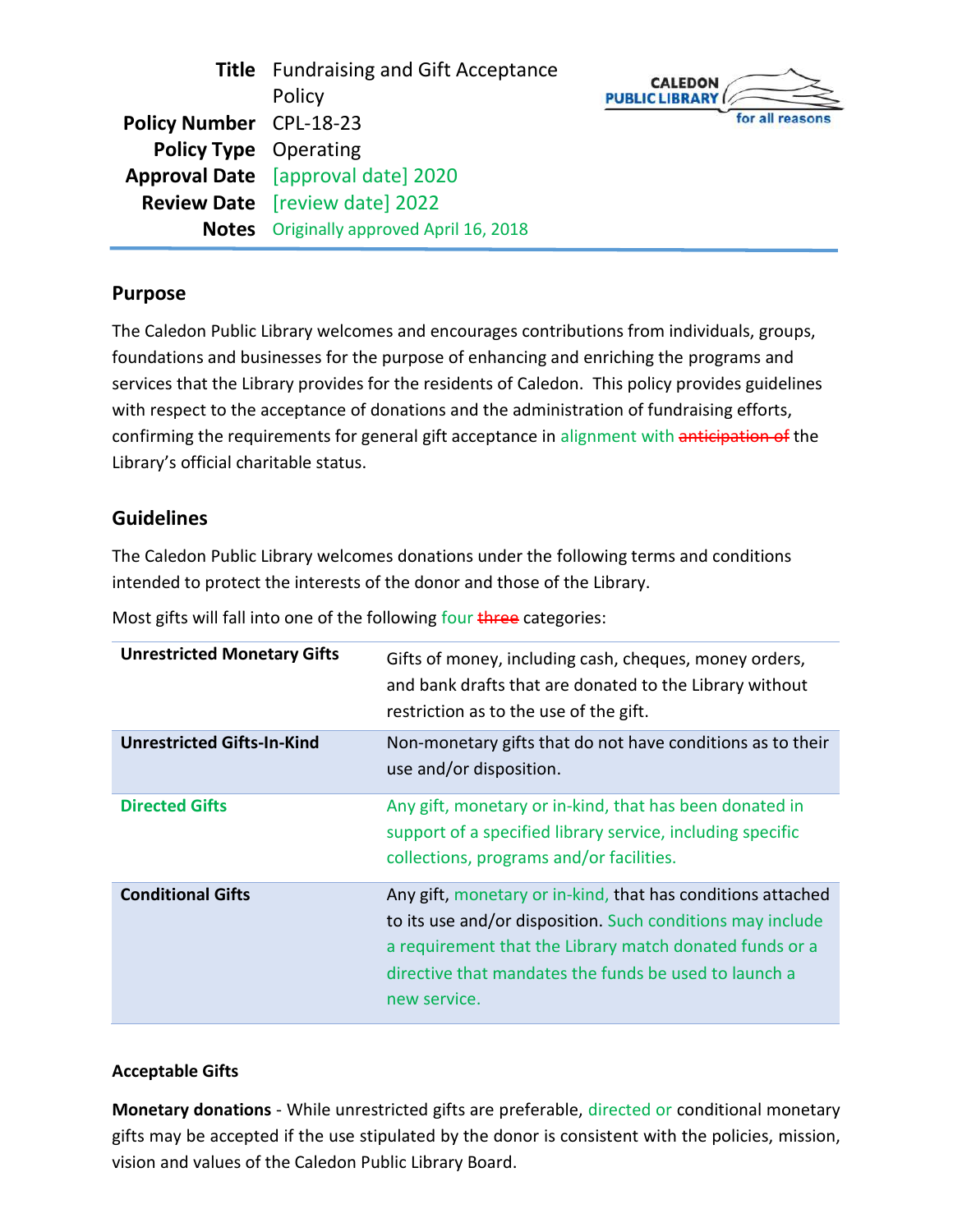**Books and other circulating or reference materials** are accepted as per the *Caledon Public Library Collection Development Policy (CPL-16-12)*.

**Personal property, landscaping objects, furniture, art objects, plaques, artefacts, antiques, museum objects and other similar items** are not generally accepted as gifts. Only under certain circumstances, when such a gift meets the mission and needs of the Library, will the gift be accepted. The acceptance of such a gift does not imply that the Library will retain or display the gift. All terms and conditions of this policy*,* and all other relevant policy documents, are applicable.

**Gifts of real estate, securities, life insurance, trust funds, annuities, interests in business entities, bequests and other similar gifts** may also be accepted.

#### **Acceptance of Gifts**

Gift offers made to the Library are accepted or rejected on the basis of suitability to the Library's mission, policies, décor, and availability of space for housing or display. The Library reserves the right to refuse any gift.  $\frac{1}{r}$  Determination of the Library's ability to accept a gift will include the following criteria:

- The cost of ownership would be prohibitive;
- The donor wishes to exert unacceptable conditions over the donation of the gift or over the disbursement of revenue realized from the disposal of a gift;
- There are unacceptable risks associated with the receipt of the gift; or,
- If the gift is illegal or has questionable provenance.

Any gift accepted by the Library is accepted subject to the following terms and conditions:

- Upon request, the Library must receive evidence that the donor has the authority to make a gift of the donated item(s);
- The Library retains unconditional ownership of the gift;
- The Library makes all decisions regarding the use or disposal of the gift and has no responsibility to inform the donor of such decisions;
- As per *the Caledon Public Library Collection Development Policy (CPL-16-12)*, a completed Material Donation Waiver Form must accompany each group of library materials being donated;
- All unrestricted gifts-in-kind, with the exception of library collections, must be accompanied by a signed *Caledon Public Library Gift-in-Kind Waiver* [\(Appendix A\)](#page-30-0); and,
- Any proposed directed or conditional in-kind donations should be directed to the attention of the CEO/Chief Librarian.

From time to time the Library may offer the opportunity for significant philanthropic investment in order to ensure the sustainability of excellent library service in the community. Such efforts will be detailed in a plan approved by the Caledon Public Library Board prior to the solicitation of donations.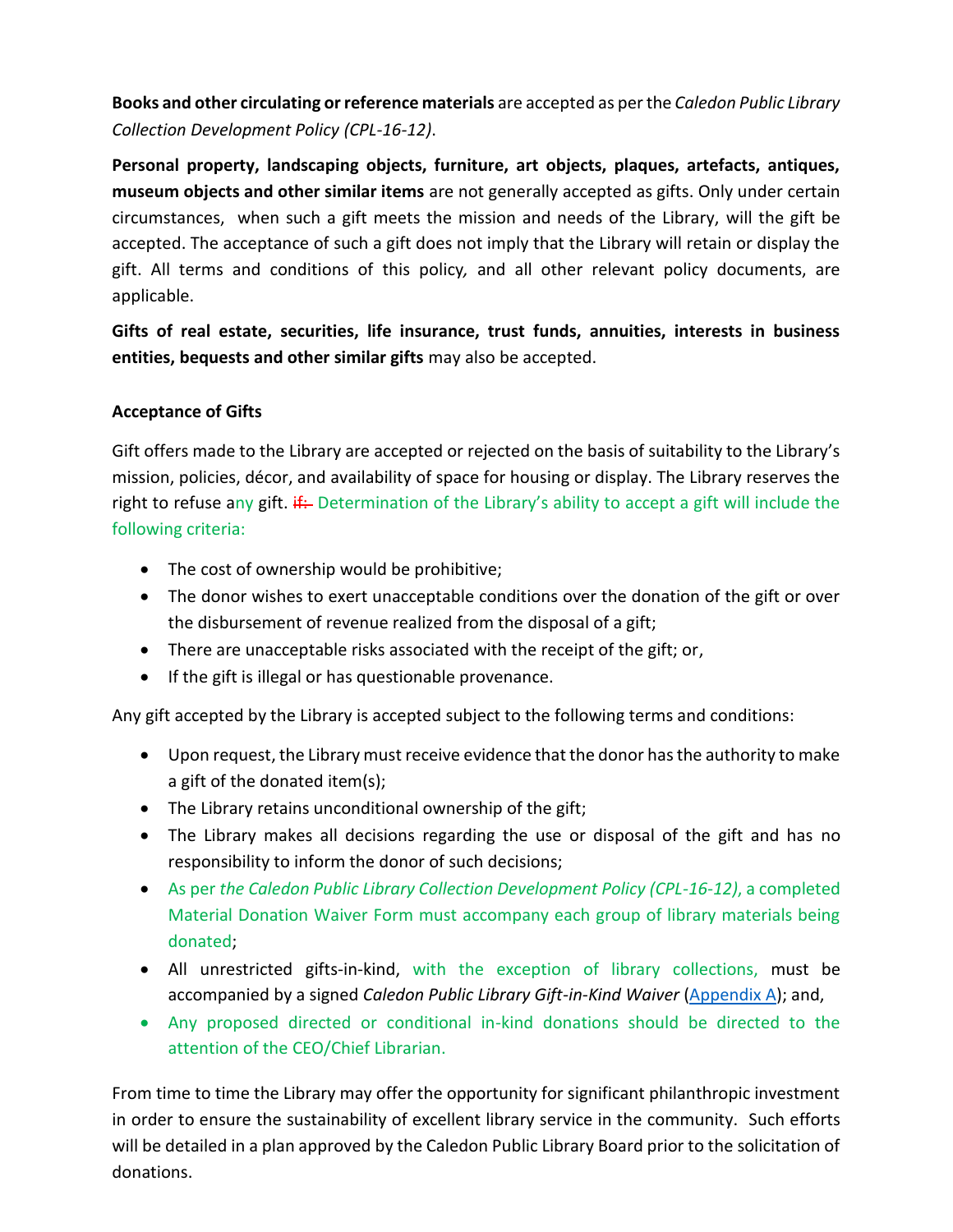## **Authority to Accept Gifts**

The CEO and Chief Librarian or designate has the authority to accept unrestricted and directed monetary or gifts-in-kind. The authority to receive conditional gifts, whether monetary or in-kind, rests with the Caledon Public Library Board.

#### **Tax Receipts**

Upon request, In accordance with Canada Revenue Agency regulations, the Library will issue official tax receipts will be issued for any monetary gift of \$20.00 or more. Until such time that the Library's official charitable status is confirmed, such receipts will continue to be issued by the Town of Caledon on behalf of the Caledon Public Library. The approval of the Library's charitable status will prompt the Library's assumption of responsibility for issuing charitable receipts in accordance with Canada Revenue Agency regulations. A *Monetary Donation Receipt Form* [\(Appendix B\)](#page-30-1) will also be issued immediately upon receipt of any monetary donation made in branch.

Upon request, the Town of Library will issue a receipt for the appraised value of an in-kind a donation in accordance with the regulations of the Canada Revenue Agency for registered charitable institutions. The Caledon Public Library will not assign a monetary value to gifts-inkind. If a donor requires an appraisal for the purposes of the issuance of a tax receipt, it must be undertaken at the expense of the donor. Tax receipts will be issued based on the date of donation listed on the *Gifts-in-Kind Waiver Form* [\(Appendix A\)](#page-30-0) where the donation date is acknowledged by a member of staff.

Donors who receive an advantage or consideration for a donation will not be eligible for a charitable receipt. Examples of advantages may include:

- A ticket to an event;
- Use of property; or
- A dinner and/or performance at a fundraising event.

No tax receipts will be issued in response to donation of books or other library materials or a gift of service. Gifts of services (donated time, skills, or efforts) provided to the Library are not property. As a gift is a voluntary transfer of property, gifts of service do not qualify as gifts for the purposes of issuing official donation receipts.

## **Donor Records**

The Library will maintain records of all donations as per the guidelines of the *Caledon Public Library Records and Retention Policy (CPL-17-20)*. The contents of which will be protected by current privacy legislation (Municipal Freedom of Information and Protection of Privacy Act), and in accordance with the *Caledon Public Library Privacy Policy (CPL-15-01)*.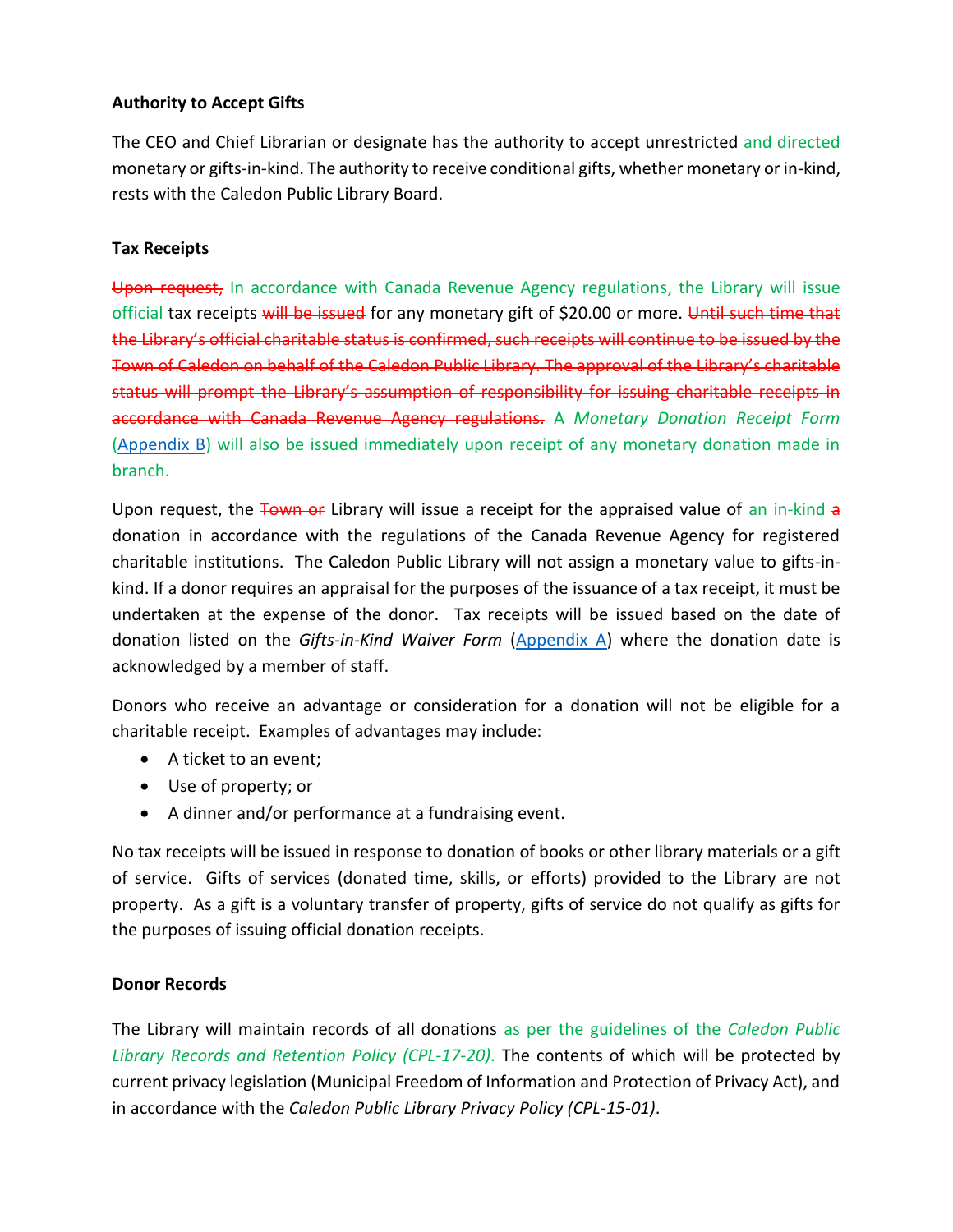Donors' names and contact information will not be sold, leased, rented, or shared in any way with parties outside the Library or Town of Caledon.

#### **Donor Recognition**

The Library is pleased to recognize all donations and extend thanks to donors for their generosity. The Library will issue thank you letters within one month of receipt of any donations that qualify for an official receipt for tax purposes. This receipt will accompany each letter.

Wherever possible:

- a) gifts of under \$5000500 will be personally acknowledged by the CEO; and,
- b) gifts of over \$5000500 will be personally acknowledged by the Board Chair.

Donations may be listed in library publications, including the website and annual report, or displayed in branch, as appropriate. However, the Library respects a donor's right to make an anonymous gift.

#### **Naming Rights**

The Caledon Public Library welcomes the opportunity to name spaces, collections, programs and services, in order to recognize and appreciate the charitable support of individuals, service clubs, foundations and corporate donors. Naming opportunities will be considered when a benefactor provides all or a substantial part of the cost of the space or service. The ultimate authority to accept or decline any naming proposal rests with the Caledon Public Library Board.

Naming opportunities will be finalized through the development of an agreement that includes the space or service to be named and the terms, conditions and duration of the recognition. The terms as outlined within the agreement will also indicate the conditions under which a name may be removed.

The guidelines of the *Caledon Public Library Partnership Policy (CPL-17-21)* will inform the Library's consideration of any naming rights that may constitute a corporate or organizational sponsorship.

#### **Temporary Loans/Gifts**

Requests to have items temporarily housed in the Library will be considered on a case by case basis. Generally, such requests will not be accommodated unless their benefit to the community, as determined by the CEO/Chief Librarian, outweighs the commitment of resources required to facilitate such temporary storage. The CEO/Chief Librarian will have the authority to establish all of the terms and conditions of the acceptance of a temporary loan or gift.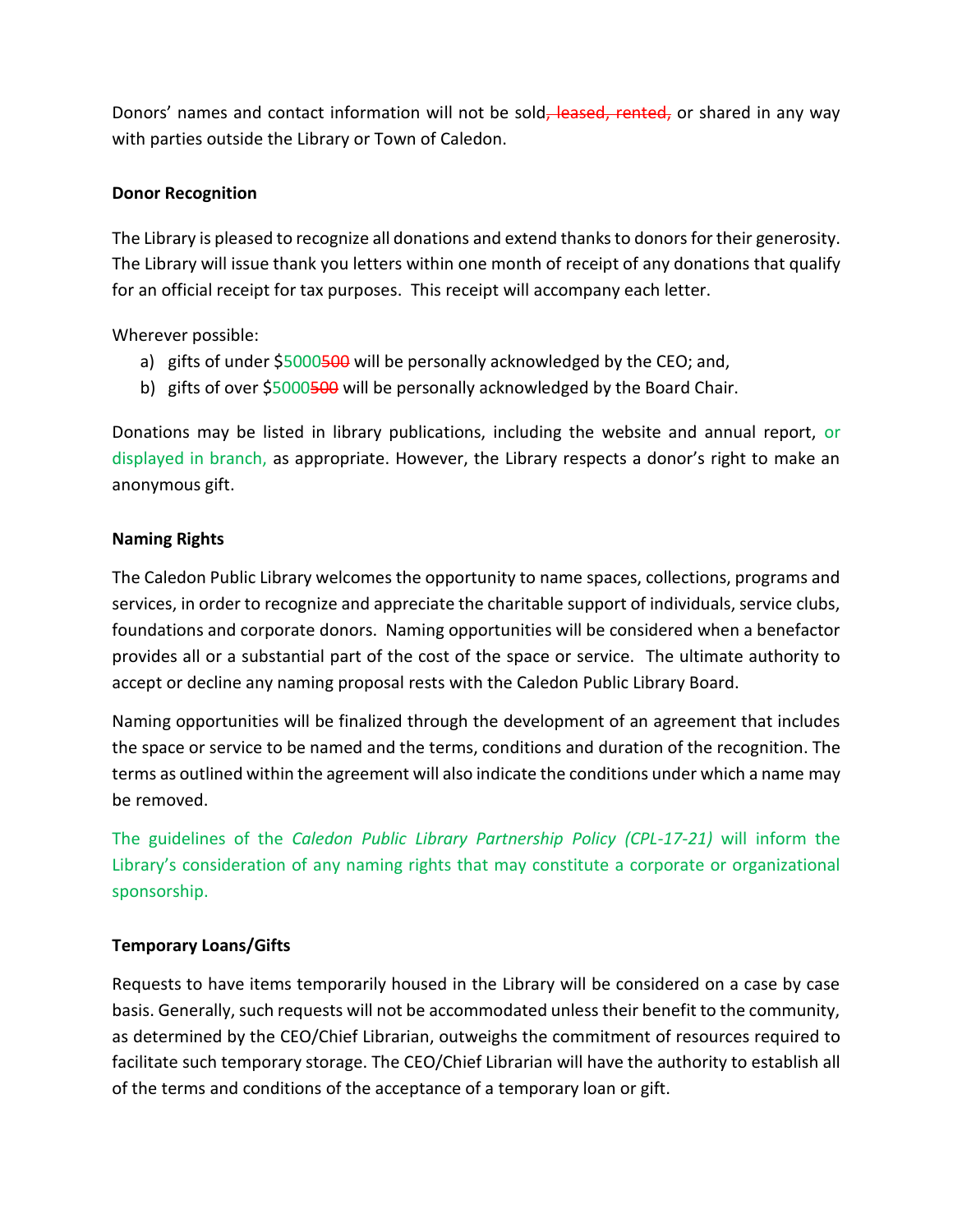Caledon Public Library facilitates art exhibits as part of its programming and partnership efforts. Exhibited works of art are not considered as temporary loans or gifts as identified within this policy but are subject to the *Caledon Public Library Art Exhibit and Display Policy (CPL-16-16)*.

## **Disposal of Gifts**

Gifts-in-kind may be disposed of in one of the following fashions:

- Books and other materials may be weeded as per the Caledon Public Library Collection Development Policy (CPL-16-12);
- Offered to another library or community organization; or,
- Sold at a public auction or sale, discarded, or destroyed as a last resort.

## **Related Documents:**

- **[Municipal Freedom of Information and Protection of Privacy Act,](http://www.ontario.ca/laws/statute/90m56)** R.S.O. 1990, c. M.56
- CPL-15-01 Caledon Public Library Privacy Policy
- CPL-16-12 Caledon Public Library Collection Development Policy
- CPL-16-16 Caledon Public Library Art Exhibit and Display Policy
- CPL-17-20 Caledon Public Library Records and Retention Policy
- <span id="page-30-0"></span>• CPL-17-21 Caledon Public Library Partnership Policy
- Caledon Public Library Gift-In-Kind Waiver Form
- <span id="page-30-1"></span>• Caledon Public Library Monetary Donation Receipt Form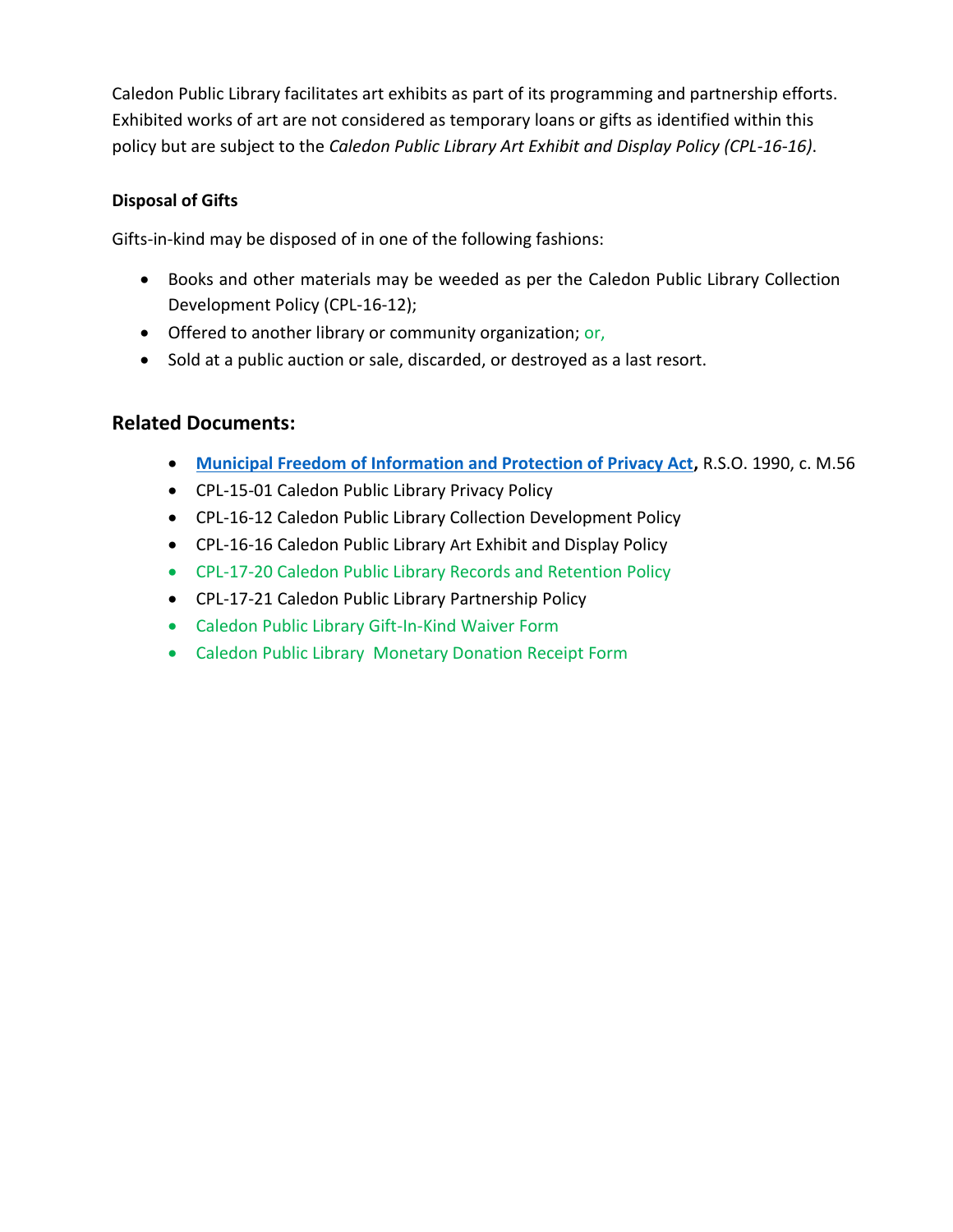## **Gift-in-Kind Waiver Form**



#### **The following waiver is necessary for the Library's records. It may be considered a receipt for donated items.**

I hereby agree that the following items, donated to the Caledon Public Library, have become the property of the Caledon Public Library and will be governed solely by the wishes of the Caledon Public Library Board.

These items may be used as needed; kept indefinitely; sold to raise funds for the Library; given to another Library or organization; or disposed of in any other manner without prior notification.

#### **Donor Information**

| Name of Donor: |           |              |  |
|----------------|-----------|--------------|--|
| Address:       |           |              |  |
| City:          | Province: | Postal Code: |  |
| Phone:         | Email:    |              |  |

#### **Description of Donated Item(s)** (if different from above)

| I confirm that I, | (insert donor name), have full authority to make a gift of                                           |
|-------------------|------------------------------------------------------------------------------------------------------|
|                   | the donated item. Further, I hereby relinguish all claims, now or in the future, to the items given. |

Signature of Donor **Date Date 2008 Contract Contract Contract Contract Contract Contract Contract Contract Contract Contract Contract Contract Contract Contract Contract Contract Contract Contract Contract Contract Con** 

As per the CPL Fundraising and Gift Acceptance Policy (CPL-18-23), acceptance of directed or conditional donations, both monetary and in-kind, may require approval of the CEO/Chief Librarian or Library Board. Those considering such donations should direct their inquiry to the attention of the CEO/Chief Librarian.

Upon request, the Library will issue a receipt for the appraised value of an in-kind donation in accordance with the regulations of the Canada Revenue Agency for registered charitable institutions. The Caledon Public Library will not assign a monetary value to gifts-in-kind. If a donor requires an appraisal for the purposes of the issuance of a tax receipt, it must be undertaken at the expense of the donor.

#### **Donation Details**

| Date Received: mm-dd-yyyy | Branch: |  |
|---------------------------|---------|--|
| <b>Staff Member:</b>      |         |  |

**Note to Staff:** This original document should be retained by the Library with a copy provided to the donor.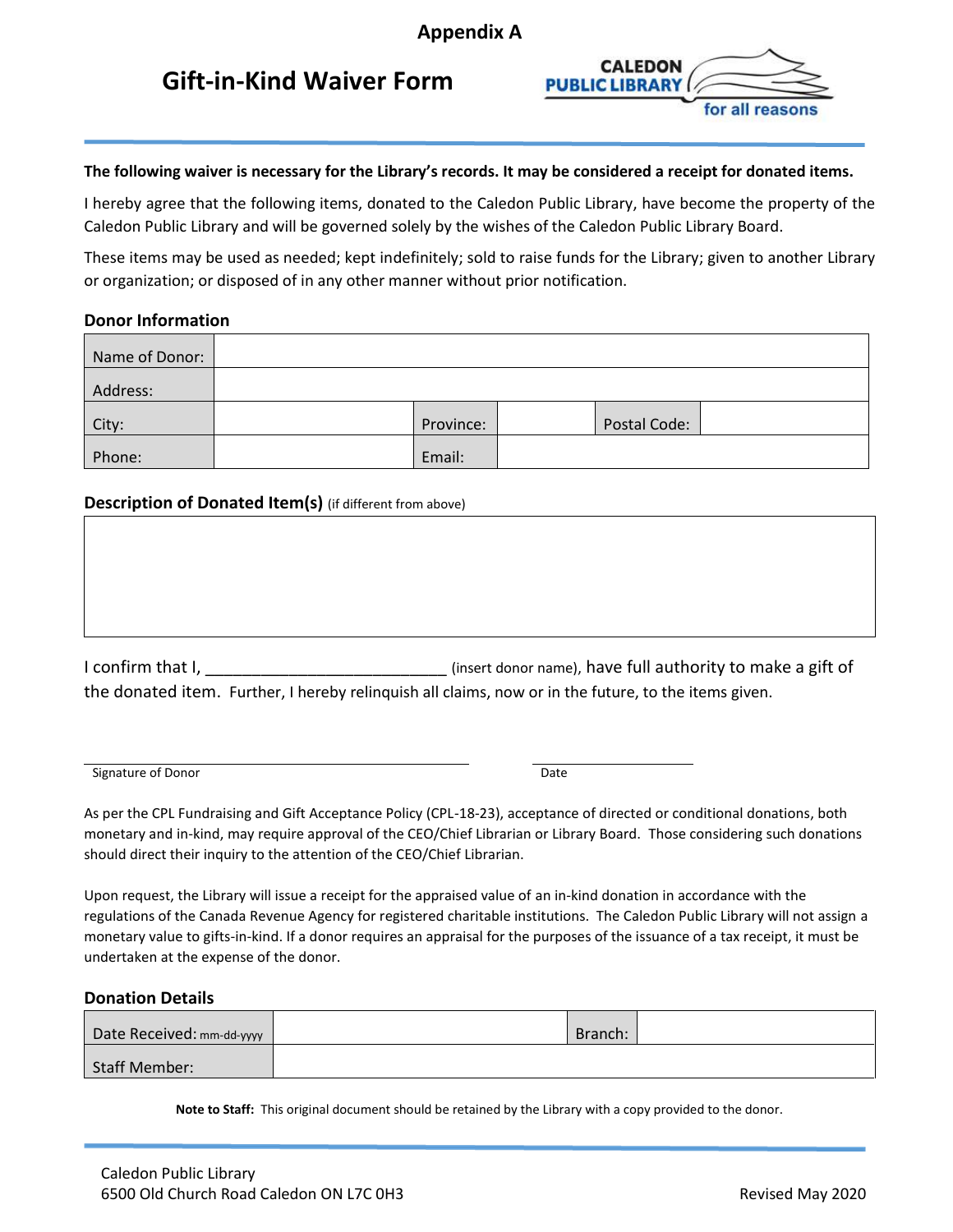## **Appendix B**

## **Monetary Donation Receipt Form**



| <b>Donor Information</b> |  |           |  |              |  |  |  |
|--------------------------|--|-----------|--|--------------|--|--|--|
| Name of Donor:           |  |           |  |              |  |  |  |
| Address:                 |  |           |  |              |  |  |  |
| City:                    |  | Province: |  | Postal Code: |  |  |  |
| Phone:                   |  | Email:    |  |              |  |  |  |

#### **Mailing Address for Tax Receipt** (if different from above)

| Send care of: |           |              |  |
|---------------|-----------|--------------|--|
| Address:      |           |              |  |
| City:         | Province: | Postal Code: |  |

#### **Donation Details**

| Date Received: mm-dd-yyyy |       |                    | In person         | By mail | Amount:            |  |
|---------------------------|-------|--------------------|-------------------|---------|--------------------|--|
| Payment method:           | ⊥Cash | $\lrcorner$ Cheaue | $\lrcorner$ Debit |         | $\lrcorner$ Other: |  |
| <b>Staff Member:</b>      |       |                    |                   | Branch: |                    |  |

#### **Has the donor provided any conditions or directions as to how donated funds should be used? □Yes □No**

**If yes, please provide details below:**

As per the CPL Fundraising and Gift Acceptance Policy (CPL-18-23), acceptance of directed or conditional donations may require approval of the CEO/Chief Librarian or Library Board. Donations with directions or conditions that are deemed unfeasible or unacceptable by the Library will be returned to the donor.

An official tax receipt will be issued for donations of \$20.00 or more, within 30 days of donation receipt/approval.

**Note to Staff:** Please provide a copy of this form to the donor. Include a copy along with any unconditional donations in the deposit bag. Please refer any conditional monetary gifts to management for review.

*The Caledon Public Library will maintain records of all donations, the contents of which will be protected by current privacy legislation (Municipal Freedom of Information and Protection of Privacy Act), and in accordance with the Caledon Public Library Privacy Policy. Donor's names and contact information will not be sold or shared in any way with parties outside the Library or the Town of Caledon.*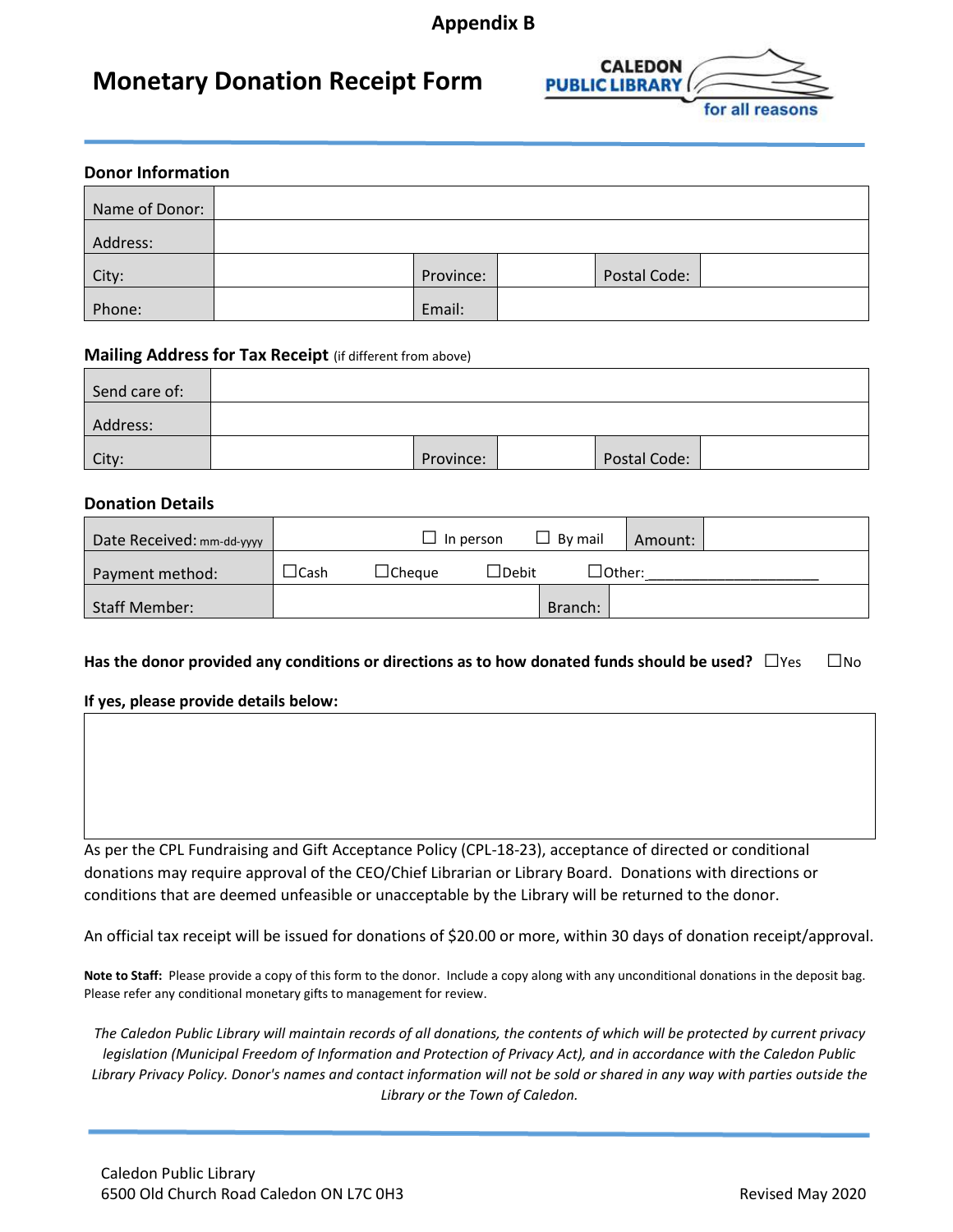<span id="page-33-0"></span>Date: June 15, 2020

To: Caledon Public Library Board



From: Colleen Lipp, CEO | Chief Librarian

**Subject:** Gift Acceptance –Bolton and District Horticultural Society

## **Recommendation:**

*That Caledon Public Library Board review the donation of \$5000 by the Bolton and District Horticultural Society in support of the Caledon Seed Library*

## **Background**

The Library was recently approached by the Bolton and District Horticultural Society regarding a generous donation of \$5000. As per the drafted Donation Receipt Form (attached as [Appendix](#page-34-0)  [A\)](#page-34-0), the Horticultural Society has requested that donated funds be used to support the Caledon Seed Library through the procurement of raised garden beds and related planting materials as well as the provision of gardening collections and programs.

As per the current Fundraising and Gift Acceptance Policy (CPL-18-23), this donation meets the definition of a Conditional Gift. As such, the Board has sole authority to accept this gift. That being said, Library Management has no concerns regarding the appropriateness of this directed gift or the Library's ability to disburse the funds in a manner that aligns with the Horticultural Society's wishes and the Library's mission.

This gift has informed the scheduled review of the Library's Fundraising and Gift Acceptance Policy including the addition of a fourth gift category. Under the proposed revisions to the policy, this donation would be defined as a Directed Gift and authority to accept would fall to the CEO/Chief Librarian. However, as the donation was proposed in advance of any suggested revisions to the policy, it is recommended that the Board officially endorse and accept this donation.

## **Financial Implication**

The acceptance of this gift would not result in any additional financial implications but will support the delivery of collections and services in addition to those currently supported by the Library's budget.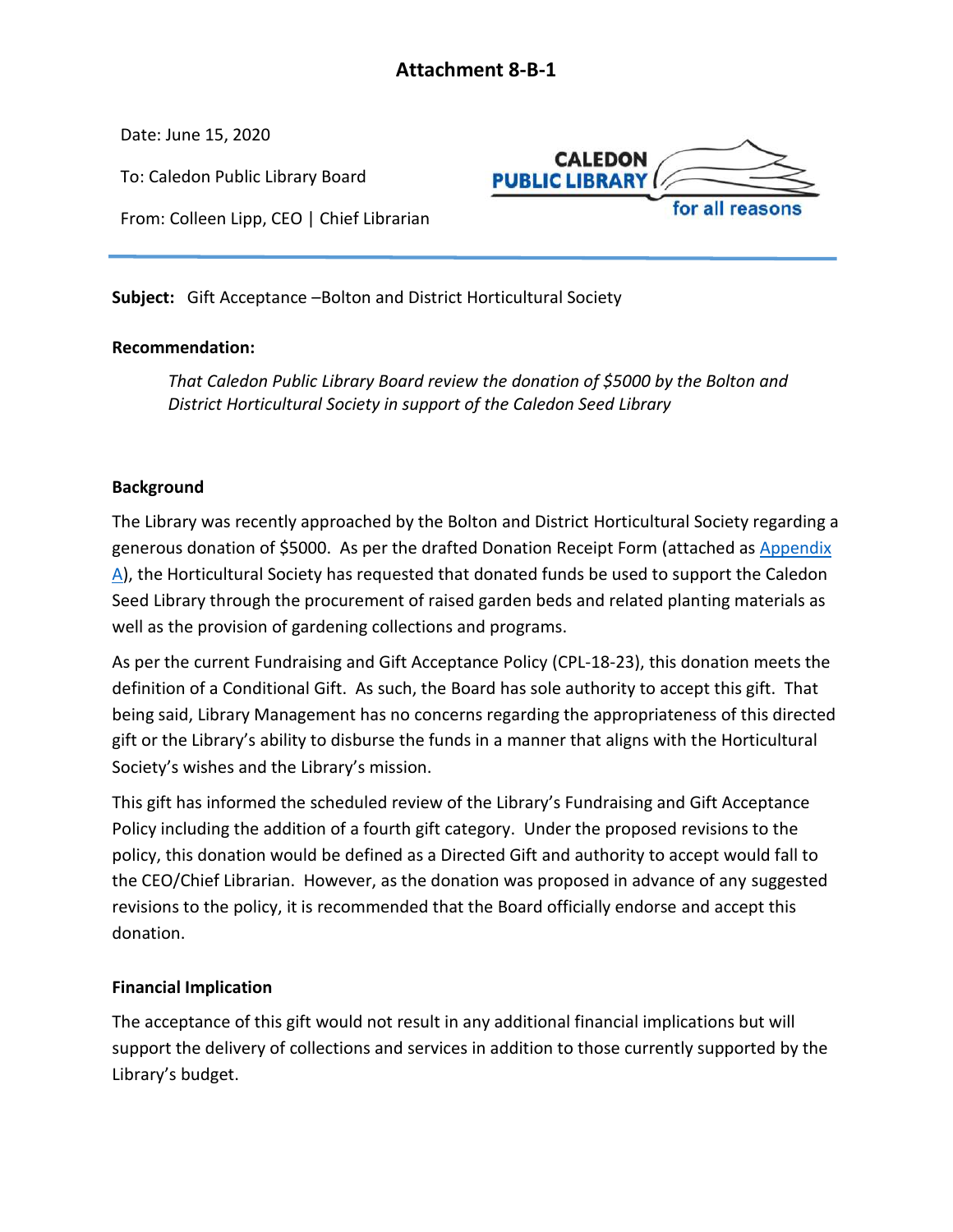### **Recommended Motion**

*That the Caledon Public Library Board approve and accept the donation of \$5000 by the Bolton and District Horticultural Society in support of the Caledon Seed Library; and,*

<span id="page-34-0"></span>*That the Caledon Public Library Board direct the CEO/Chief Librarian to draft a letter of thanks to the Bolton and District Horticultural Society on behalf of the Board.*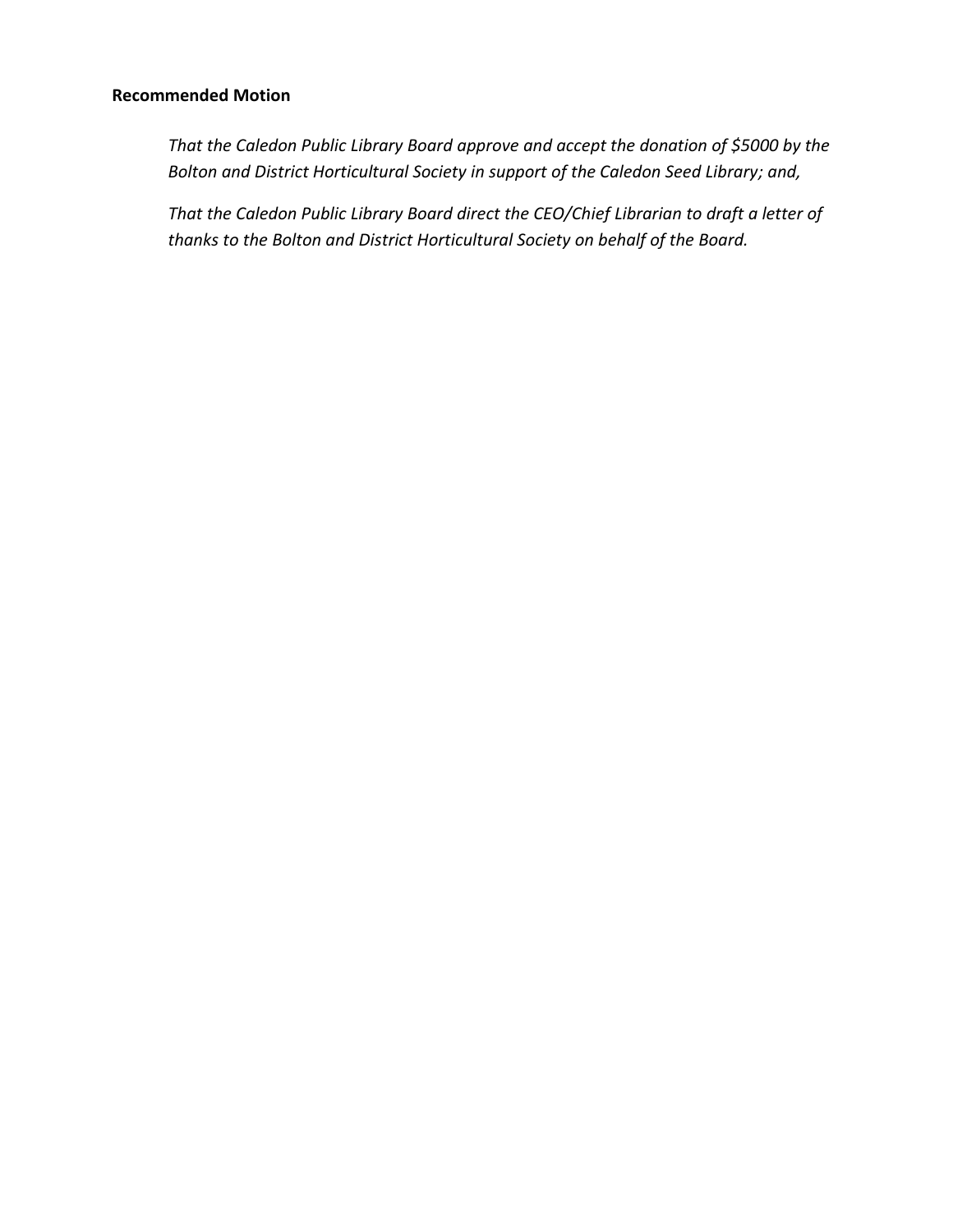## **Appendix A**

## **Monetary Donation Receipt Form**



| <b>Donor Information</b> |                                           |           |    |              |         |  |
|--------------------------|-------------------------------------------|-----------|----|--------------|---------|--|
| Name of Donor:           | Bolton and District Horticultural Society |           |    |              |         |  |
| Address:                 | P.O. Box 75017                            |           |    |              |         |  |
| City:                    | <b>Bolton South Post Office</b>           | Province: | ON | Postal Code: | L7E 1H6 |  |
| Phone:                   |                                           | Email:    |    |              |         |  |

#### **Mailing Address for Tax Receipt** (if different from above)

| Send care of: |           |              |  |
|---------------|-----------|--------------|--|
| Address:      |           |              |  |
| City:         | Province: | Postal Code: |  |

#### **Donation Details**

| Date Received: mm-dd-yyyy | $05 - 26 - 2020$ | $\mathbb{\check{B}}$ In person  | By mail | Amount:            | \$5,000 |
|---------------------------|------------------|---------------------------------|---------|--------------------|---------|
| Payment method:           | $\sqcup$ Cash    | <b>X</b> Cheque<br>$\Box$ Debit |         | $\lrcorner$ Other: |         |
| <b>Staff Member:</b>      | Laura Nolloth    |                                 | Branch: | Albion Bolton      |         |

## <code>Has</code> the donor provided any conditions or directions as to how donated funds should be used?  $\breve\pm$ Yes  $\quad \Box$ No

#### **If yes, please provide details below:**

Dontated funds will be used to support the Caledon Seed Library across all CPL branches with a focus on the Albion Bolton Branch and disbursed as follows:

~ Raised garden beds for Albion Bolton Seed Garden

 $\sim$  Planting materials preferably sourced locally

~ Resources and materials to support the Caledon Seed Library which may include gardening workshops, books , furnishings and seeds to supplement the collection

As per the CPL Fundraising and Gift Acceptance Policy (CPL-18-23), acceptance of directed or conditional donations may require approval of the CEO/Chief Librarian or Library Board. Donations with directions or conditions that are deemed unfeasible or unacceptable by the Library will be returned to the donor.

An official tax receipt will be issued for donations of \$20.00 or more, within 30 days of donation receipt/approval.

**Note to Staff:** Please provide a copy of this form to the donor. Include a copy along with any unconditional donations in the deposit bag. Please refer any conditional monetary gifts to management for review.

*The Caledon Public Library will maintain records of all donations, the contents of which will be protected by current privacy legislation (Municipal Freedom of Information and Protection of Privacy Act), and in accordance with the Caledon Public Library Privacy Policy. Donor's names and contact information will not be sold or shared in any way with parties outside the Library or the Town of Caledon.*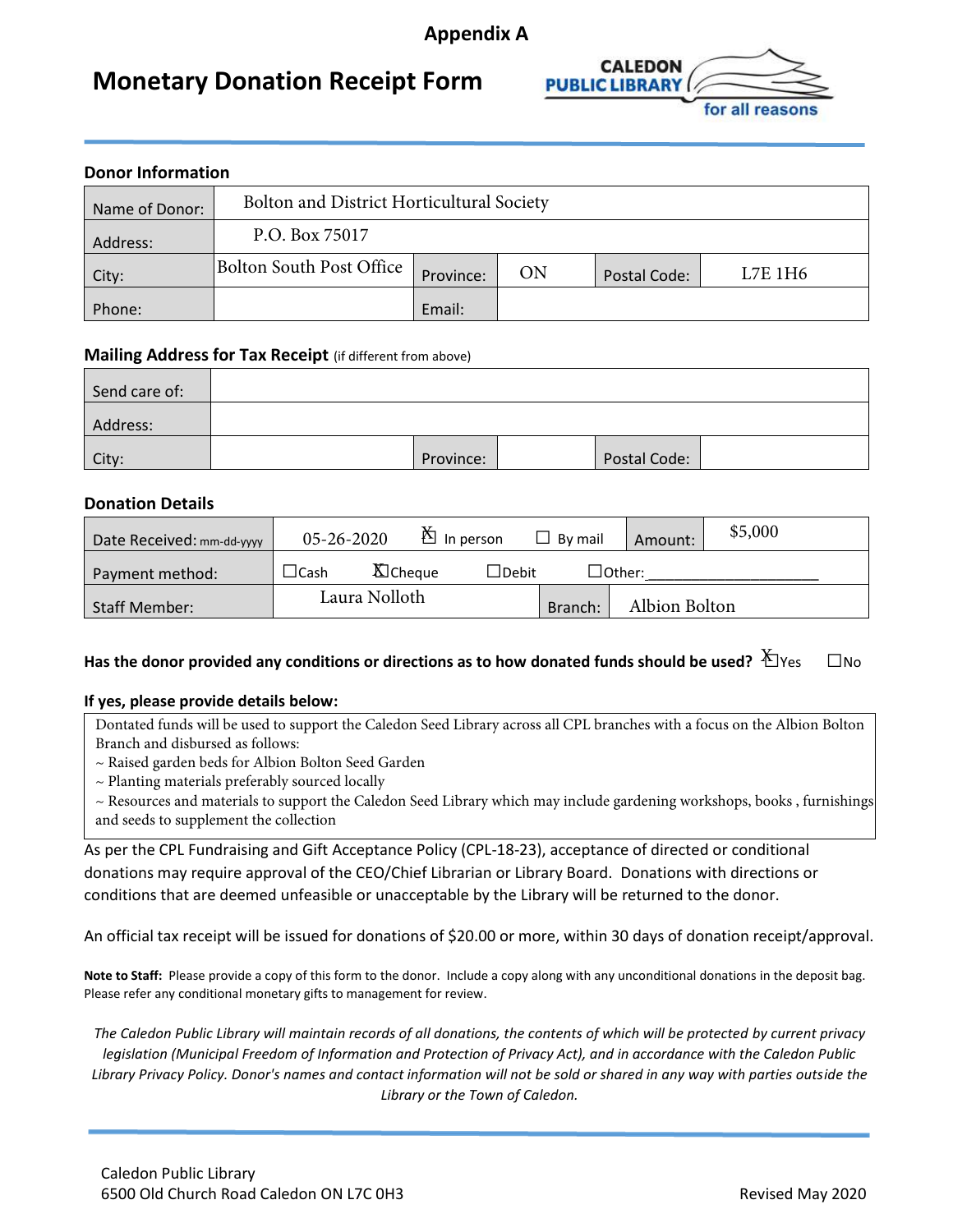## **Attachment 8-C**

<span id="page-36-0"></span>Date: June 15, 2020

To: Caledon Public Library Board

From: Colleen Lipp, CEO | Chief Librarian



**Subject:** Phased Library Recovery Plan

#### **Recommendation:**

*That Caledon Public Library Board review the drafted Phased Library Recovery Plan*

#### **Background**

Prompted by the COVID-19 pandemic, in-house library services were halted and all branches of the Caledon Public Library were closed to the public as of March 14. As per the detailed list of Stage One services released by the Province on May 14, public libraries were able to provide delivery and pickup services as of May 19, 2020. The province's staged plan for reopening indicates that public libraries could ultimately return to regular operations within Stage Three. This timeline has informed the Library's recovery planning. Efforts have also been made to align with the Town's comprehensive recovery strategy, public health recommendations, as well as best practices identified across the public library sector. A memo highlighting the Library's Phased Recovery Plan was prepared for Town Council's information in advance of the June 9, 2020 meeting.

On June 8, 2020, the Province announced that the following services will be allowed as part of Stage Two.

*All libraries can reopen with limited on-site services, such as computer access and contactless book pickup and drop-off.*

- *Patrons are not permitted to handle books or materials on shelves.*
- *Libraries should operate in adherence with public health guidelines on physical distancing, capacity and hygiene procedures (e.g., disinfecting returns and high-touch areas like computers).*

## **Recovery Phases**

The Library's recovery planning has been based on a number of assumptions. Most notably, that some level of services will resume while the virus remains active within the community and that a resurgence of the virus may prompt a return to a previous phase or other reduction in services. Additionally, the timeline by which the Province has indicated libraries' ability to deliver services does not necessarily reflect our readiness to do so. The Library's desire to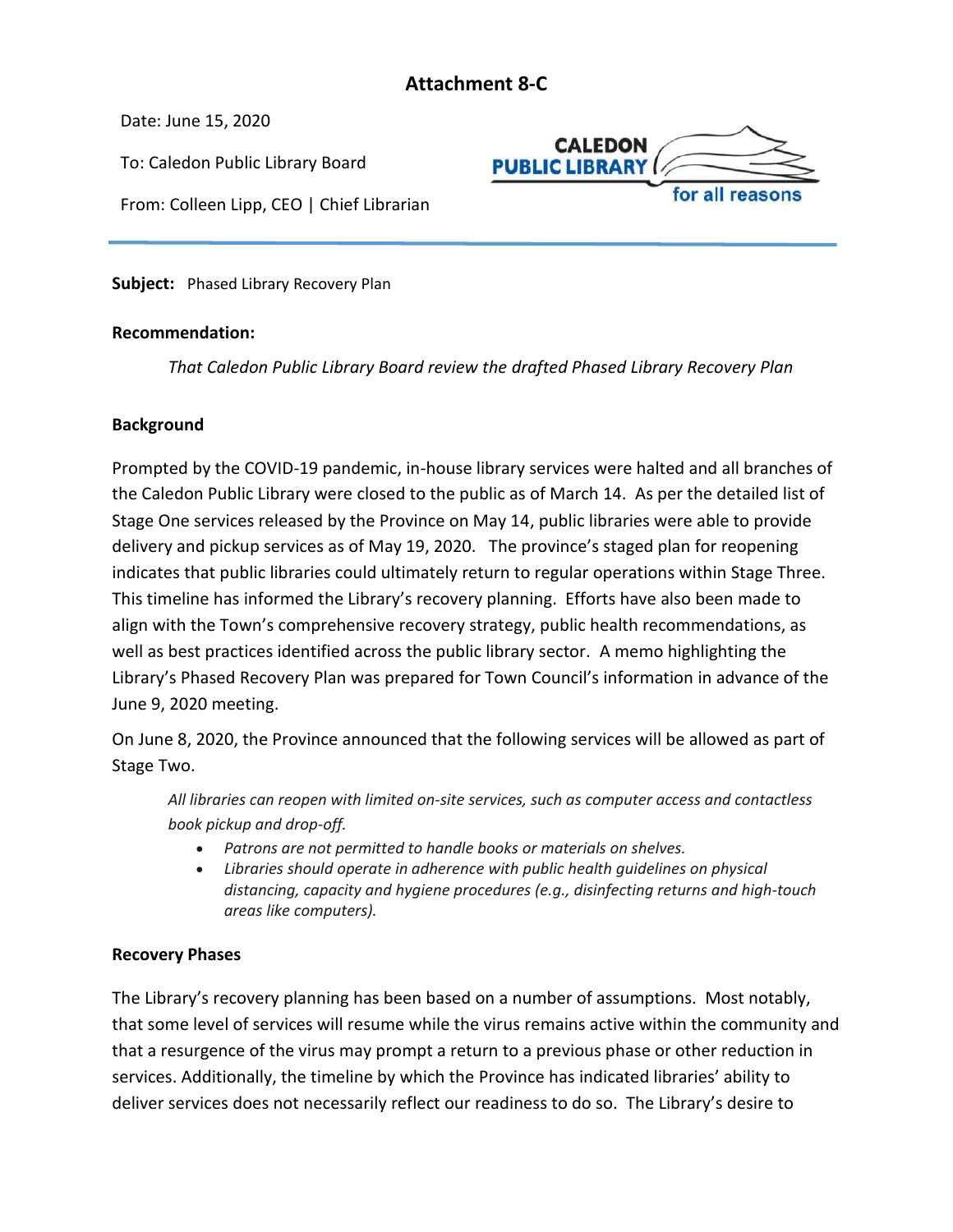resume services is tempered by our responsibilities to do so in a manner that is safe for both residents and staff.

The Library has developed a multi-phased recovery roadmap. Given the quickly changing nature of the COVID-19 crisis, it is anticipated that each phase will be initiated as resources permit and may include any number of steps towards a given phase. As such, library staff have opted to define phases by service type or level rather than numerically. It is also expected that this approach will eliminate any possible confusion resulting from discrepancies between the Library's multi-phase approach and the Province's three-stage plan.

An overview of the Library's phased recovery plan is reflected below:

#### Virtual Services - March 16

- •All branches closed
- •All staff working remotely
- •Programs and collections available online

#### Library Returns - June 3

- •Small number of staff working on site to process returns and prepare for holds pickup
- •Full virtual services to continue
- •No public access to branches

#### Contactless Holds Pickup - June 16

- •Small number of staff on site at 3 branches to support holds pickup
- •Full virtual services to continue
- •No public access to branches

#### Limited Patron Access

- •Public access to specific areas of branch only
- •Reduced occupancy and limited time spent within the branch
- •Branches and hours of operation to be determined
- •Full virtual services to continue

## Modified Service Delivery

- •Increased public access in alignment with public health recommendations
- •Increased hours of operation
- •Reintroduction of small group in-branch programs.
- •Some virtual services to continue

#### Return to Regular Service

- •Return to regular hours of operation at all branches.
- •Regular services resume with all necessary public health protocols in place
- •Some virtual services to continue

It is likely that there will be some cross-over between phases and that services within the Limited Patron Access and Modified Service Delivery phases will be rolled out incrementally. Further details of each phase are referenced below: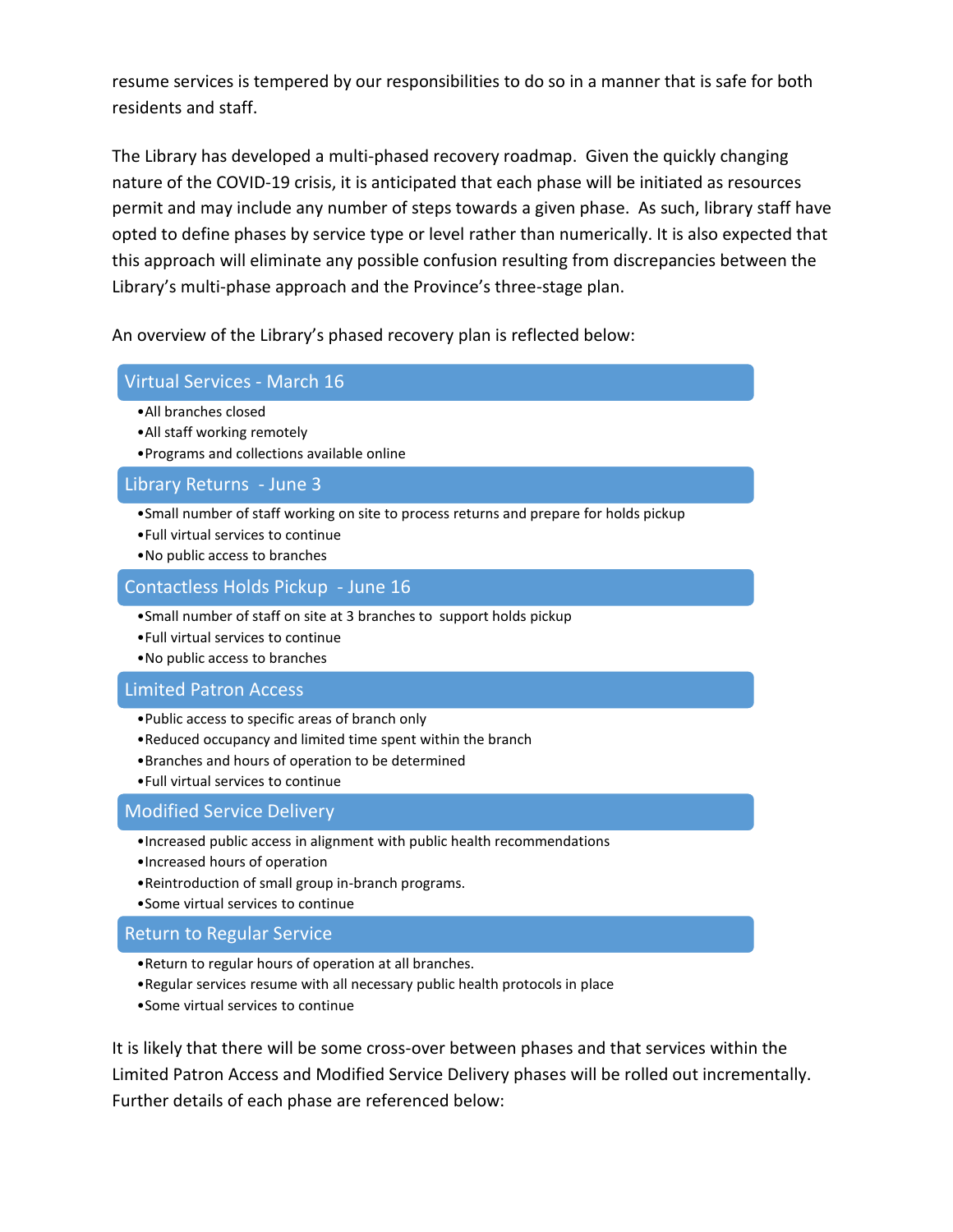### *Virtual Services*

As a result of the branch closures, access to library collections have been limited to those available for download or streaming. Library programs and patron support services are provided fully online by staff members working from home. Employees typically tasked with delivery of front-line services to the public and who are unable to undertake meaningful work remotely, were placed on unpaid leave in April. This represents approximately 69% of all of those employed by the Library.

### *Library Returns*

While external book drops remained open throughout the closures, residents were advised to hold on to borrowed materials and loan periods were globally extended to June 3, 2020. Recent communication to borrowers has confirmed that materials can now be returned to any branch and that no overdue fines will be accrued until regular services resume. In alignment with best practices across the sector, library materials will be quarantined for 72-hours before being shelved or recirculated. This period may be reduced pending the results of studies currently underway by the Institute of Museum and Library Services.

A small number of employees previously placed on unpaid Declared Emergency Leave have been recalled to process library returns. Recalled staff will receive training on material quarantining procedures, physical distancing, personal protective equipment (PPE) use, public health protocols and training on the procedures required to deliver Contactless Holds Pickup Services.

## *Contactless Holds Pickup*

The availability of Contactless Holds Pickup Services will once again allow residents access to the Library's physical materials, including books and DVDs. Services will be provided for four (4) hours daily from Tuesday to Saturday at the Albion Bolton, Caledon Village and Margaret Dunn Valleywood branches. Service locations were selected to ensure distribution across the municipality and sufficient work space to support physical distancing by staff on site. Customers with holds at closed locations will be contacted to determine their preferred location for transfer to allow them to participate in holds pickup. Instructions and frequently asked questions have been drafted and shared via the Library's website, social media channels and direct email.

Requests for materials must be placed in advance and patrons will be notified by email or phone when items are available for pickup. Patrons will be asked to line up in designated areas and maintain appropriate physical distances from each other and staff. No requests will be accepted on site and no public access will be provided to the facilities. Demand for services and staff capacity will continue to be monitored to determine any need to recall additional staff from leave. Staff working remotely in support of our virtual services will continue to do so.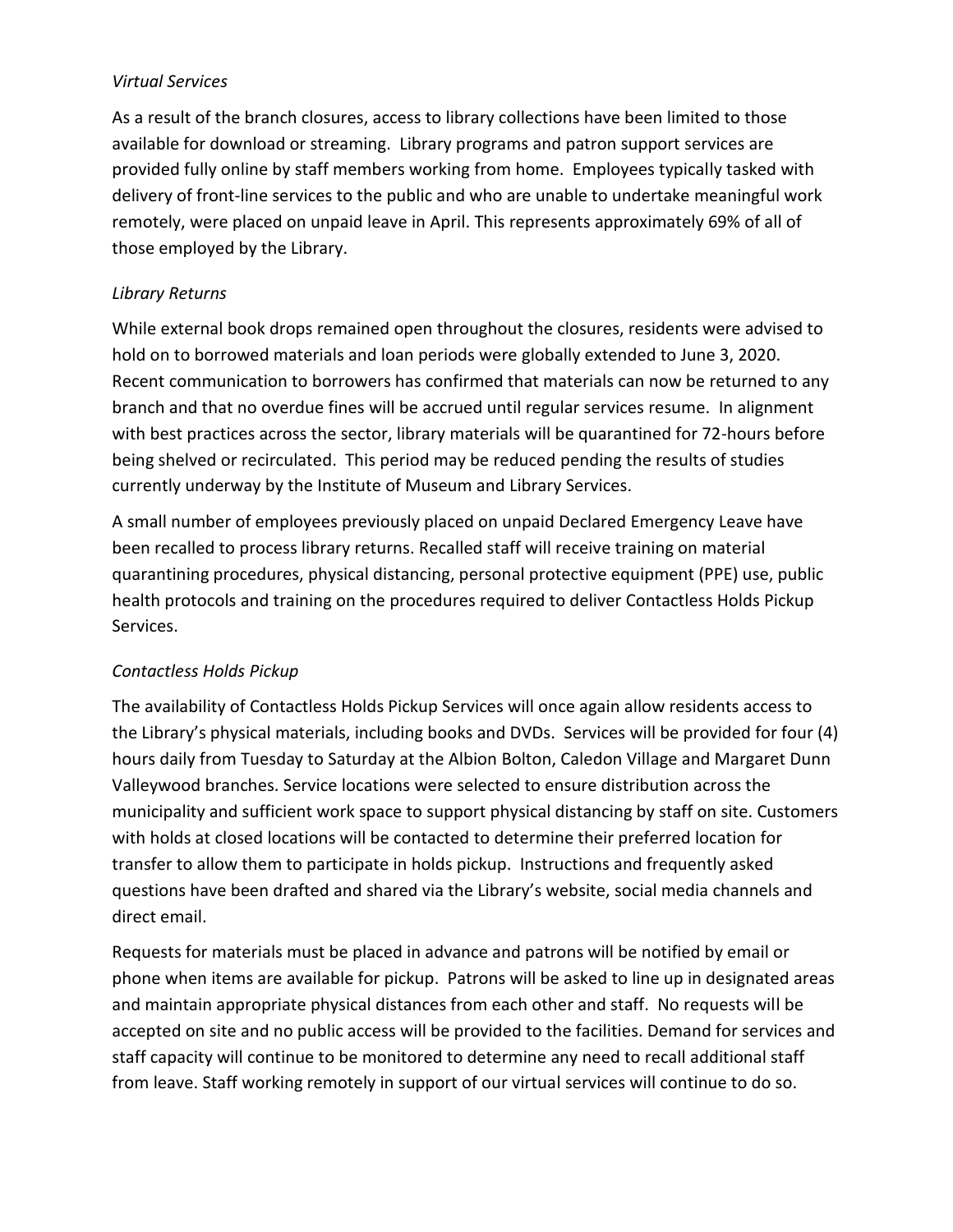## *Limited Patron Access and Modified Service Delivery*

Limited Patron Access and Modified Service Delivery will be considered as per the Province's phased recovery plan, in consultation with the Town's Emergency Operation Centre and in alignment with the recommendations of Peel Public Health. Limited Patron Access aligns with the services allowed as part of the Province's Stage Two. Progression to these phases is reliant on the opening of municipal recreation facilities and public access to school buildings. Limited Patron Access will allow only small numbers of residents to access the areas immediately adjacent to the service desk. Strict public health protocols and additional physical protection measures for staff, including the use of plastic screens at all service points will be required. Modified Service Delivery will expand this access more broadly across the branch, though may restrict the amount of time a resident can stay within the branch and how the Library's public technologies can be used. Furniture layouts may be adjusted and public workstations removed or relocated to allow for physical distancing. Some small group meetings or programs may be allowed. Virtual programming and services will continue to be offered.

The size and layout of each branch, along with the capacity of staff, will dictate the feasibility of the branch's inclusion within a particular phase. As such, Limited Patron Access may be provided at select branches while Contactless Holds Services remain in place at others. The launch of Limited Patron Access would necessitate the recall of additional staff on leave and may prompt the return of select staff who are currently working from home in preparation for an eventual return to regular service. As most branches are typically operated by just one staff member, it is unlikely that Limited Patron Access or Modified Service Delivery can be initiated without increased staff presence to support public capacity, physical distancing, and disinfecting protocols.

It is difficult to predict how the pandemic and the resulting economic crisis will impact demand for library services. Efforts to develop a strategy for addressing residents' evolving expectations of the Caledon Public Library will be ongoing and will be a focus of the Library Board's strategic planning work in the coming months.

## **Financial Implication**

Delivery of holds pickup services has necessitated the purchase of cleaning supplies, personal protective equipment and other materials. These unbudgeted costs will be allocated to the Emergency Management accounts created for this purpose and will be offset by efficiencies in other service areas. Staffing costs currently fall within the Library's existing operating budget, though future phases could require an increase in regular staff hours.

## **Recommended Motion**

*That the Caledon Public Library Board receive the drafted Phased Library Recovery Plan*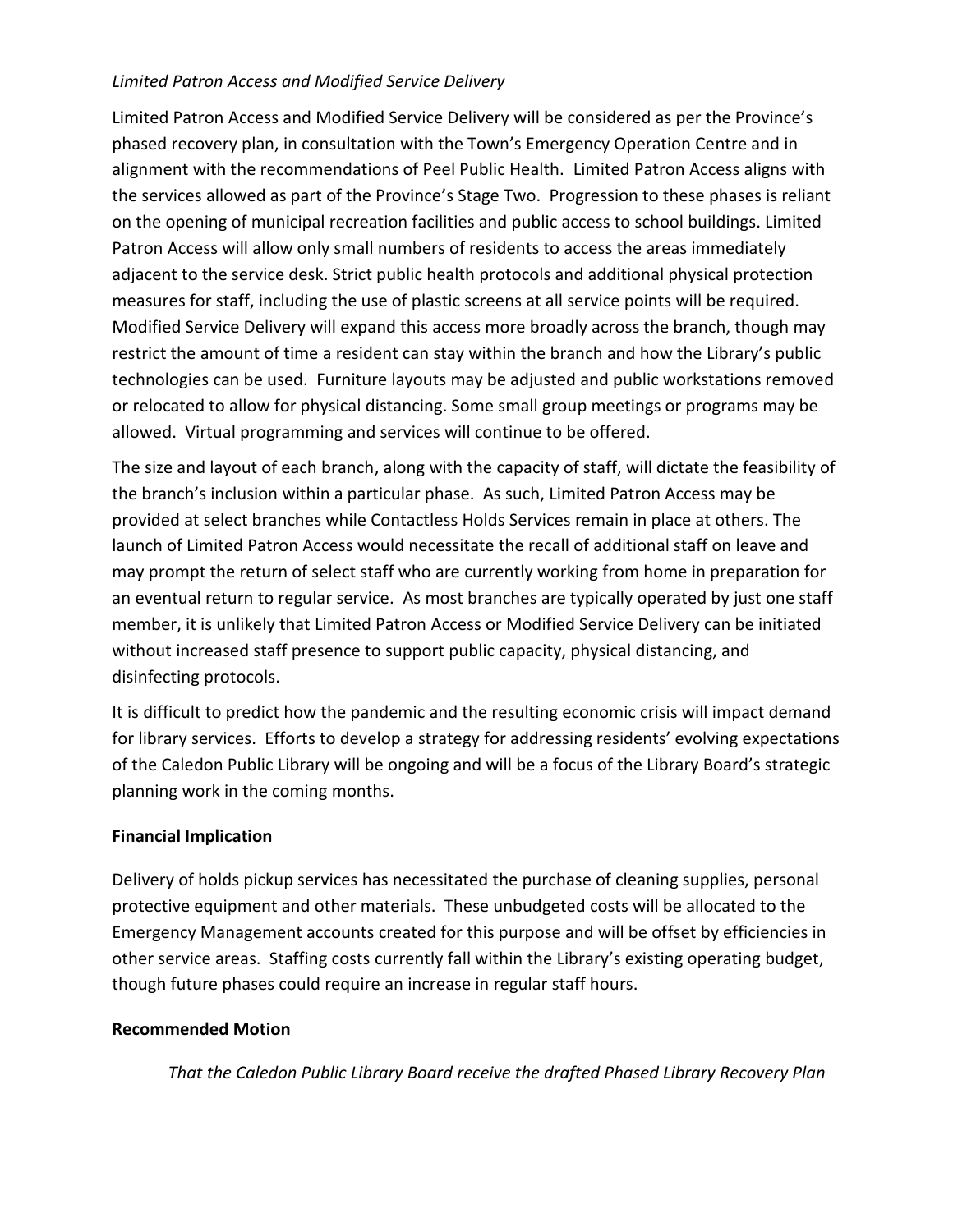## **Attachment 10-B**

<span id="page-40-0"></span>Date: June 15, 2020

To: Caledon Public Library Board

From: Colleen Lipp, CEO | Chief Librarian



**Subject:** CEO/Chief Librarian Goals 2020/21

#### **Recommendation:**

*That the Caledon Public Library Board review the CEO/Chief Librarians Goals for 2020/21*

#### **Background**

The setting of goals is a crucial aspect of the Library' annual performance appraisal process and this exercise is undertaken by staff at all levels. The drafted goals [\(Appendix A\)](#page-40-1) have been shared with the members of the Performance Evaluation Committee and discussed with the Committee and Board Chairs as part of the annual performance appraisal discussion. These goals reflect only a portion of the work to be undertaken by the CEO/Chief Librarian over the course of the next twelve months and include long term initiatives as well as projects which should be completed within the next evaluation term.

The CEO/Chief Librarian's goals will be shared with all staff and, along with competencies, will form the basis for the performance appraisal to be completed in June 2021.

#### **Financial Implication**

None.

#### **Recommended Motion**

<span id="page-40-1"></span>*That the Caledon Public Library Board approve the CEO/Chief Librarians Goals for 2020/21*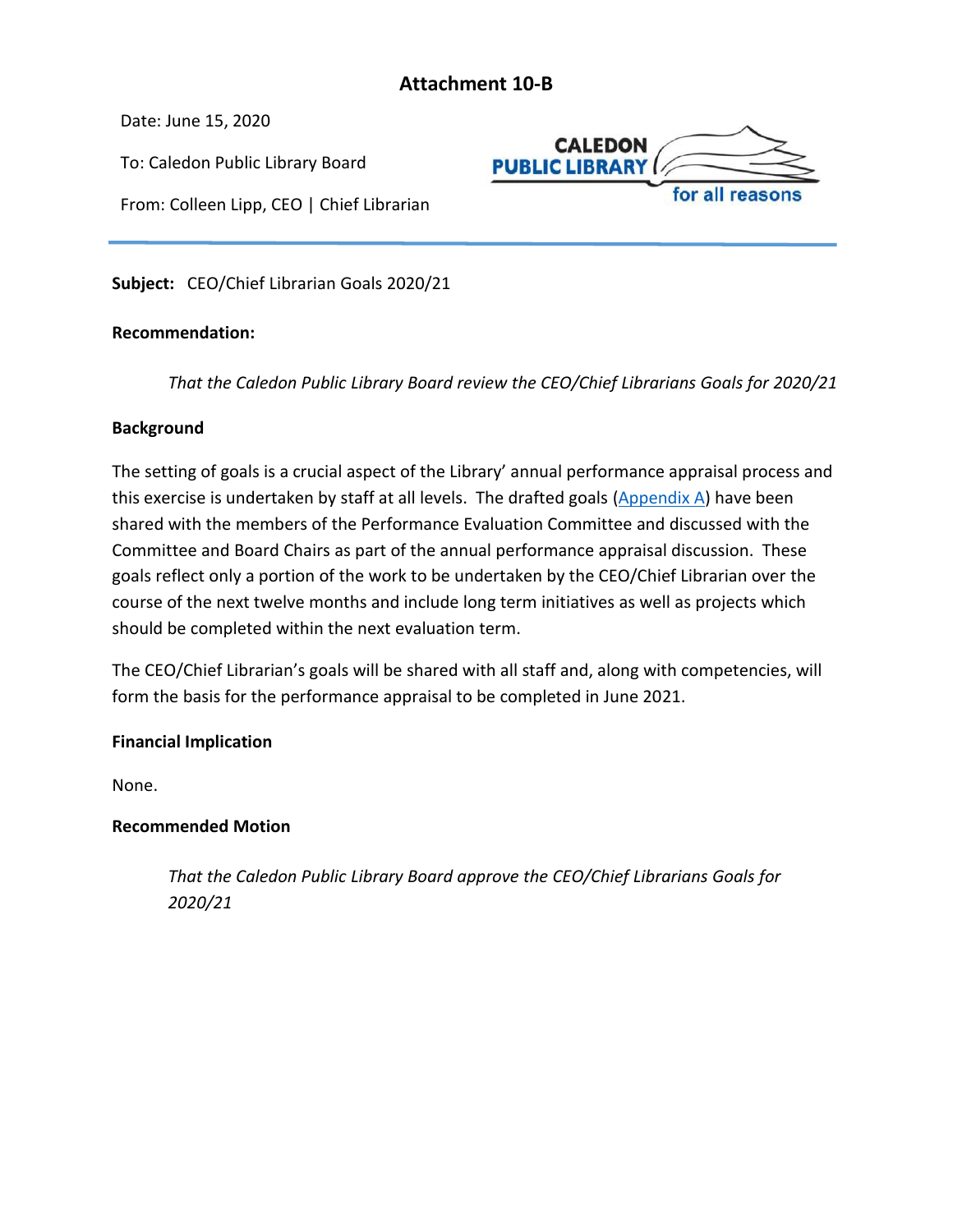## **Appendix A**

# CEO-CHIEF LIBRARIAN GOALS 2020-21

Prepared by Colleen Lipp, May 2020

|                | Goal                                                                                                                                                                                                                                                                                                                         | %  | <b>Measurement of Results</b>                                                                                                                                                                                                                                                                                                                                                                                                                                                                                                                                                                                                                                                                                                                                                                                                                           |
|----------------|------------------------------------------------------------------------------------------------------------------------------------------------------------------------------------------------------------------------------------------------------------------------------------------------------------------------------|----|---------------------------------------------------------------------------------------------------------------------------------------------------------------------------------------------------------------------------------------------------------------------------------------------------------------------------------------------------------------------------------------------------------------------------------------------------------------------------------------------------------------------------------------------------------------------------------------------------------------------------------------------------------------------------------------------------------------------------------------------------------------------------------------------------------------------------------------------------------|
| $\mathbf{1}$   | <b>ONGOING - Improve existing</b><br>organizational culture to allow<br>for greater engagement by staff<br>across all departments of the<br>organization, resulting in<br>improved appreciation and<br>awareness of the work of others<br>and consistent identification of<br>Library staff as one team with<br>common goals | 15 | • Continued communications with all staff, both<br>formal and informal.<br>• Improved efforts for face to face interaction with<br>staff across the system.<br>• Initiate more opportunities for bottom up<br>communication and related expectations -<br>including integration of library values in daily<br>work by all staff<br>• Provide opportunities for staff to develop<br>leadership and supervisory skill sets and<br>continued shift to a learning organization<br>• Mitigate negative impact on staff morale<br>resulting from COVID closures and staff leaves.<br>• Follow up engagement survey to assess impact of<br>action plan and direct next steps<br>• Support and implement staff acknowledgment<br>and recognition recommendations<br>• Continued roll out of Crisis Prevention Institute<br>training                             |
| $\overline{2}$ | ONGOING - Develop advocacy,<br>communication and funding<br>strategy in support of Master<br>and Strategic Plans                                                                                                                                                                                                             | 15 | • Increased communications with Town Council,<br>including soliciting feedback regarding library<br>services and spaces and formal presentations on<br>behalf of the Board<br>• Increased community, Council and Town staff<br>awareness and understanding of Board<br>governance and Library relevance<br>• Engage Council in strategic planning process<br>• Increased partnerships and joint efforts with<br>Town staff<br>• Forge and nurture a productive and mutually<br>respectful relationship with all members of the<br>Town's senior management team, encouraging<br>direct communication with CEO/Chief Librarian<br>• Increased investment in library facilities and<br>staffing<br>• Identify opportunities for external funding and<br>development of a phased approach to charitable<br>fundraising<br>• Support Board advocacy efforts |
| 3              | Branch improvements and<br>design planning                                                                                                                                                                                                                                                                                   | 40 | • Preparations for opening and successful first year<br>of operations for the Southfields Village Branch<br>• Selection of a designer/architect for the Albion<br><b>Bolton Branch Refurbishment</b><br>• Completion of Bolton design and project plan<br>within revised timeline and budget                                                                                                                                                                                                                                                                                                                                                                                                                                                                                                                                                            |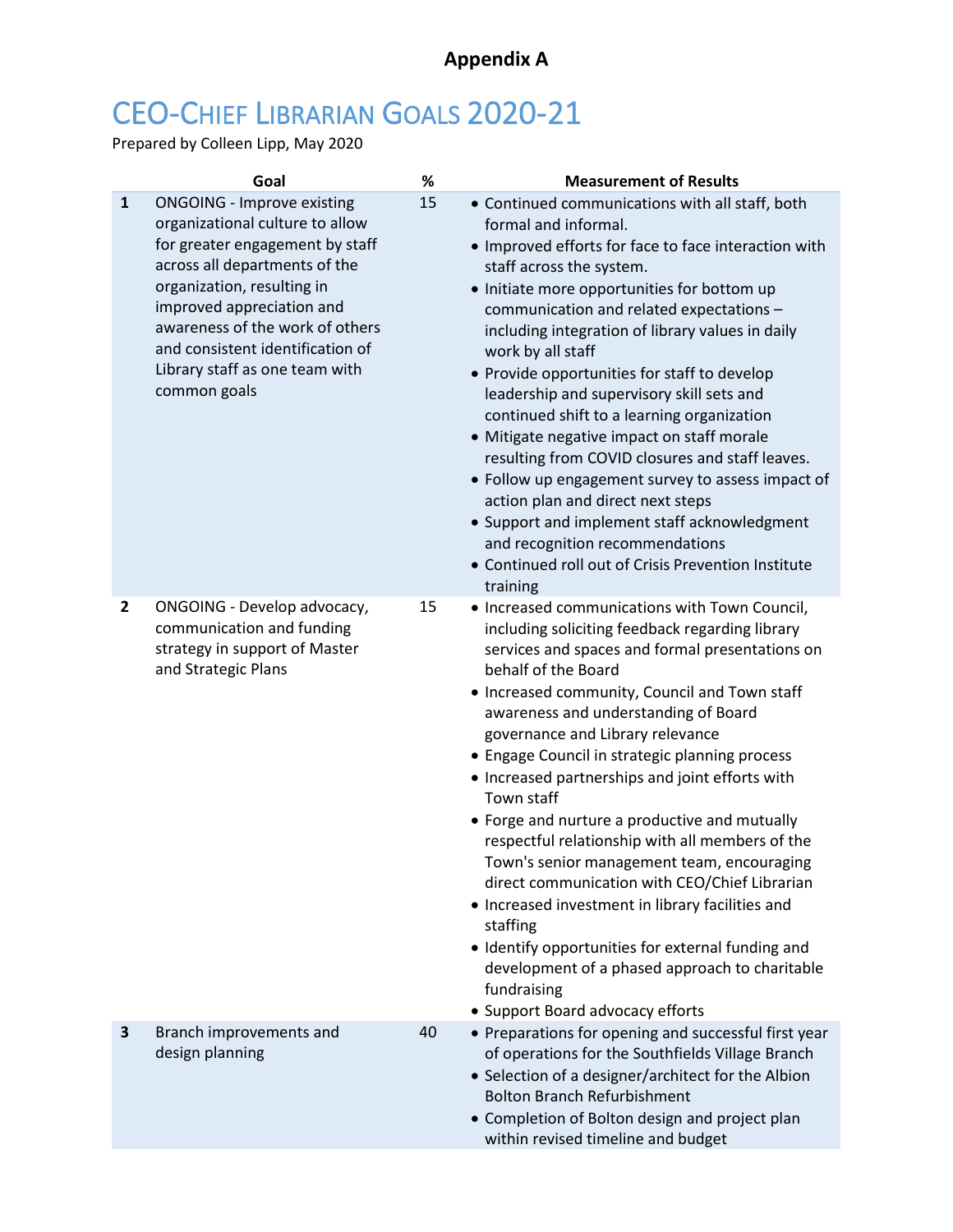|   |                                                          |     | • Organizational structure improvements as a<br>result of AB refurb, including relocation of<br><b>Technical Services and Administration</b><br>• Initial project planning and active involvement in<br>Town procurement as it relates to the design<br>phase of the Caledon East Community Complex<br>and the ultimate relocation of the Caledon East<br><b>Branch</b><br>• Additional facility improvements, as funding<br>permits, including the redesign of the Margaret<br>Dunn Valleywood Branch as a learning and<br>innovation lab.<br>• Improved resident use of and satisfaction with<br>library facilities.<br>• Shift in residents' expectations of what a library<br>should be. |
|---|----------------------------------------------------------|-----|----------------------------------------------------------------------------------------------------------------------------------------------------------------------------------------------------------------------------------------------------------------------------------------------------------------------------------------------------------------------------------------------------------------------------------------------------------------------------------------------------------------------------------------------------------------------------------------------------------------------------------------------------------------------------------------------|
| 4 | <b>COVID-19 Recovery Planning</b><br>and Implementation  | 15  | • Ensure that staff and patrons feel safe when<br>accessing library services and spaces<br>• Confirm assumptions on which phased recovery<br>planning will be based.<br>• Engage all available stakeholders and staff in<br>developing the plan<br>. Work collaboratively with Town to ensure that<br>plan is manageable and achievable<br>• Develop a responsive plan that considers the<br>possible need to reduce service levels if outbreak<br>surges                                                                                                                                                                                                                                    |
| 5 | Strategic Plan - Creation and<br><b>Initial Roll-out</b> | 15  | • Procurement of services from a qualified planning<br>consultant/facilitator with expertise in assisting<br>public libraries.<br>. Input from a fully engaged Board and staff, as<br>well as Council and residents<br>• Development of a plan that will effectively direct<br>the Library's work for the full four-year term<br>• The creation of a final document that can be used<br>to support advocacy efforts and funding<br>applications<br>· Identification of measurable and achievable<br>actions in support of confirmed mission, vision,<br>goals and objectives<br>• A plan that is understood and embraced by staff<br>and values that are consistently demonstrated.          |
|   | Total                                                    | 100 |                                                                                                                                                                                                                                                                                                                                                                                                                                                                                                                                                                                                                                                                                              |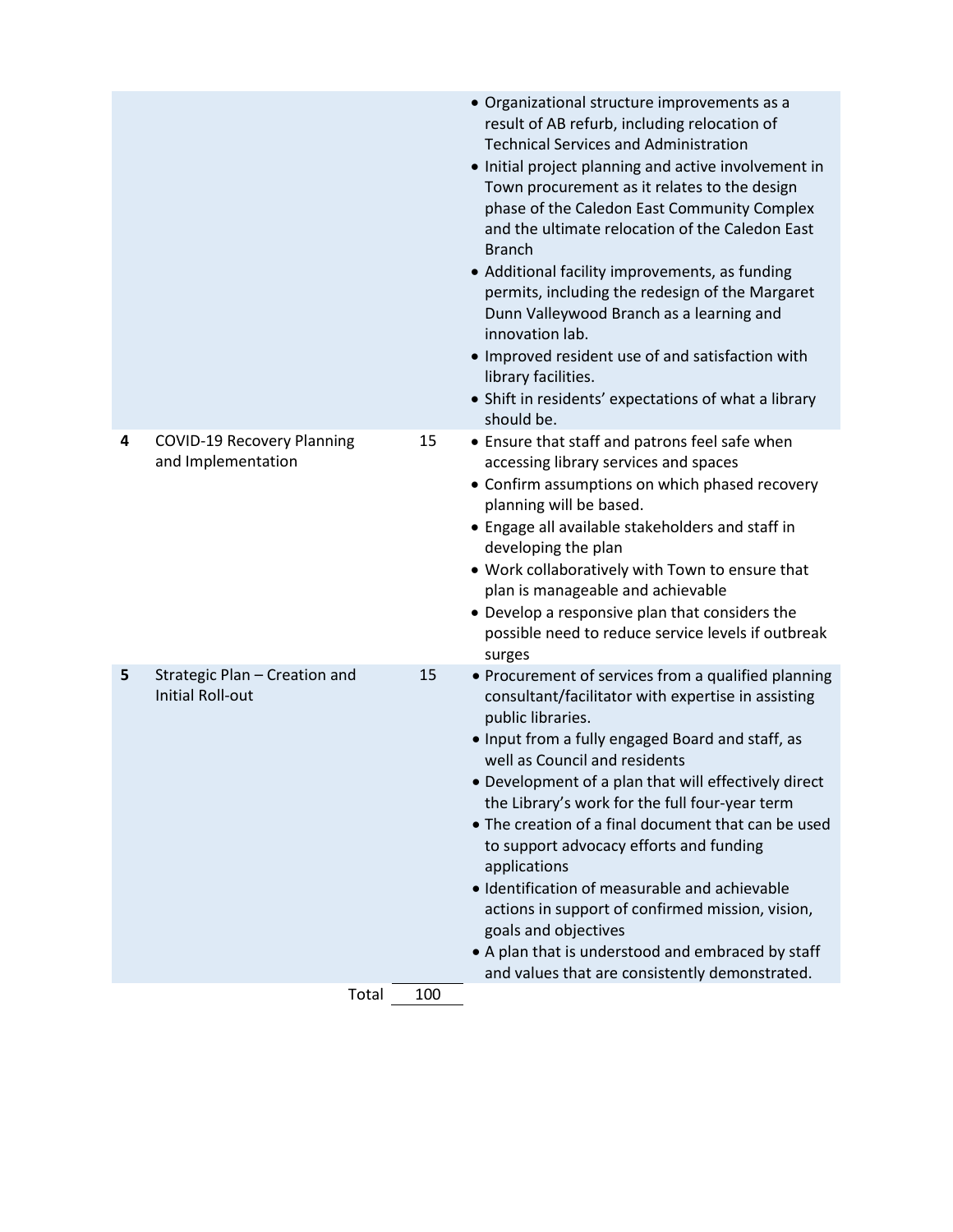## **Attachment 12-A**

# <span id="page-43-0"></span>CALEDON PUBLIC LIBRARY BOARD: ANNUAL AGENDA/WORK PLAN 2020

Updated June 15, 2020

| Month             | <b>Governance/Strategic Issues</b><br>(activities in order to fulfill accountability obligations   policy<br>development, review and revision, financial oversight, connections<br>with council and community, monitoring and evaluation, committee<br>work e.g. CEO appraisal, facility planning recruitment)     | <b>Information Needed</b><br>(reports and monitoring documents and<br>additional information required to support<br>discussion of and action on strategic issues)                      | <b>Board Action</b><br>(proposed action as a result of<br>governance and/or strategic issues<br>and discussions)                                                        |
|-------------------|--------------------------------------------------------------------------------------------------------------------------------------------------------------------------------------------------------------------------------------------------------------------------------------------------------------------|----------------------------------------------------------------------------------------------------------------------------------------------------------------------------------------|-------------------------------------------------------------------------------------------------------------------------------------------------------------------------|
| January 2020      | Review of 2019 Strategic Actions Completed<br>$\checkmark$<br>Review of 2019 Q4 and Annual Statistics<br>$\checkmark$<br>Review of Operational Policy<br>$\checkmark$<br>Review of Privacy Policy - delayed from November                                                                                          | $\checkmark$ 2019 Q4 and Year End Statistics<br>Report<br>$\checkmark$ 2019 Strategic Scoresheet<br>2019 Procurement Update<br>$\checkmark$<br><b>Drafted Policies</b><br>$\checkmark$ | ← OLA Super Conference/<br><b>OLBA Boot Camp</b><br>attendance                                                                                                          |
| February 2020     | No meeting<br>$\bullet$                                                                                                                                                                                                                                                                                            |                                                                                                                                                                                        |                                                                                                                                                                         |
| <b>March 2020</b> | Review of Planning Policy<br>✓<br>$\checkmark$ Review of Board By-Laws<br>Review Annual Board Assessment Policy<br>$\checkmark$<br>Review of Rights and Safety of Children and Youth<br>$\checkmark$<br>in the Library                                                                                             | OLA Conference Feedback<br>✓<br>Drafted policies<br>Drafted By-Laws<br>$\checkmark$<br>$\checkmark$ Annual Report 2019                                                                 |                                                                                                                                                                         |
| <b>April 2020</b> | Review of Quarterly Statistics - Q1<br>Procurement Update - Bolton Refurb<br>✓                                                                                                                                                                                                                                     | 2020 Q1 Statistics Report<br>✓                                                                                                                                                         | <b>SOLS Trustee Council</b><br>✓<br>Meeting<br>$\checkmark$ Year End Variance Review<br>- 2019 - deferred from<br>March<br>Variance Review - Q1<br>$\checkmark$<br>2020 |
| <b>May 2020</b>   | Review of Board Code of Conduct - deferred from<br>April<br>Review of Public Code of Conduct - deferred from<br>$\checkmark$<br>April<br>$\checkmark$ Review of Use of Library Board Resources for<br><b>Election Purposes</b><br>$\checkmark$<br>Discussion of Covid-19 Recovery Planning Process<br>$\checkmark$ | Drafted policies/codes                                                                                                                                                                 | Meeting of CEO<br>$\checkmark$<br><b>Assessment Committee</b><br>$\checkmark$ Creation of ad hoc<br>strategic planning<br>committee - deferred<br>from March            |